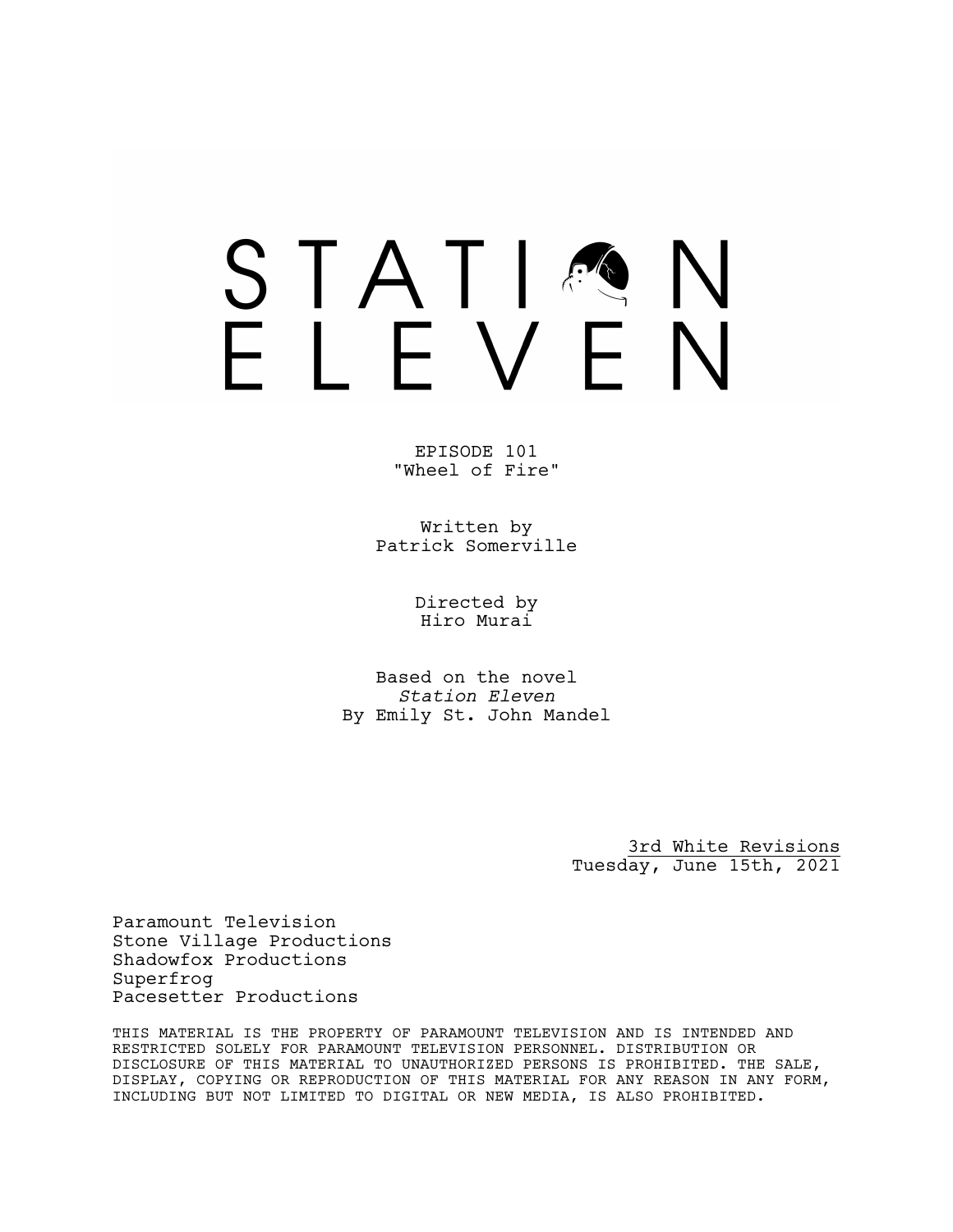# STATION<br>ELEVEN

"Wheel of Fire" Episode 101 3rd White Revisions: 6/15/21

# **Revision History**

| Date     | Draft                   | <b>Revised Pages</b>                                    |
|----------|-------------------------|---------------------------------------------------------|
|          |                         |                                                         |
| 12/12/19 | Production Draft        | All                                                     |
| 1/6/20   | Full Blue               | All                                                     |
| 1/13/20  | Full Pink               | All                                                     |
| 1/23/30  | Yellow Revisions        | $26 - 27A$                                              |
| 1/24/20  | Green Revisions         | $18-21A, 29-31$                                         |
| 1/25/20  | Goldenrod Revisions     | 13-13A, 18-20, 22-25A, 39-39A                           |
| 1/27/20  | 2nd White Revisions     | 2-5, 11-11A, 12-13A, 14-17B, 22-<br>$25A, 39-41, 48-49$ |
| 1/27/20  | 2nd Blue Revisions      | $14-17B$                                                |
| 12/1/20  | 2nd Pink Revisions      | $52 - 54$                                               |
| 1/4/21   | 2nd Yellow Revisions    | $52 - 54$                                               |
| 6/3/21   | 2nd Green Revisions     | $52 - 54$                                               |
| 6/14/21  | 2nd Goldenrod Revisions | $52 - 53$                                               |
| 6/15/21  | 3rd White Revisions     | 53                                                      |

**147** THE CONDUCTOR is no longer in this scene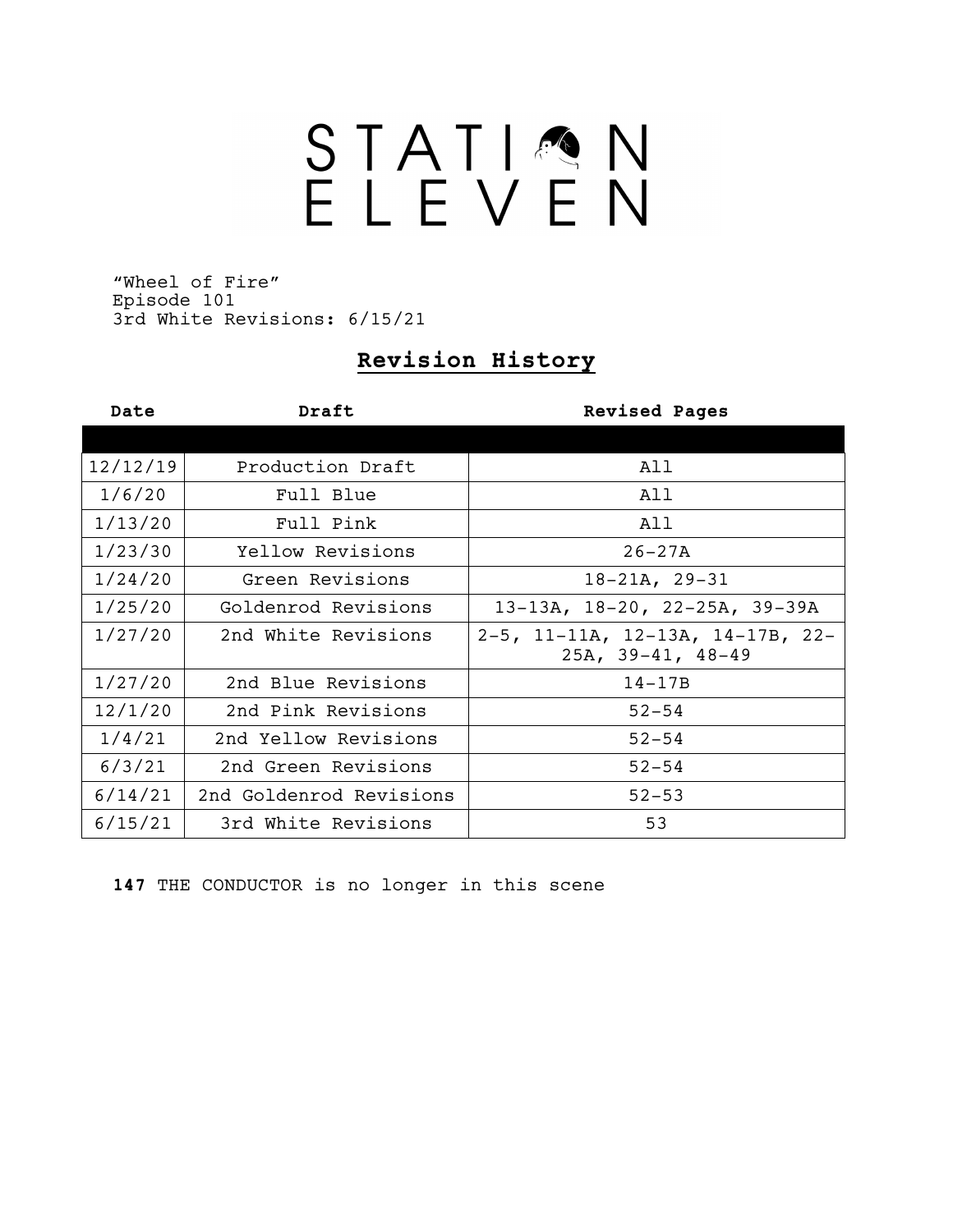# STATION<br>ELEVEN

"Wheel of Fire" Episode 101 3rd White Revisions: 6/15/21

# **Cast List**

| KIRSTEN RAYMONDEMACKENZIE DAVIS      |  |
|--------------------------------------|--|
| JEEVAN CHAUDHARYHIMESH PATEL         |  |
| MIRANDA CARROLLDANIELLE DEADWYLER    |  |
|                                      |  |
| ARTHUR LEANDERGAEL GARCIA BERNAL     |  |
| YOUNG KIRSTEN RAYMONDEMATILDA LAWLER |  |
|                                      |  |
|                                      |  |
|                                      |  |
|                                      |  |
| <b>DIETER</b>                        |  |
| <b>JEREMY</b>                        |  |
| POST-APOCALYPTIC BOY                 |  |
| SIYA CHAUDHARY                       |  |
| POST-APOCALYPTIC GUY                 |  |
| CARDIOLOGIST                         |  |
| <b>EDGAR</b>                         |  |
| <b>GLOUSTER</b>                      |  |
| TANYA                                |  |
| THE FOOL                             |  |
| <b>USHER</b>                         |  |
| COP                                  |  |
| <b>EMT</b>                           |  |
| SUITED MAN                           |  |
| <b>TAURA</b>                         |  |
| TIM                                  |  |
| <b>RONNTE</b>                        |  |
| <b>FATHER</b>                        |  |
| CASHIER                              |  |
| YOUNG WOMAN                          |  |
| STNGLE MAN                           |  |
| SECURITY GUARD                       |  |
| TERENCE                              |  |
| GONERIL                              |  |
|                                      |  |
| CDC SPOKESPERSON                     |  |
| DR. ELEVEN                           |  |
|                                      |  |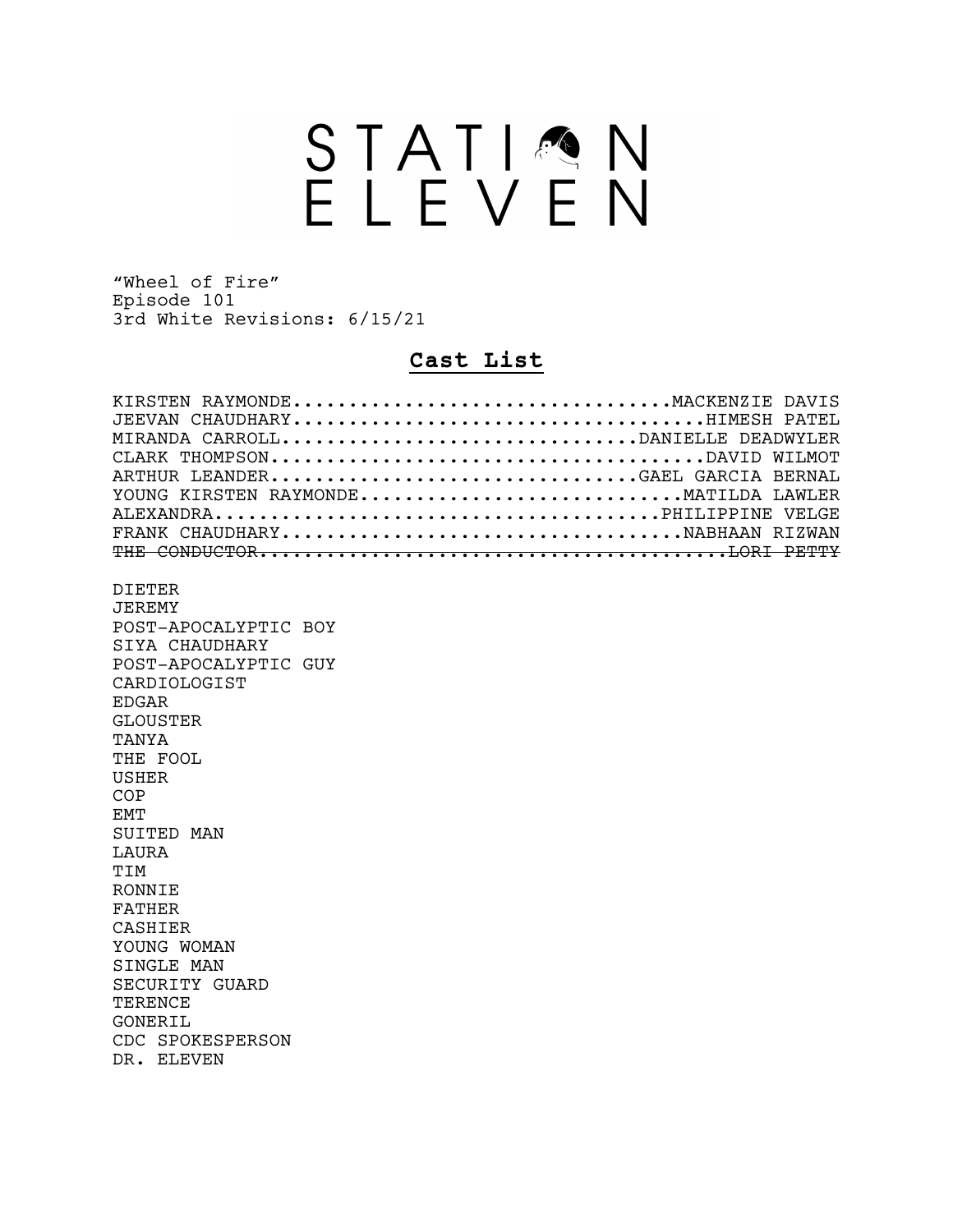# STATIMN<br>ELEVEN

"Wheel of Fire" Episode 101 3rd White Revisions: 6/15/21

# **Location List**

#### **Interior Locations**

INT. DERELICT THEATER - LOBBY - CHICAGO - Y20 - DAY INT. DERELICT THEATER - AUDITORIUM - CHICAGO - Y20 - DAY INT. THEATER - CHICAGO - Y0 - NIGHT INT. THEATER - STAGE - CHICAGO - Y0 - NIGHT INT. THEATER - BACKSTAGE - CHICAGO - Y20 - DAY INT. THEATER - LOBBY - CHICAGO - 2020 - DAY INT. THEATER - ARTHUR'S DRESSING ROOM - CHICAGO - 2020 - DAY INT. THE EL (MOVING) - CHICAGO - Y0 - NIGHT INT. THE EL - CHICAGO - Y0 - NIGHT INT. THE EL - CHICAGO - 2020 - DAY INT. CLARK'S APARTMENT - STUDY - NEW YORK - Y0/D1 - NIGHT INT. CLARK'S APARTMENT - KITCHEN - NEW YORK - Y0/D1 - NIGHT INT. HOSPITAL - KIDDIE ROOM - CHICAGO - Y0 - NIGHT INT. HOSPITAL - ER - CHICAGO - Y0 - NIGHT INT. HOSPITAL - EXIT STAIRWELL - CHICAGO - Y0 - NIGHT INT. GROCERY STORE - CHICAGO - Y0 - NIGHT INT. LAKE POINT TOWER - LOBBY - CHICAGO - Y0 - NIGHT INT. LAKE POINT TOWER - LOBBY - CHICAGO - Y0/D80 - NIGHT INT. LAKE POINT TOWER - HALLWAY - CHICAGO - Y0 - NIGHT INT. LAKE POINT TOWER - 42ND FLOOR HALLWAY - CHICAGO - Y0 - NIGHT INT. LAKE POINT TOWER - FRANK'S APARTMENT - CHICAGO - Y0 - NIGHT INT. LAKE POINT TOWER - 42ND FLOOR HALLWAY - CHICAGO - Y0/D80 - DAY INT. LAKE POINT TOWER - STAIRWELL - CHICAGO - Y0/D80 - DAY INT. STATION ELEVEN - OBSTERVATION ROOM

#### **Exterior Locations**

EXT. THEATER - CHICAGO - Y0 - NIGHT EXT. THEATER - CHICAGO - 2020 - DAY EXT. EL STATION/EL PLATFORM - CHICAGO - Y0 - NIGHT EXT. EL PLATFORM - CHICAGO - Y20 - DAY EXT. EL STATION - CHICAGO - Y0 - NIGHT EXT. LINCOLN PARK - CHICAGO - Y0 - NIGHT EXT. KIRSTEN'S HOUSE - CHICAGO - Y20 - DAY EXT. SIDE ALLEYWAY - HOSPITAL - CHICAGO - Y0 - NIGHT EXT. GROCERY STORE PARKING LOT - CHICAGO - Y0 - NIGHT EXT. STREETS - CHICAGO - YO - NIGHT EXT. LAKE POINT TOWER - CHICAGO - Y0/D80 - DAY EXT. THE SKY - DAY EXT. SPACE EXT. ST. DEBORAH-BY-THE-WATER - JUNE, Y17 - DAWN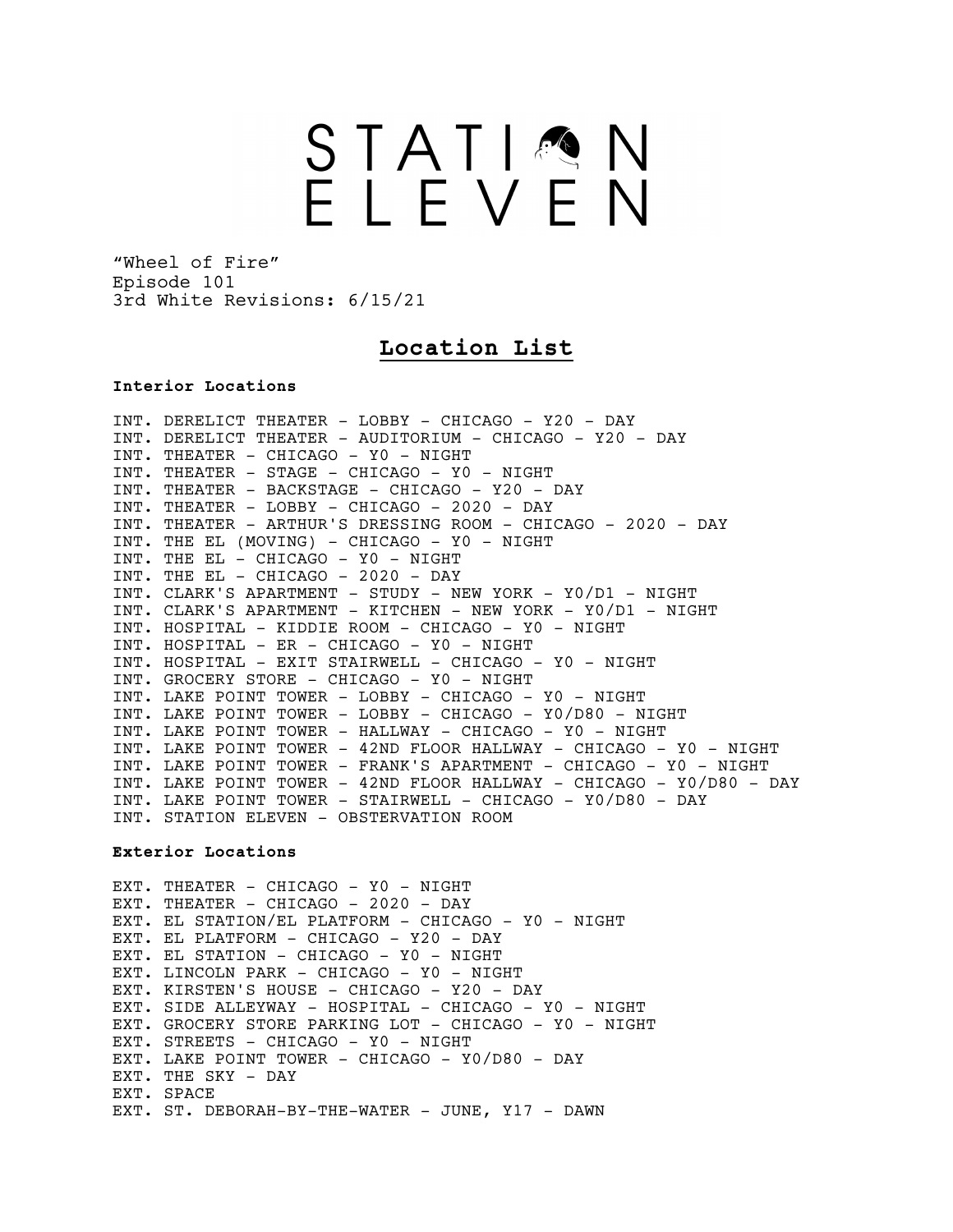# STATION<br>ELEVEN

"Wheel of Fire" Episode 101 3rd White Revisions: 6/15/21

# Day/Night Breakdown

# $SN#$

#### SCRIPT D/N

| $1-2$   |  |
|---------|--|
| $3-7$   |  |
|         |  |
|         |  |
|         |  |
| $11-13$ |  |
|         |  |
|         |  |
|         |  |
|         |  |
| $19-22$ |  |
|         |  |
|         |  |
|         |  |
|         |  |
|         |  |
| $31-37$ |  |
|         |  |
|         |  |
|         |  |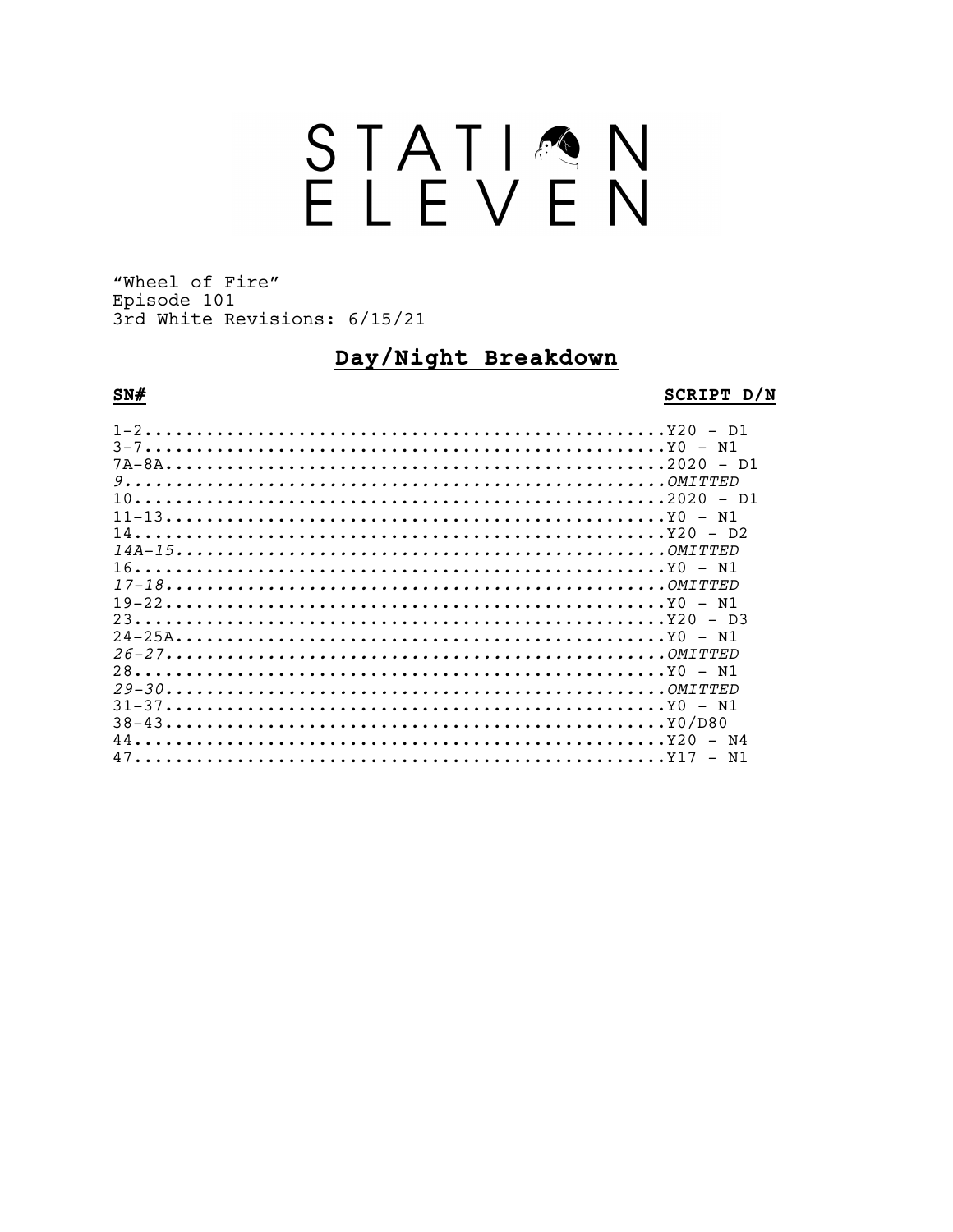#### 1 **INT. DERELICT THEATER - LOBBY - CHICAGO - Y20 - DAY 1** 1

In the shadows and darkness of what seems to be a dark forest, a **WILD PIG** picks her way across the ground and sniffs at some blades of grass.

That's right. A wild pig. A *mother* wild pig. Because **SEVERAL PIGLETS** trail her...

This pig has confidence, and this pig knows her way around the forest and its occasional shafts of light. As the pig and her piglets do their thing, we PULL BACK and realize...

This is no forest. Our pig and her babies are blurs in the shattered, blackened, unkempt lobby of a derelict theater. We're still pulling back, trying to...

*CRUNK.* Pig freezes at the noise at the door. Her baby piglets freeze, sniffing, waiting. After a *CRRRRUUUUNNNNNNK,* the pig's had enough and BOLTS-- her piglets SCATTER EVERYWHERE-- just as the door comes unstuck and OPENS. A single noise just created a shattered family of orphans.

A **POST-APOCALYPTIC GUY** in tattered clothes stumbles in, shines a flashlight around, then steps inside, motioning behind him. A **POST-APOCALYPTIC BOY** (12), follows behind, timid, looking around the strange space as his dad grunts, motions for him to shut the door.

The Guy gets down to business, heads over to a COAT-CHECK area and begins rifling through the pockets of coats. Camera cares about this Boy, though, and his attention is on the faded PLAYBILLS on the wall, and he steps toward them...

Faded and rotten, having survived twenty years in this lobby, the poster the Boy looks at is a playbill for "King Lear". Starring someone named... unclear. A and an R. Maybe an L.

Guy's working in a depressed, mechanical, joyless fashion, casting aside useless items, just another crushed post-flu soul trying only to survive...

Boy's moved on from the playbill, and his attention is now on the partially open door that leads to the auditorium. He glances back to the work of survival, then goes to the door.

#### 2 **INT. DERELICT THEATER - AUDITORIUM - CHICAGO - Y20 - DAY** 2

Boy makes his way down the aisle of a massive auditorium, shafts of light spiking down as though this is a cathedral. One feels small in such spaces. He's heading for the stage.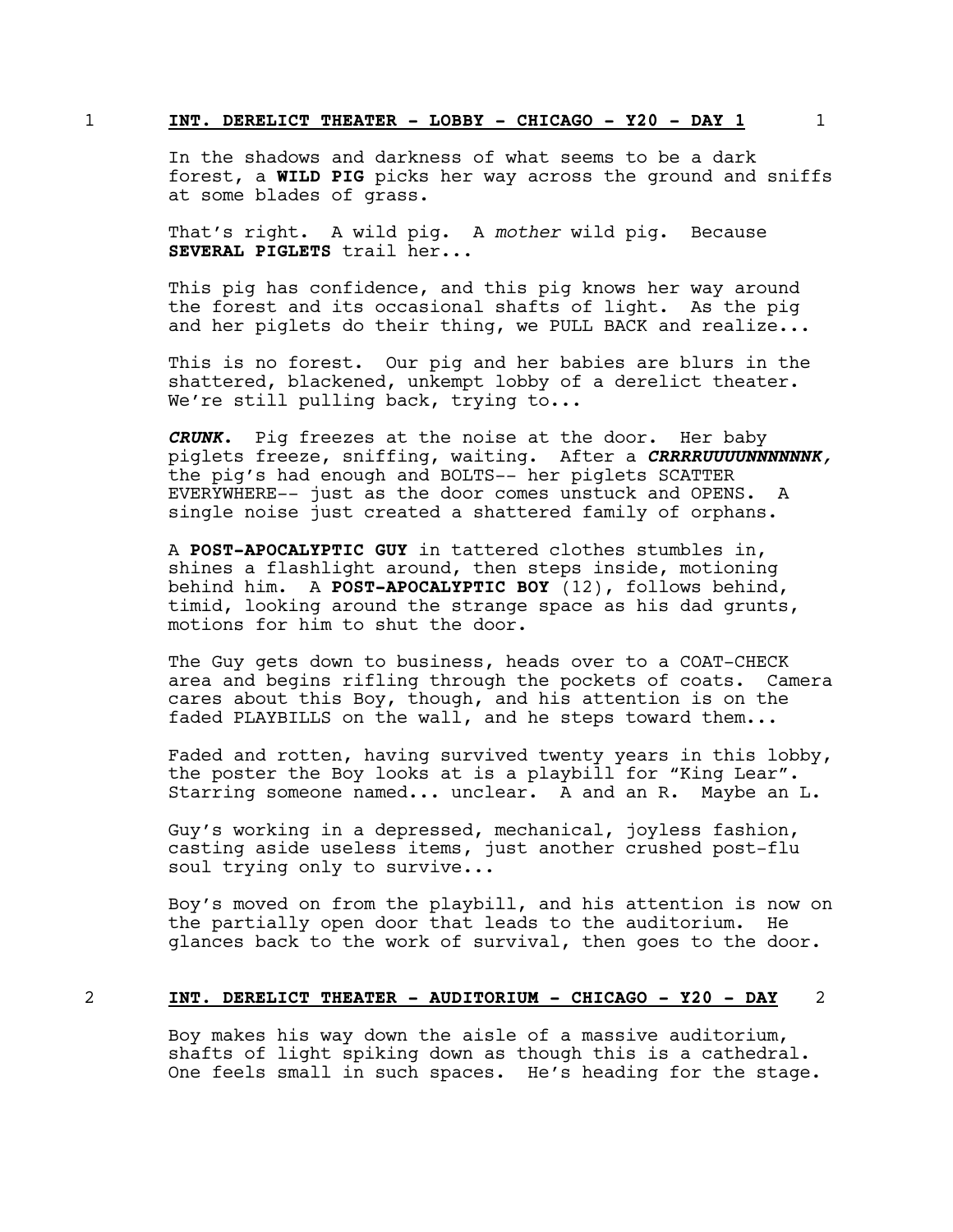As he goes he looks around at all the seats, curious, a history detective. World's been ended long enough that Boy has no idea what humans used to do in a place like this.

Boy gets to the stage and climbs up. Looks at the remnants of the old set dec, tries to decode. If he weren't the product of a post-apocalyptic world himself, and was familiar with the term, he might guess he's looking at a postapocalyptic set, bouldery and druidic.

Boy looks out at all the seats from center stage. Walks around stage, hearing the fine acoustics, *almost* intuiting what things happened on stages in the pre-pan days...

Boy looks down and sees a simple JESTER'S JINGLEBELL in the cracks of the wood. Picks it up, curious. Jingles it ONCE, and is instantly delighted. Pockets it, moves on.

And as he strolls, daydreaming, a **FIGURE** in the blur and shadows behind him resolves, following him in terrifying silence. Boy doesn't see or hear...

> KING LEAR (V.O.) What was thy cause? Adultery? Thou shalt not die.

Somehow Boy didn't even hear *that. Watch out, Boy! WHERE IS YOUR FATHER? YOU ARE ABOUT TO BE EATEN BY A MAN IN RAGS WHO HAS TELEPORTED IN FROM ANOTHER NETWORK'S VERY EARNEST, SELF-SERIOUS PRESTIGE CABLE LIMITED SERIES ABOUT PAIN, STARVATION, AND HOW ALL HUMANS ARE HORRIBLE AT THEIR CORE...*

But this is not that genre. As if to show it, *CAMERA BEGINS ITS MOVE,* circling Boy as he doesn't notice that terrifying ghost-like presence creeping, instead tries to work this *JINGLEBELL* mystery out, and the mystery of the this *BIG ROOM*, and as he does all this, we begin to DRIFT IN TIME, hardly noticing the timespace transit as camera GENTLY WIPES *US BACKWARDS TWENTY YEARS*, returning the rule of law, the internet, all sense of order, and belief in human progress.

Figure catches up to camera, settles center stage...

KING LEAR (FIGURE) Die for adultery? No.

#### 3 **INT. THEATER - CHICAGO - Y0 - NIGHT 1** 3

The theater is packed. Three-thousand people in the audience stare, ensorcelled by a famous man at the height of his craft and powers. The King he's playing has recently lost his grip on sanity. The year is 2020. The place is Chicago...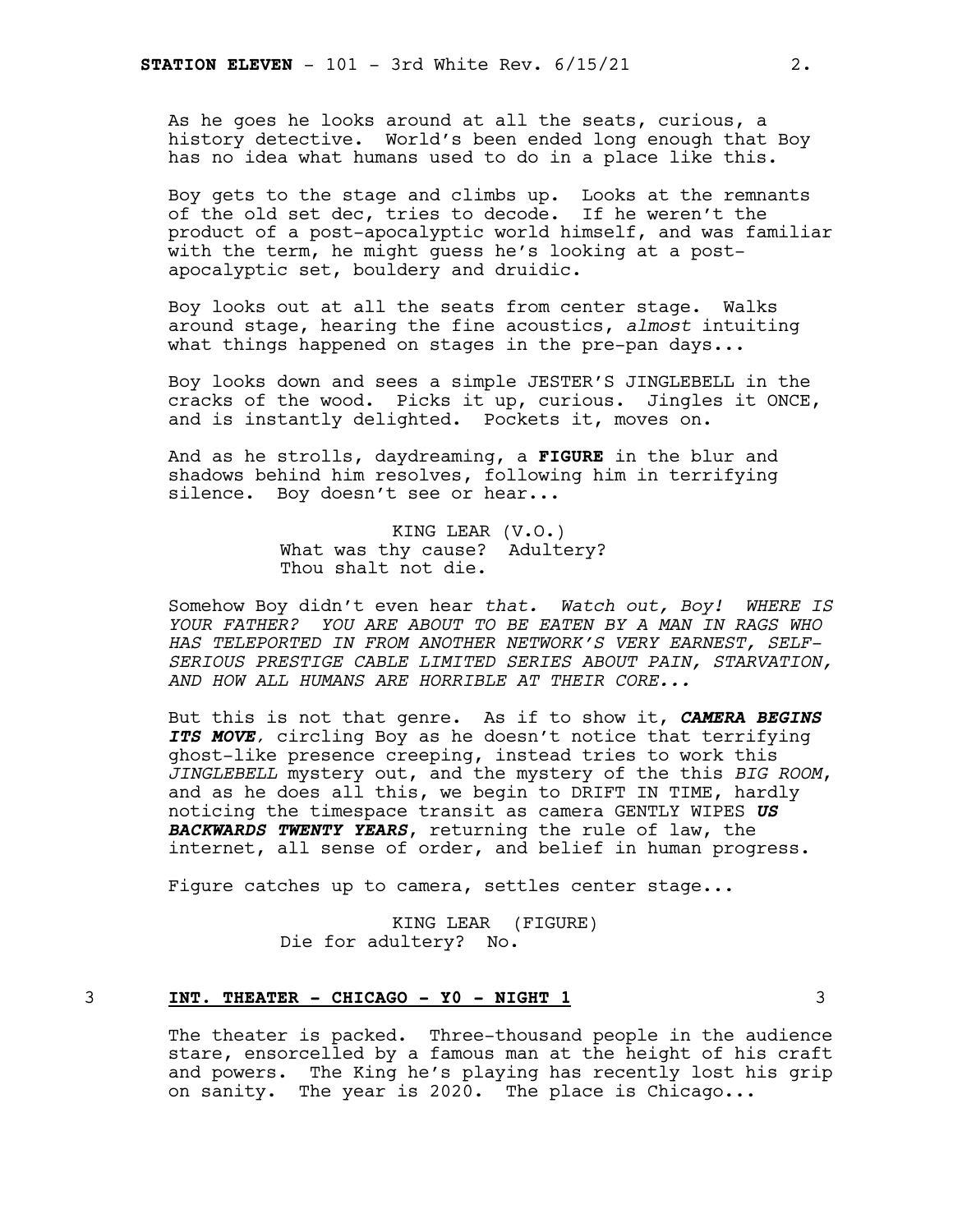KING LEAR The wren goes to 't, and the small gilded fly does lecher in my sight.

And the actor is **ARTHUR LEANDER** (51). Not *quite* A-list anymore, Arthur still has all the magnetism. Shakespeare? Sure. I'll play anything. As for his audience tonight: Arthur's focused and locked in. He's got them.

> KING LEAR (ARTHUR) (CONT'D) Let copulation thrive, for Gloucester's bastard son was kinder to his father than my daughters got 'tween the lawful sheets. To 't, luxury, pell-mell, for I lack soldiers. Behold yon simpering dame, whose face between her...

A pause. A tiny hiccup. A ripple in the spell.

KING LEAR (ARTHUR)(CONT'D) (CONT'D) (remembering) ... forks presages snow, that minces virtue and does shake the head to hear of pleasure's name... ... The fitchew, nor the soiled horse, goes to 't with a more riotous appetite. Down from the waist they are centaurs, though women all above...

**GLOUCESTER** looks over, waiting for him to continue. Awkwardly waiting. Someone COUGHS in the audience. We STAY ON ARTHUR, sweaty and now looking concerned, not able to remember his lines, no scripty to ask as the other actors realize their celebrity lead's close to flubbing it...

> GLOUCESTER (trying to help) Oh, let me kiss that hand!

KING LEAR (ARTHUR) Let me wipe it first. It smells of mortality.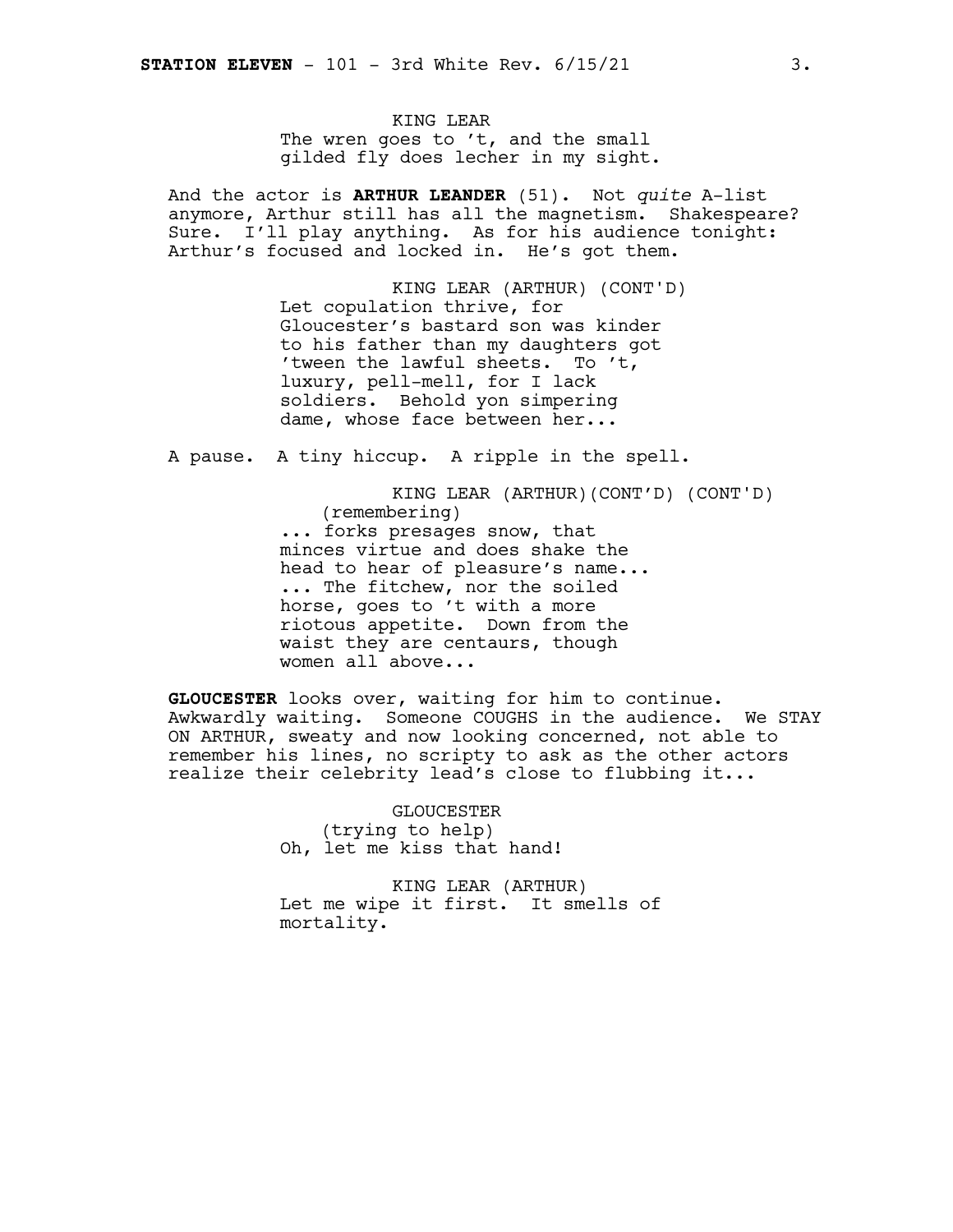GLOUCESTER

O ruined--

KING LEAR (ARTHUR) Down from the waist they are centaurs.

Arthur looks a little unsteady on his feet now. He reaches for a styrofoam column and awkwardly touches it.

It wobbles. A chuckle in the crowd, but it was unintended comedy. Arthur's losing them. He looks at Gloucester. Arthur's brow furls. That line was not the right line.

**OUT IN THE CROWD**, **JEEVAN CHAUDHARY** (30s), seated in the audience beside his girlfriend **LAURA**, has noticed the repeated line. Jeevan looks concerned. Watches Arthur rubbing his own shoulder.

> JEEVAN (to Laura) He's having a heart attack.

LAURA (whispering) He's acting.

JEEVAN (whispering) No. *Look*.

Jeevan sees a new pained confusion bloom across Arthur's face. There's something about it, about this whole situation. Arthur out there on an island. Everyone just watching.

> ARTHUR Not right now.

Jeevan instinctively STANDS UP, middle of a crowd of several thousand people. Many of them notice.

> **T.AURA** (whispering to Jeevan) *What are you doing? Sit down!*

Jeevan does the exact opposite, surprising himself and everybody else by CLIMBING OVER seats and people, heading toward Arthur. People mutter and gasp, theater's energy now tracking *this guy*, a new madman entering the story.

> JEEVAN Sorry, 'scuse me. Sorry. Fuck. My bad.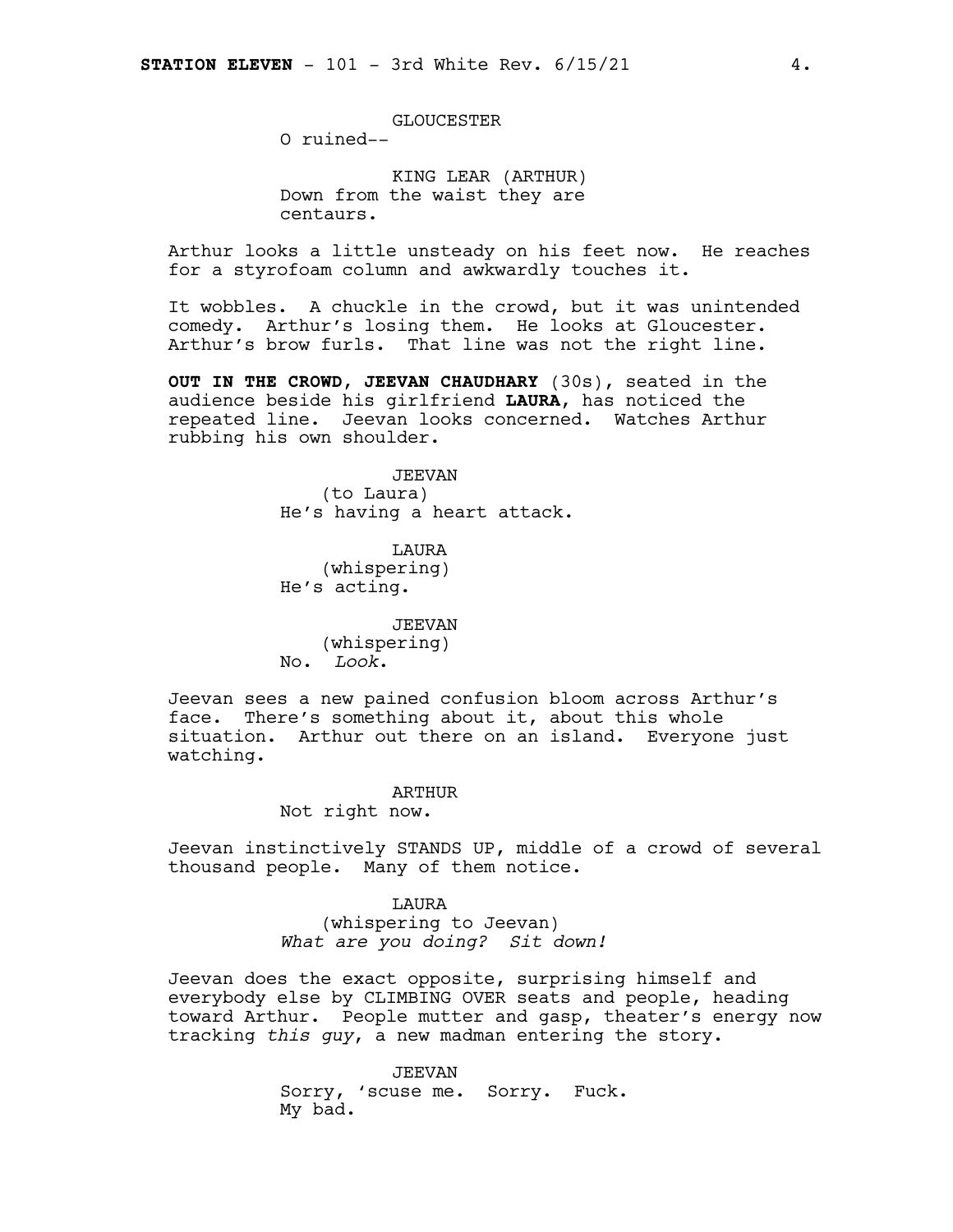The crowd starts muttering, moving. An **USHER** tries to get to Jeevan, looking alarmed...

> USHER (whispering to Jeevan) *Sir!*

Even Arthur's watching Jeevan curiously.

KING LEAR (ARTHUR) The wren goes to it.

And all at once, Arthur Leander collapses into a heap onstage. Seems to unlock everyone from the bizarre scene. No longer "audience," *SCREAMS* in the audience as people realize it's not part of the play, it's just an emergency.

A bunch of **FAKE SNOW** gets released as Gloucester goes to a knee, shakes Arthur's shoulder, turning him onto his back.

> ARTHUR Not right now.

> > GLOUCESTER

Art?

ARTHUR She's coming back.

**EDGAR**, frozen, looks down at Arthur's straining, gasping stare. Arthur's eyes are bugging out as his back arches; he *tries* to breathe. More gasps from the crowd...

EDGAR Oh my God. Jesus Christ. Oh *Arthur*? Jesus. GLOUCESTER

Jeevan REACHES STAGE, getting ready to perform CPR, not knowing what he's doing. Arthur's surprised eyes are fading.

# JEEVAN (over his shoulder) *IS THERE A DOCTOR?*

The yell **BOOMS** out over the audience, now lost in a blur of suspension of disbelief confusion. Some people are out of their seats. Some watch like it's just another scene.

Jeevan starts performing CPR on Arthur, even though he doesn't know how to perform CPR. But we've all seen *ER.*

*PUMP. PUMP. PUMP.* The CURTAIN starts to close.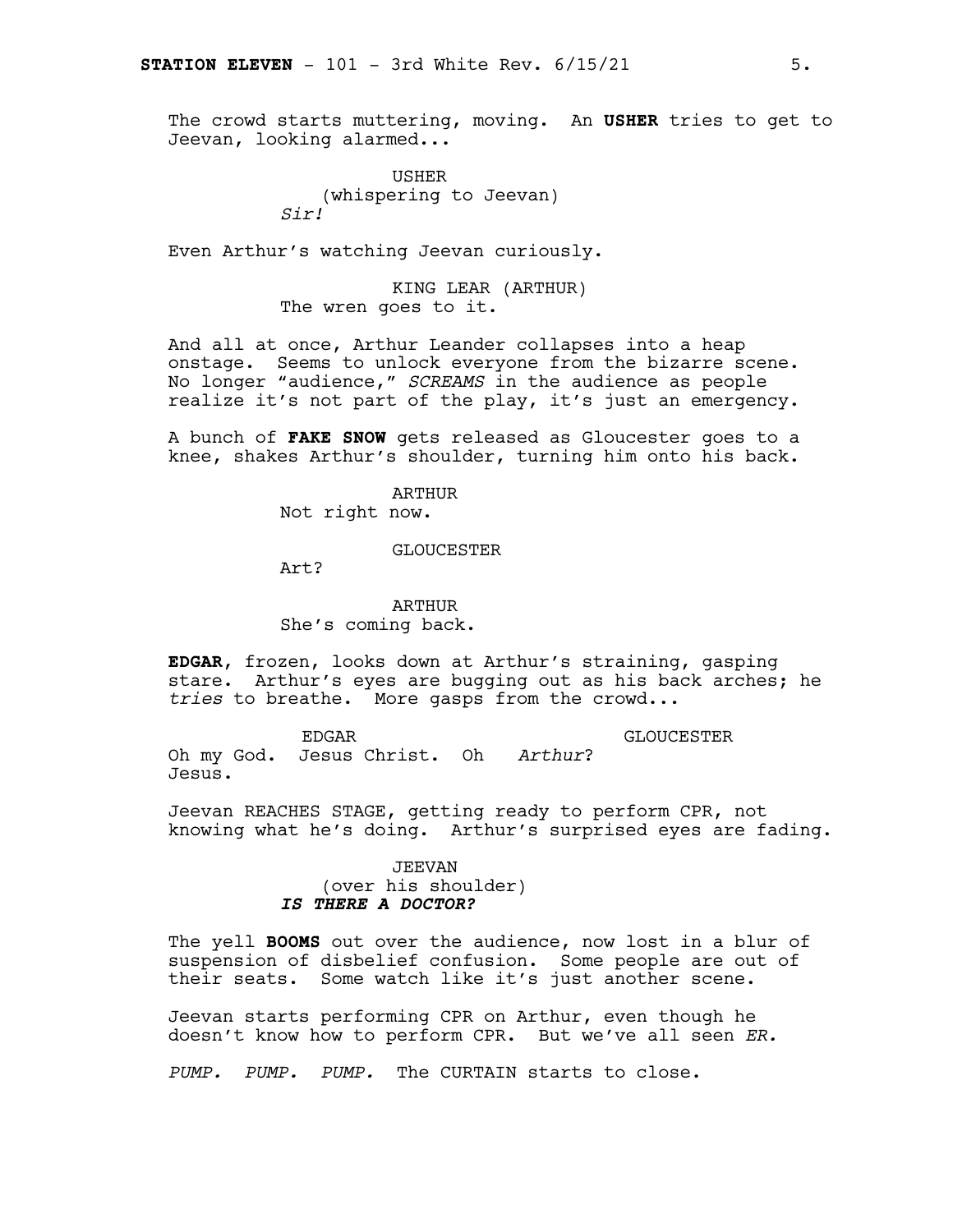JEEVAN (CONT'D) (frantic) I don't know how to do this! (doing it) Does anybody know how to do this?

Not much movement from his three-thousand friends over his shoulder as the curtain continues down and finally reaches the floor. No more audience, but the emergency continues, Jeevan *pumps*, players and crew watch, white flakes fall. **THE FOOL** watches dumbfounded.

> THE FOOL He's gonna be fine.

GLOUCESTER Can we stop the snow? Bill?

JEEVAN

(to everyone) HOW CAN THERE NOT BE A DOCTOR HERE?

But there is. A **CARDIOLOGIST,** an audience member from the crowd, has rushed in through the chaos and is there beside Jeevan, cool and confident, taking over, gently moving Jeevan aside. Jeevan now sees Arthur's eyes locked onto his own...

GLOUCESTER Can someone *please* turn off I need a defibrillator. the fucking snow? CARDIOLOGIST

*PUMP. PUMP. PUMP.*

JEEVAN (to nobody) *HE NEEDS THE PADDLE THINGS!*

Jeevan realizes more people, most of the cast and crew, are around the scene, now, frozen in this crisis, some covering their mouths, some crying already.

A **STAGEHAND** runs into the stage area holding a large canvas bag and dumps it near the Cardiologist.

> CARDIOLOGIST Unpack it. You.

Jeevan pulls out MACHINERY but fumbles with it--

JEEVAN I don't know... I'm not...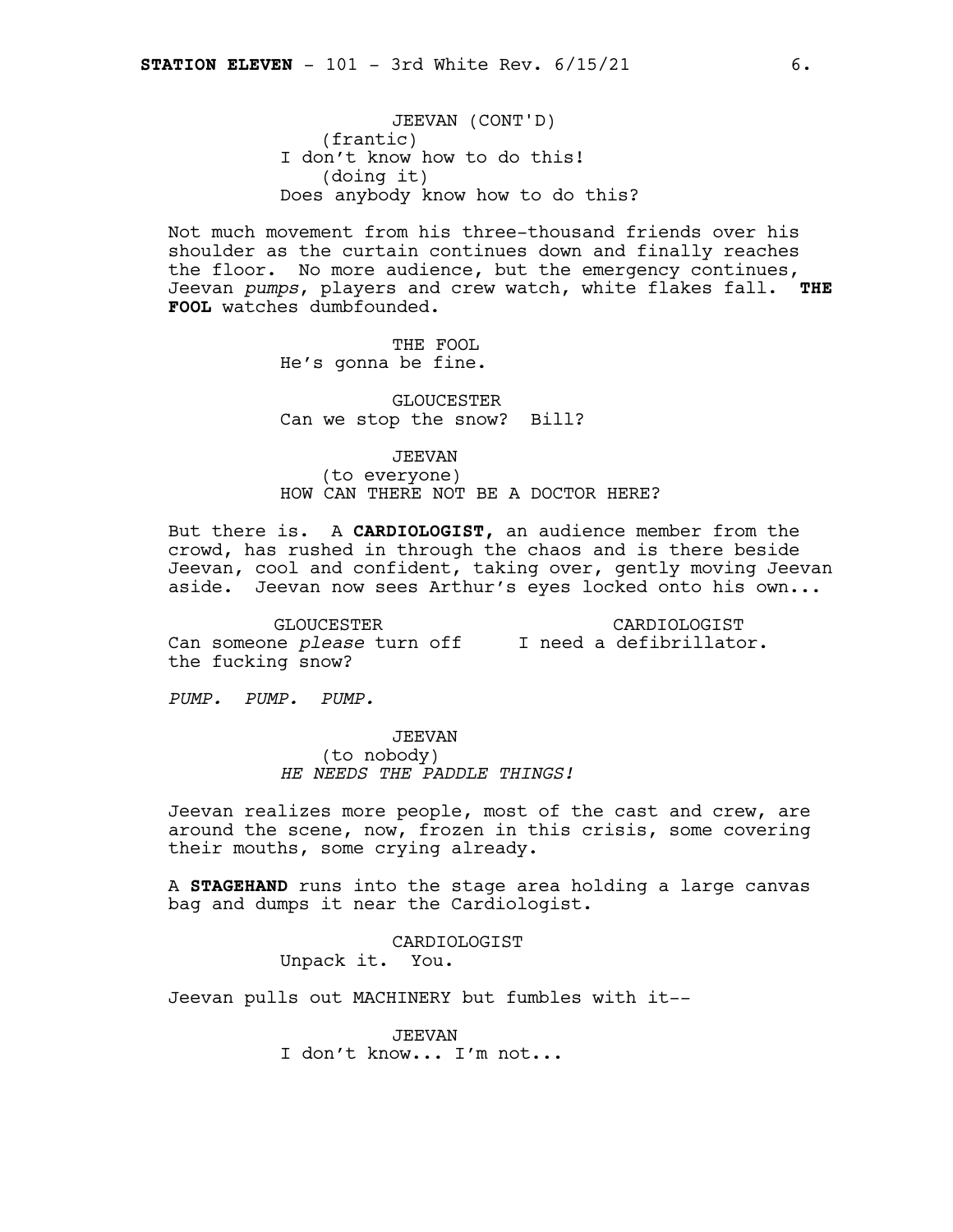Jeevan pulls out an awkward tangle of pads and wires, *not* the kind of thing from *ER,* hard to know what to do with the little pads, and the Cardiologist leans over and EXPERTLY flips a couple switches.

#### CARDIOLOGIST Open his shirt. There, open it.

Jeevan opens up Arthur's shirt as the Cardiologist takes the pads and applies them. Arthur's *still* making intense, direct eye contact with Jeevan.

CARDIOLOGIST (CONT'D)

*Clear!*

*THWOOMP*. Arthur's body ARCHES. Jeevan looks away. Sees three young girls watching, all in costume, here to play the child-versions of Regan, Goneril, and Cordelia. **YOUNG GONERIL** in particular looks alarmed.

> CARDIOLOGIST (CONT'D) Charging again. (to Arthur) Stay with me, Sir.

Jeevan and Arthur have locked eyes again. This time, Jeevan looks and sees Arthur's open hand beside his hip, like he's been asking with his eyes this whole time. Jeevan finds himself reaching down and taking it. Arthur's making a gurgling, airy sound, like he's trying to speak. Jeevan leans.

The Cardiologist turns and twists a knob, waits for the charge. Notices the hands, the lean.

CARDIOLOGIST (CONT'D)

Don't.

Jeevan straightens, pulls his hand away. People are crying. Cardiologist waits...

> JEEVAN (PRELAP) *Chaudhary.*

> > COP (PRELAP)

*What?*

*THWOOMP.* Art's eyes have closed. All at once it's clear the king is dead. Whatever comes next is for the living.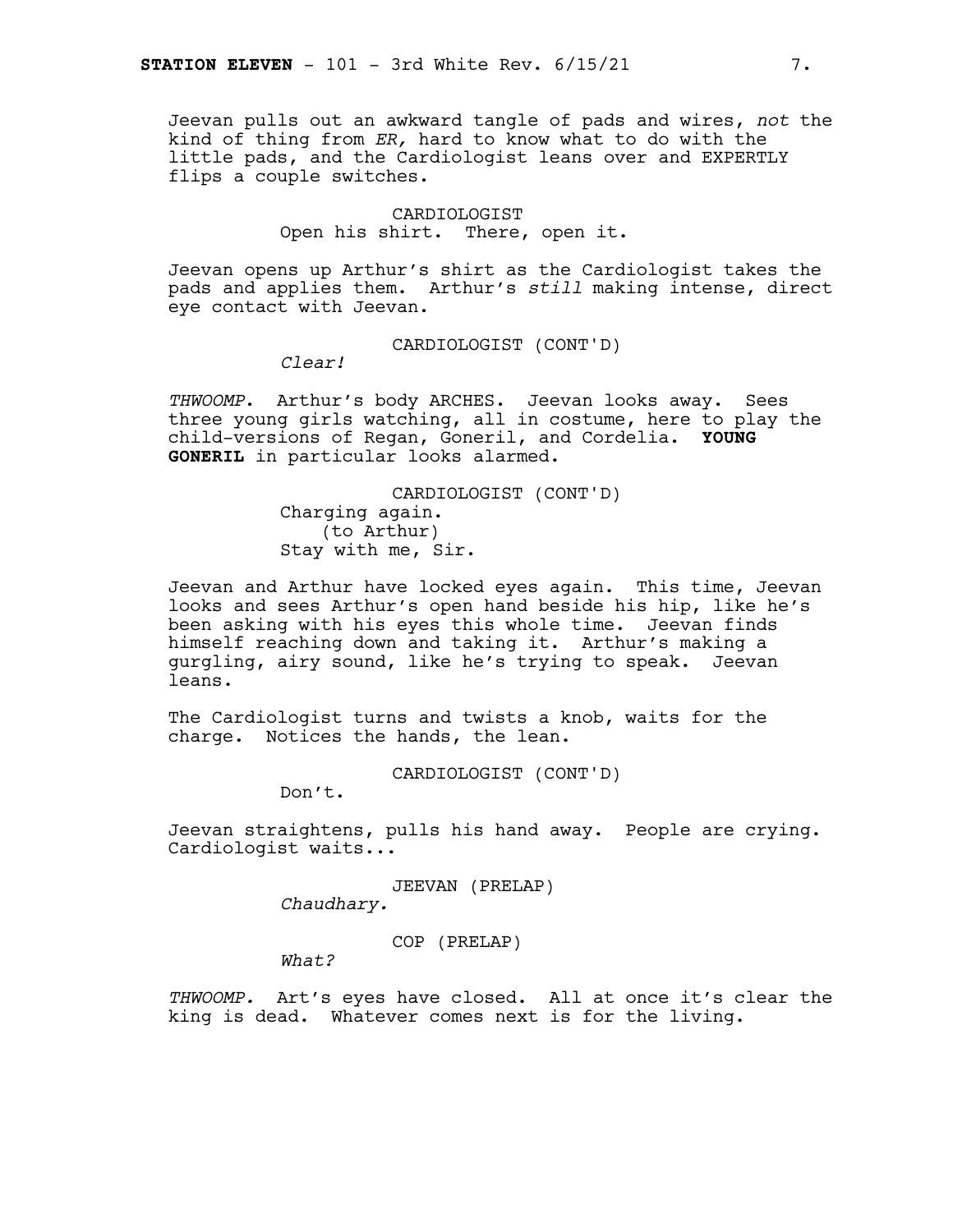#### 4 **INT. THEATER - STAGE - CHICAGO - Y0 - TEN MINUTES LATER** 4

Jeevan watches from the side of the stage as two **EMTS** work on Arthur. He holds his JACKET under his arm. A **COP** stands next to Jeevan, notebook out.

#### JEEVAN

Chaudhary.

The Cop stares at him.

JEEVAN (CONT'D) C-H-A-U-D-H-A-R-Y.

Things have cleared out back here. The Fool has his Jester hat off, messing with his bells nervously, and is talking on a cell phone; the **EARL OF KENT** and the **DUKE OF CORNWALL**, still in costume, mutter quietly in a corner. A **CARPENTER** stands sadly looking at Arthur's body.

COP

American?

Jeevan looks back at him for that extra quarter-beat.

JEEVAN

Yeah.

COP And you didn't know the victim?

Jeevan's eyes have drifted over to **YOUNG KIRSTEN RAYMONDE** (8), the real name of that Young Goneril, one of the three young girls who was watching before. She's still here, looking at the EMTs.

> JEEVAN I was in the audience. 'Scuse me, sorry.

EMT 9:22. Call it.

Jeevan moves away, crosses past Arthur's body and inserts himself between it and little Kirsten, who's still staring, fascinated and unable to look away.

Jeevan squats down to be eye-level with her, sets down his JACKET. Her eyes tick from the body to his.

> (MORE) JEEVAN Hey, are you...? (looks over his shoulder)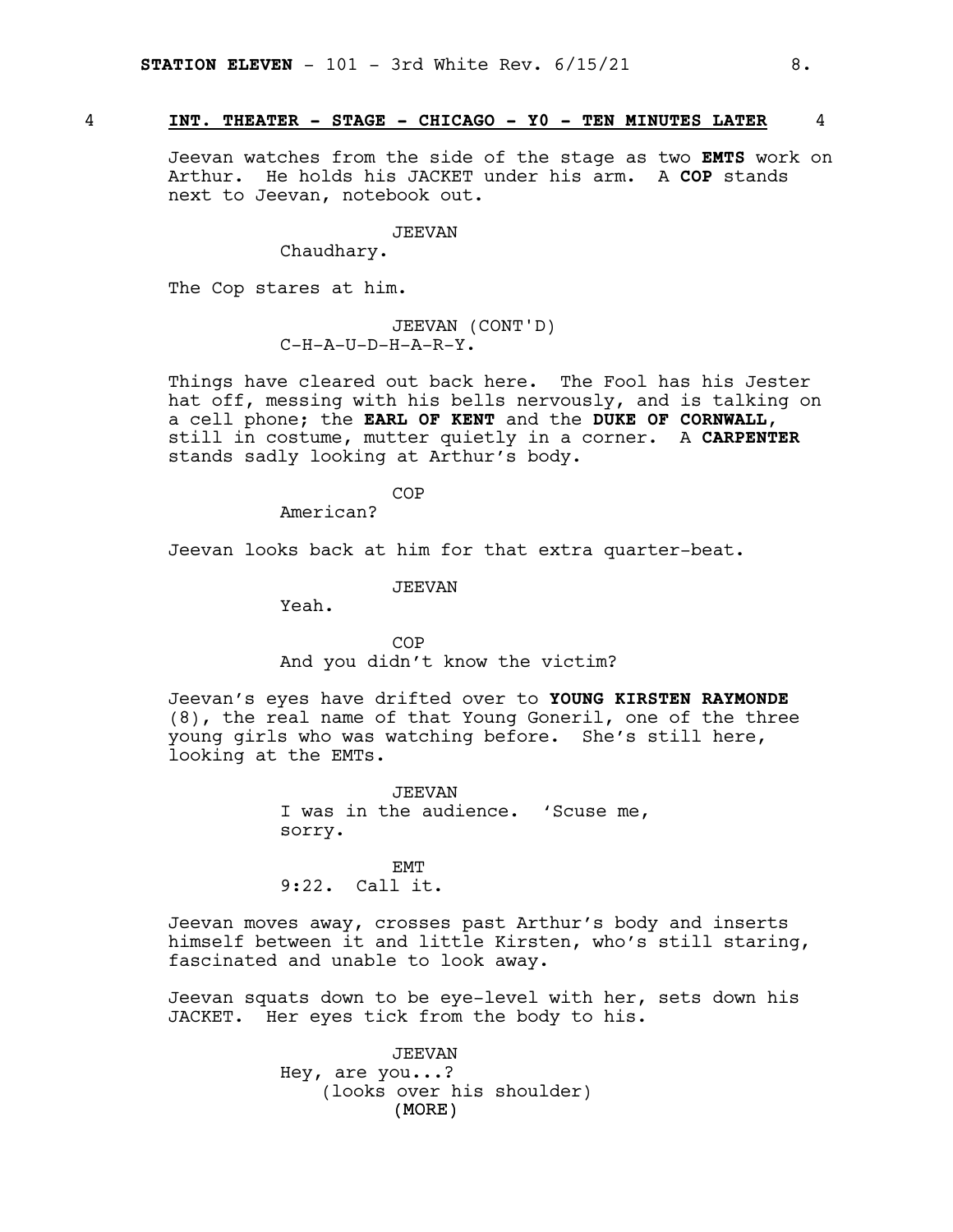JEEVAN (CONT'D) Don't look at him. Weren't you in the play? What's your name?

YOUNG KIRSTEN

Kirsten.

JEEVAN Where's your mom or dad?

YOUNG KIRSTEN I have no idea.

The EMTs are now having a quiet conversation with a **SUITED MAN**. Jeevan stays focused on Kirsten.

> JEEVAN Who takes care of you when you're here?

YOUNG KIRSTEN The wrangler. (off look) Tanya. They call the person who looks after the kids the wrangler.

JEEVAN Like you're cows.

Kirsten finally looks back at Jeevan. Jeevan looks at the gawkers around, shrugs.

> JEEVAN (CONT'D) Any of you guys seen Tanya?

No one really responds. He looks back at Kirsten, offers a hand.

> JEEVAN (CONT'D) Come on. Let's go find her.

Kirsten looks at Arthur's body for another moment, then looks at the hand. She eventually takes it. They go.

#### 5 **INT. THEATER - BACKSTAGE - CHICAGO - Y0 - MOMENTS LATER** 5

We're in the crowded backstage area now, where droves of performers and crew still chatter in hushed tones. A couple of cops. People in suits, theater management. Chaos. Jeevan pushes through, holding Kirsten's hand.

He releases it, looks into the group.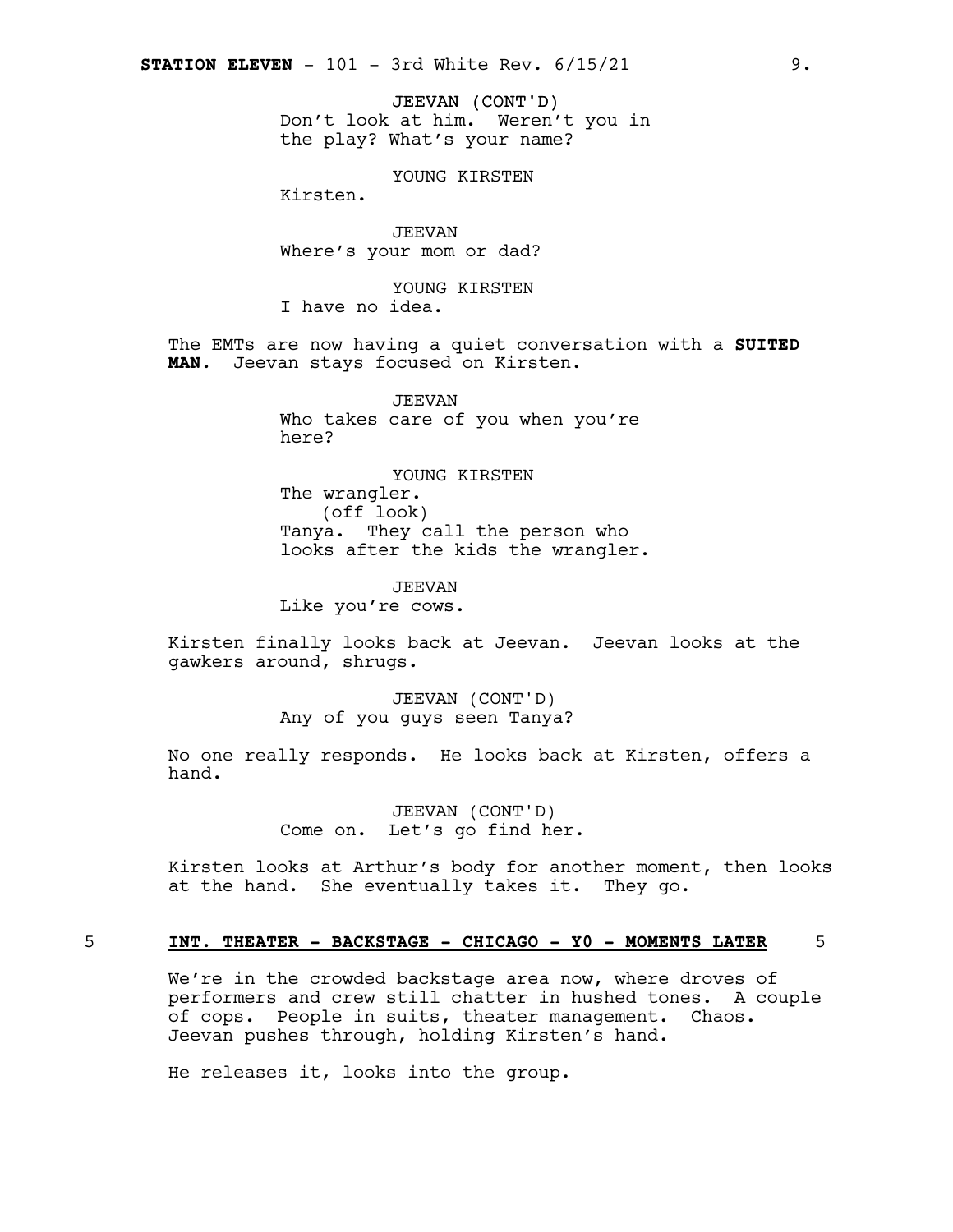# JEEVAN

See her?

Jeevan looks down and sees that this girl is standing frozen. She's holding her dress in one fist, messing with a **LARGE AMULET** around her neck, costume jewelry. Kids aren't supposed to see such things. Jeevan's seeing that whatever adrenaline hit he's coming down from, this girl's in shock.

> YOUNG KIRSTEN "Young Goneril." (then) That's who I was. "Young Goneril." (points) That's old me.

Kirsten nods toward **GONERIL**, who's at the other side of the room, shaking her head and talking into a phone.

Jeevan sees a man in the crowd who looks vaguely like him...

JEEVAN There's old me.

He tries to eye her into liking his joke, but it doesn't get him anywhere. They move around together, still scanning.

> YOUNG KIRSTEN Do you think Arthur's dead?

JEEVAN If he is, he was doing what he loved most in the world at the exact moment he died. (then) That's cool, right?

YOUNG KIRSTEN Acting is what I love most in the world, too.

It's a little performative. A little precocious and annoying, actually. Jeevan looks for a beat...

> JEEVAN It's good you both have something.

*SWOOSH*. Just then, Kirsten is enveloped in a hug by a crying woman, so powerfully she's almost lifted away from Jeevan. This is **TANYA,** the wrangler, finally wrangling.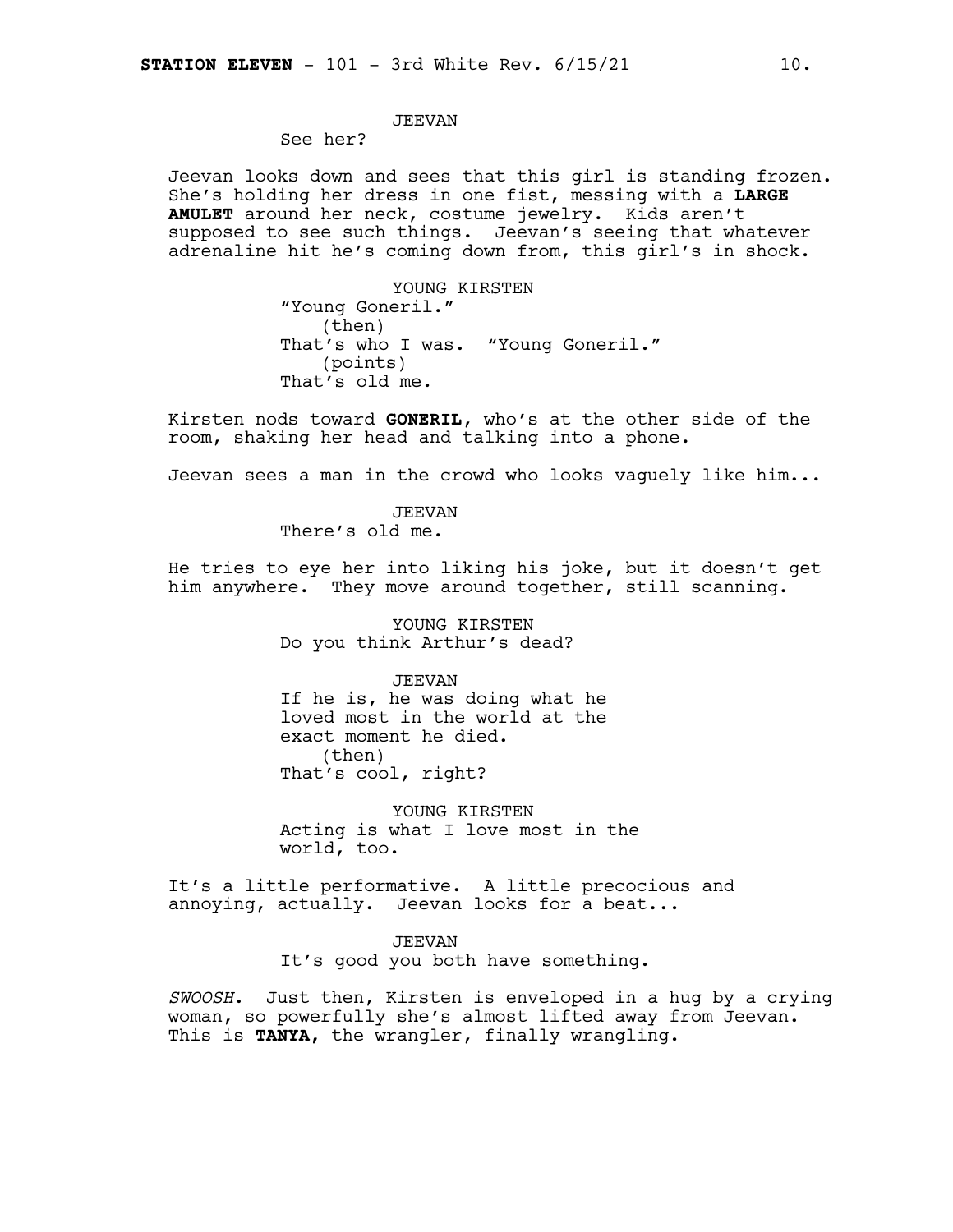TANYA Oh my God, honey! Are you okay? (glance to Jeevan, who the fuck are you) Thank you.

Tanya rushes Kirsten away--

TANYA (CONT'D) I have to go in the ambulance. One of the other moms can get you home.

--and she and Jeevan share a last look before she waves and disappears into the crowd.

Jeevan faux-waves, straightens up. Knows no one at this grim macabre gathering*.* He pats his pocket, looking for his phone. Not left, not right, not back, not chest. Remembers where his jacket is.

#### 6 **INT. THEATER - BACKSTAGE - CHICAGO - Y0 - NIGHT** 6

Jeevan walks out from a sidedoor, onto the set of Lear, wreckage from the event spread everywhere. There's still flakes of snow everywhere, but the room has emptied.

His jacket lies near where he first talked to Kirsten, and he snags it, digs, finds his phone as he goes over near the set and sits on a boulder. No new texts, so he types...

**"Looking for you. You in lobby?"**

He waits for bubbles. No bubbles.

**"Crazy... he diced"**

Autocorrect.

**"Diced."**

JEEVAN

*Fuck.*

**"\*died"**

No bubbles.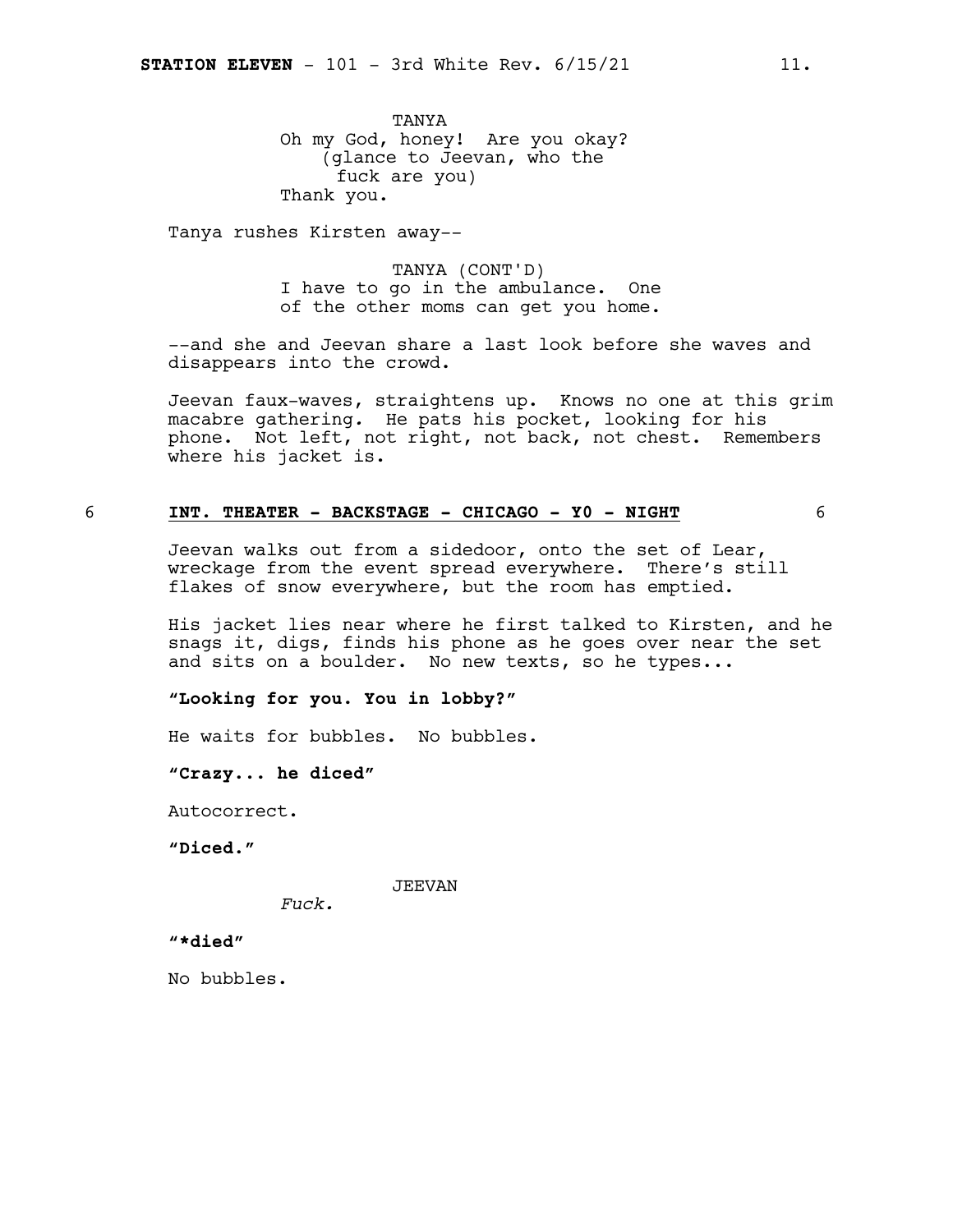# 6A **INT. THEATER - CHICAGO - Y0 - MOMENTS LATER** 6A

From a HUGE WIDE showing the ENORMOUS amphitheater, empty now, a tiny little Jeevan pushes his way out under the curtain, then awkwardly hops down, navigates the pit, goes to an aisle. Slowly walks up across the huge room...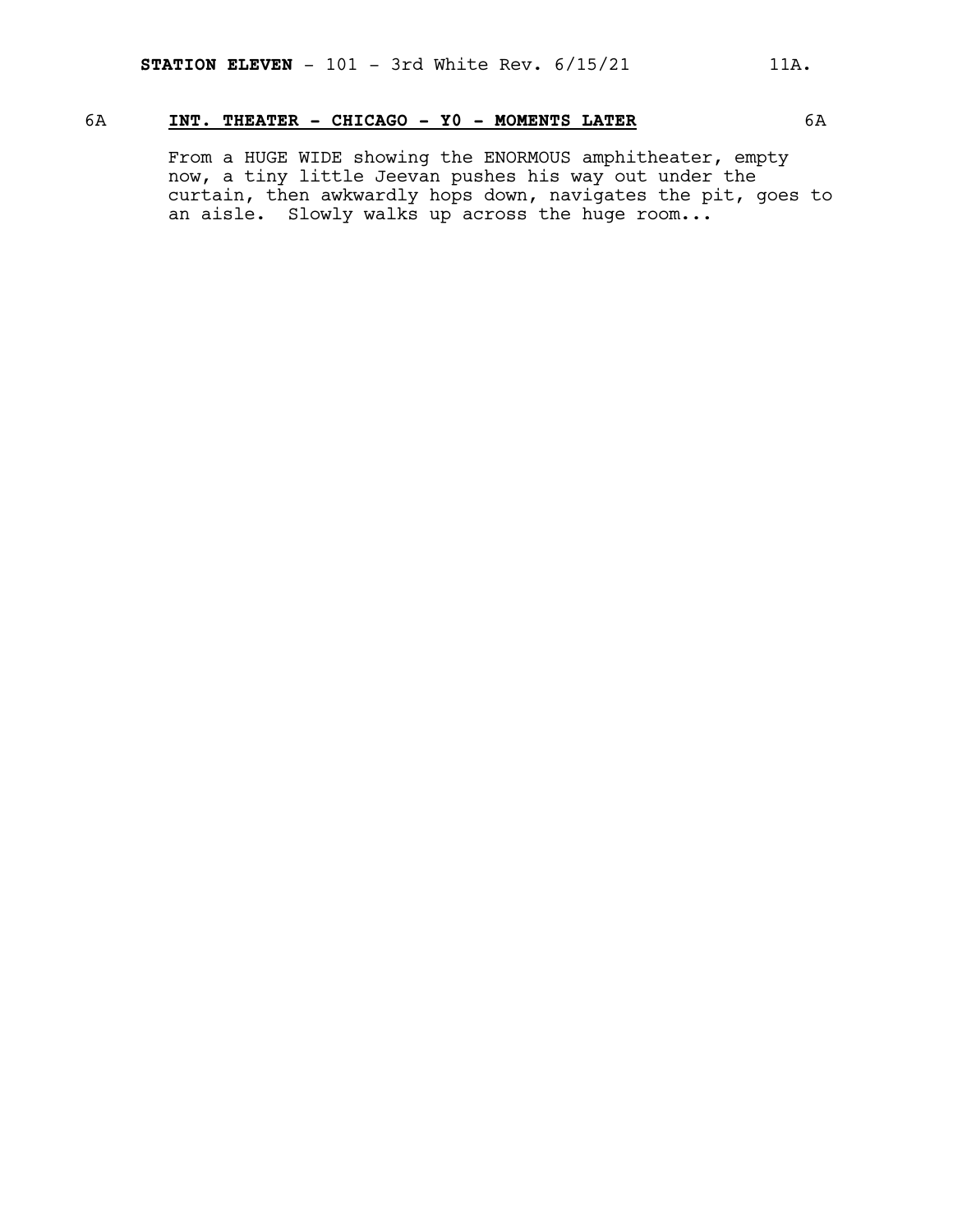# 7 **EXT. THEATER - CHICAGO - Y0 - NIGHT** 7

UNTIL HE'S BUNDLED UP OUTSIDE IN THE COLD WINTER NIGHT. Chicago in the deep freeze. Oddly normal the further we get from that stage. Jeevan feels a buzz and looks at his phone:

#### **"not feeling great, went home. cu here?"**

He puts the phone away. She left. During *that.*

#### JEEVAN

Unbelievable.

Cabs and traffic moving by, smokers, and a little down the sidewalk, Jeevan sees that same SUITED MAN who was talking to the EMTs while he was talking to Kirsten. This time, the SUITED MAN is speaking to a number of **PAPARAZZI**, who are huddled near him, recording with various devices. Across the way, a legit NEWS VAN pulls to a stop in the snow. This guy's a publicist. Arthur's death is big news.

#### SUITED MAN

All I can tell you is that tonight, Arthur Leander fainted due to dehydration and has been taken to Northwestern for monitoring. He's doing fine.

Jeevan squints at the bullshit. Impressive. He then turns away from it, looks down the sidewalk and sees Kirsten standing alone, big coat on over her Young Goneril dress, backpack and hat and mittens and boots, looking straight up at the sky like she sees something.

Jeevan steps over her way.

JEEVAN What happened to Tanya the Wrangler?

Kirsten looks.

#### YOUNG KIRSTEN

Hi.

She's shivering. Jeevan only glances as the ambulance RUSHES BY, lights blazing, siren blaring. Kirsten looks, too. The paparazzi all FIRE OFF a round of photos, trying to get it, as the Suited Man walks off into the night.

> YOUNG KIRSTEN (CONT'D) She's in there. With Arthur.

They watch the ambulance go.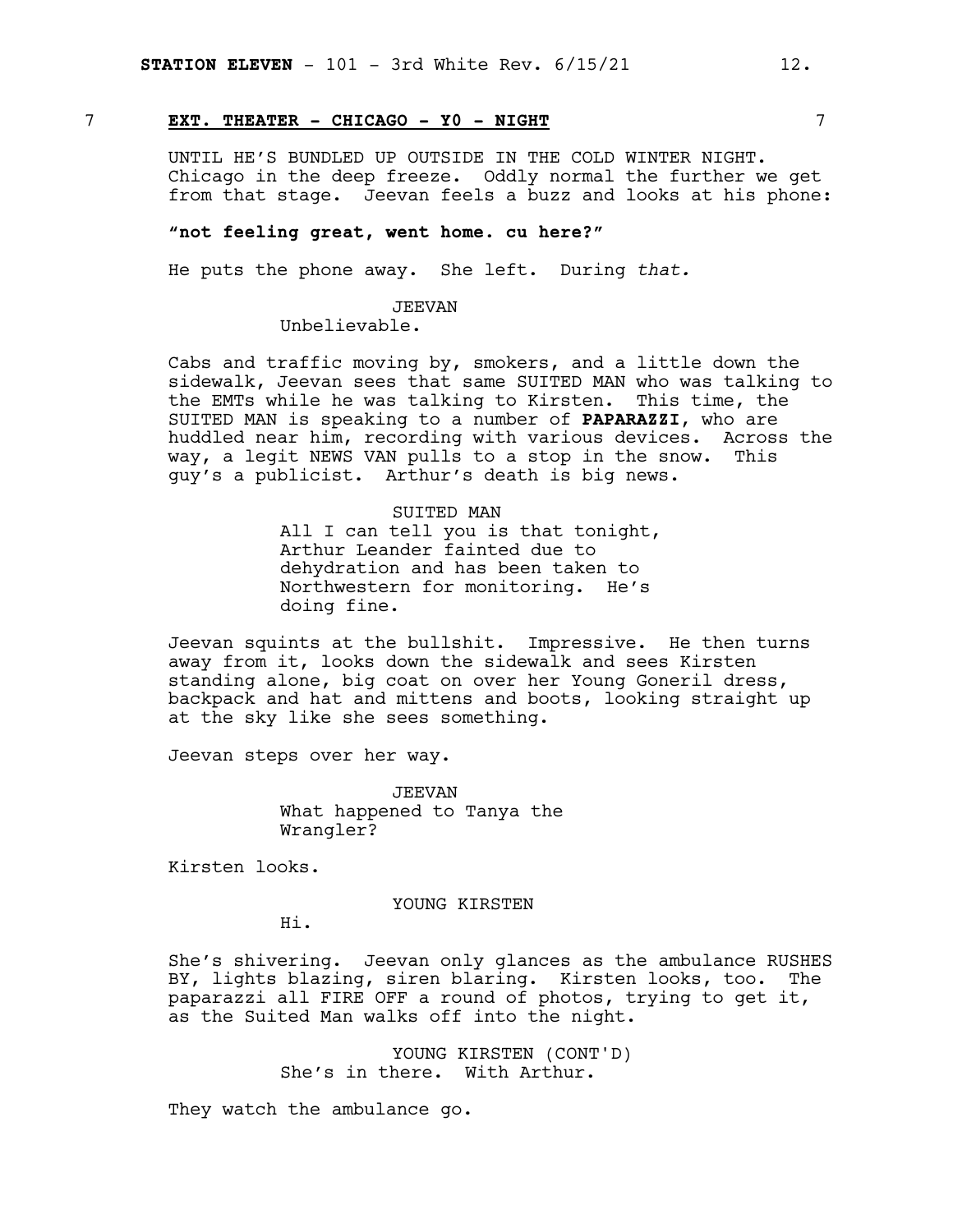JEEVAN How do you usually get home?

YOUNG KIRSTEN I take the el with Tanya.

Jeevan closes his eyes, shakes his head.

JEEVAN C'mon. Then I'll walk you to the el.

YOUNG KIRSTEN I can't go with a stranger unless Tanya or my parents say it's okay.

Jeevan looks at her, squats down, holds out a hand.

JEEVAN Jeevan Chaudhary. Nice to meet you. You're Kirsten, right?

They shake.

JEEVAN (CONT'D) Now we're not strangers.

Kirsten looks relieved, and they head off together. As they walk, we are WIDE ON THE STREET. They pass a **COUGHING MAN,** who stops to pull out his handkerchief as our TITLES silently wipe onscreen beneath them...

# **S T A T I O N E L E V E N**

... as we TIME DRIFT to a different day altogether. No reason not to take it as tomorrow...

#### 7A **INT. EL TRAIN - CHICAGO - 2020 - DAY 1 - TWO WEEKS EARLIER** 7A

**MIRANDA CARROLL** (40s) sits on the train, organizing two MANILLA ENVELOPES, obviously nervous and jittery, uncomfortable about the people around her, scratching at the top of one of the envelopes with a **SHARPIE**. There seems to be an important system here, though we can't tell what it is. On one envelope she has written **Leon Prevant** and on another she is in the middle of writing another name. **Arthur L-e-a**- ....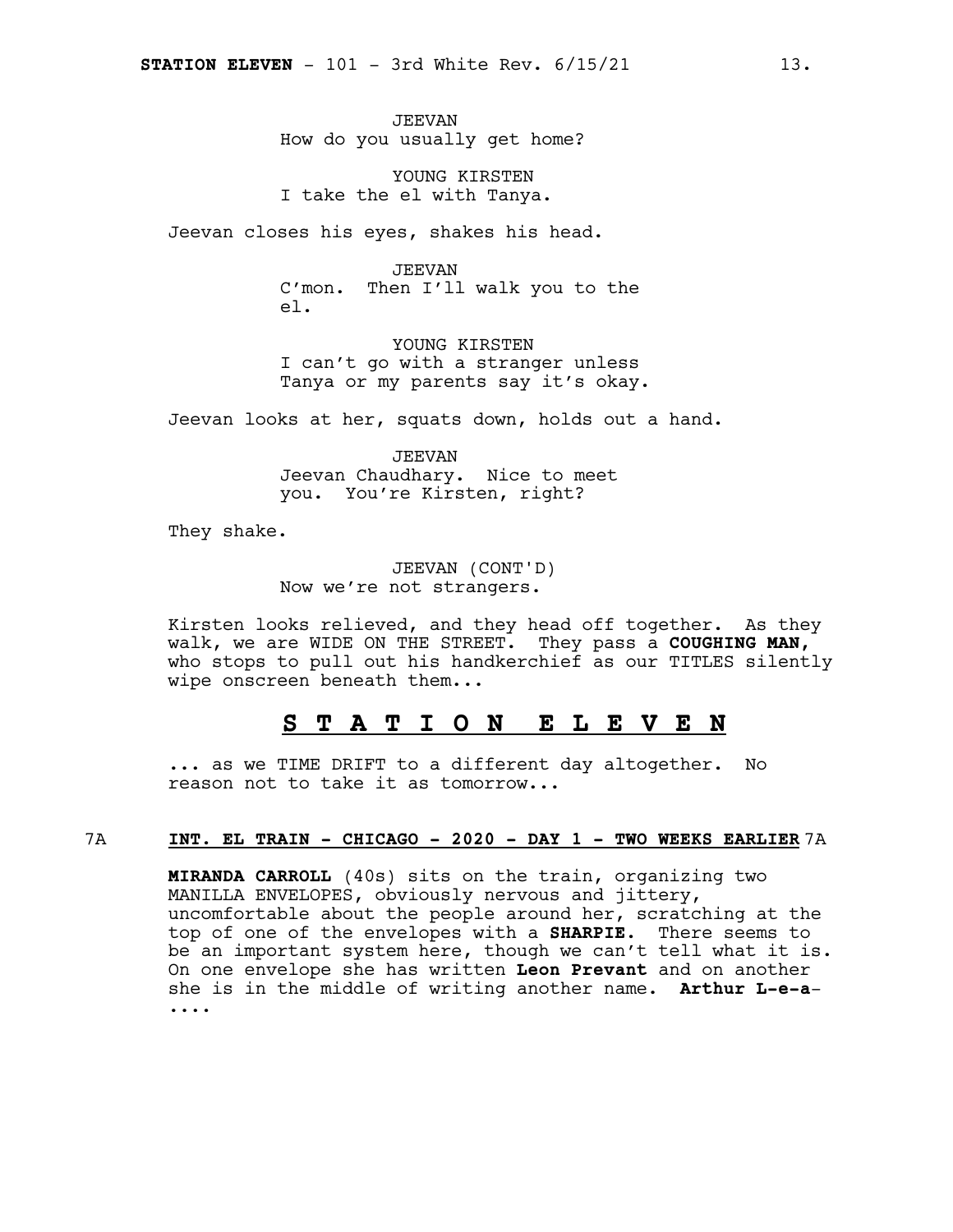# 8 **EXT. THEATER - CHICAGO - 2020 - MOMENTS LATER** 8

Miranda (40) approaches the same theater, heels clicking, and she only glances up for a moment at the MARQUEE advertising **ARTHUR LEANDER** and **KING LEAR** by **WILLIAM SHAKESPEARE**. Her brow darkens, tight expression as she PULLS OPEN a door.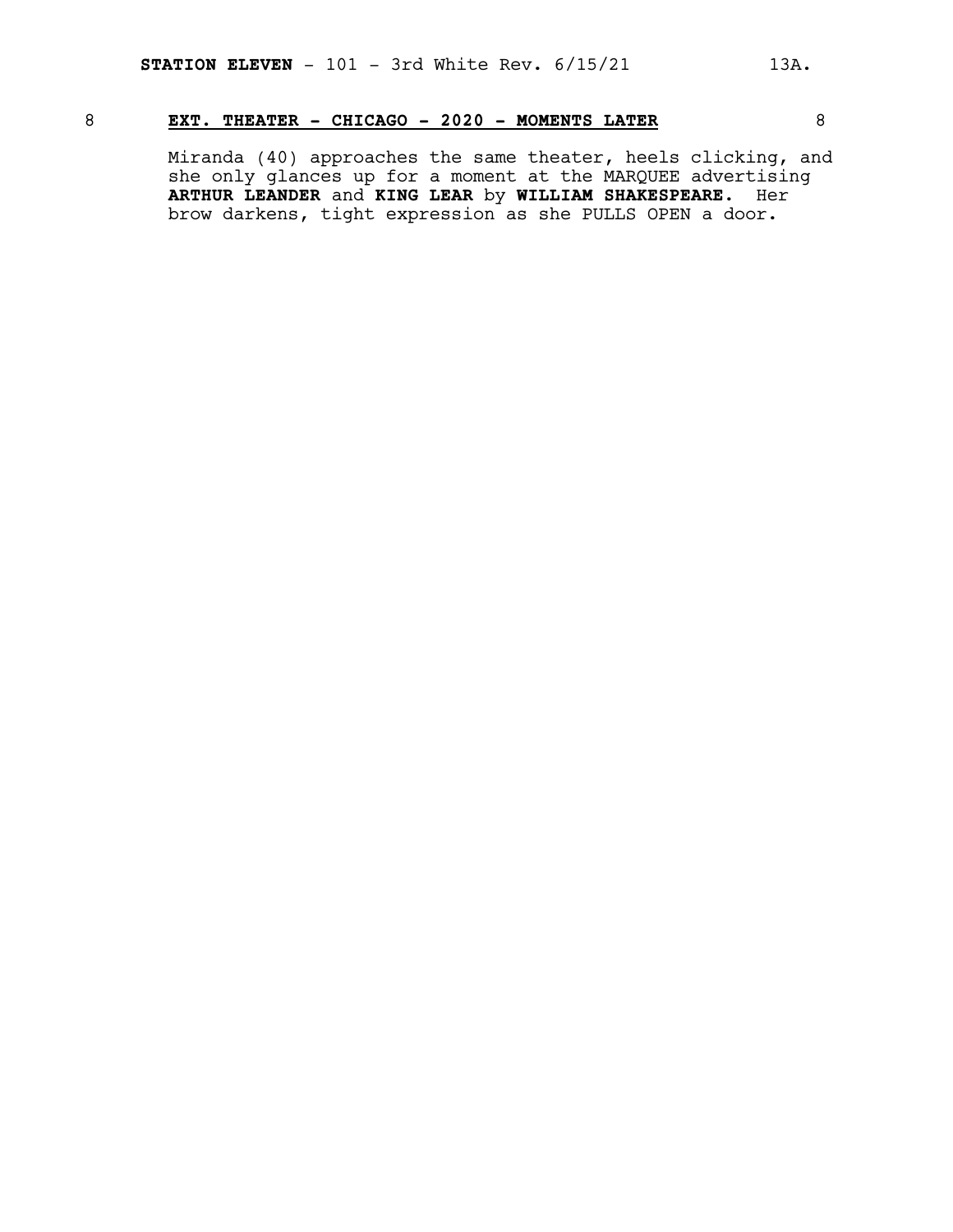# 8A **INT. THEATER - LOBBY - CHICAGO - 2020 - CONTINUOUS** 8A

...AND STEPS INSIDE. She closes the door behind her and SILENCE takes over the small space. She steps to a PLAYBILL, looks at it. Smiles just a little. She doesn't see the figure behind her, at the door now, watching silently.

> ARTHUR (O.C.) When I got your text last night I told myself I wouldn't do this.

Miranda turns. COME AROUND and see Arthur standing near the steps, hands in his pockets, casual and confident. (Or pretending to be). The first look between them catches them both a little off guard. Little earthquakes in the heart.

> ARTHUR (CONT'D) Linger. Waiting.

MIRANDA Hi, Arthur.

ARTHUR How long's it been?

MIRANDA A gazillion years.

He watches her, hunting for the answer to the age-old question *WHY THE FUCK IS MY EX HERE?* She feels his scrutiny as they embrace. But the hug quickly goes from the feeling of awkward to the feeling of home...

> ARTHUR Is it strange to tell someone you haven't talked to in that long, "I'm coming to Chicago. I have one hour. Can we meet?"

He pulls back, looks at her.

MIRANDA

Not to me.

ARTHUR Is everything okay?

She nods nervously.

#### MIRANDA We should talk.

He takes her bag for her. After he turns, Miranda steadies herself, follows him in...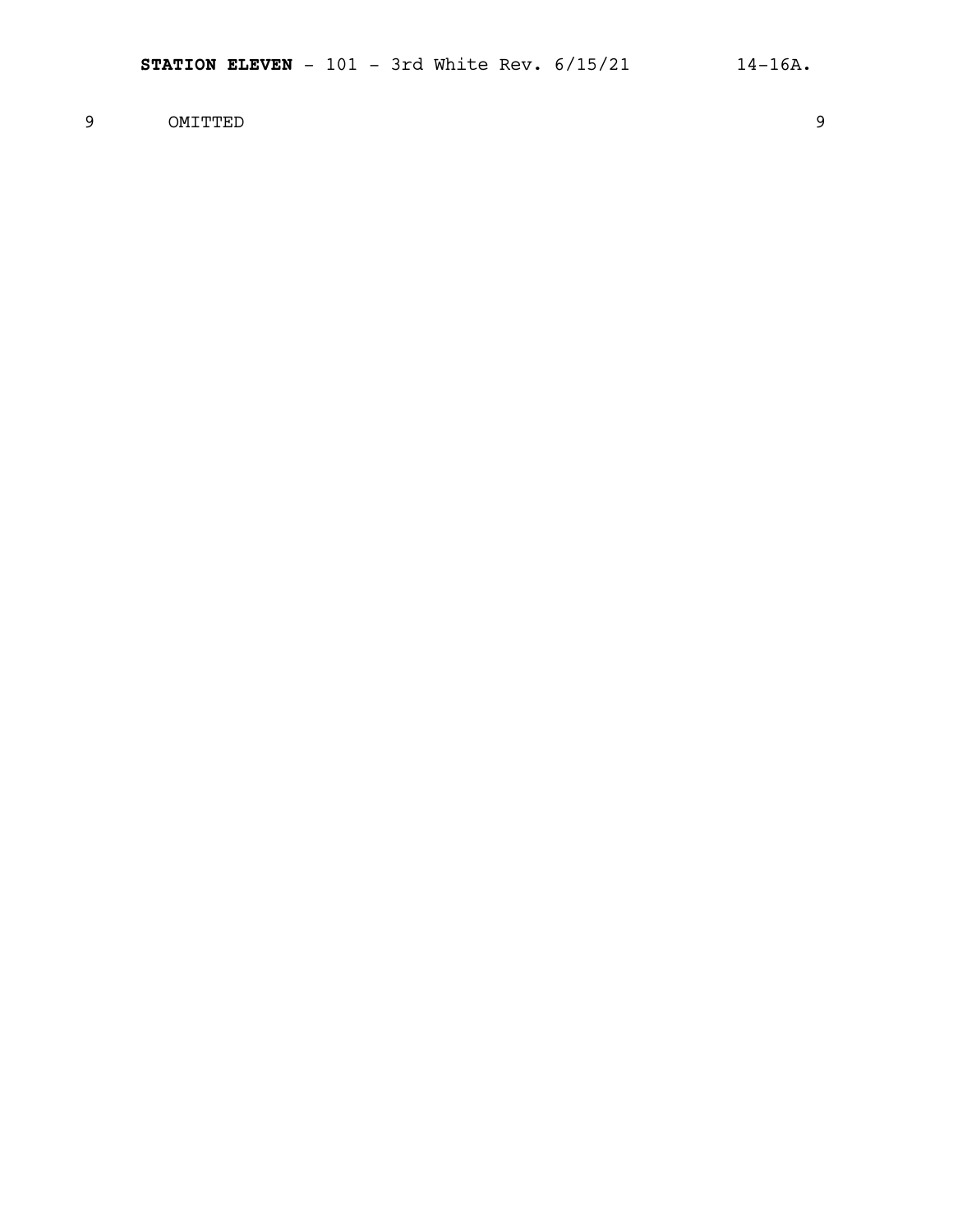# 10 **INT. THEATER - ARTHUR'S DRESSING ROOM - CHICAGO - 2020 -** 10 **LATER**

The nicest dressing room in the theater, and Arthur's got a few of his own things scattered around. Miranda sits at a couch and chair while Arthur finishes making tea.

#### ARTHUR

They gave me a Shakespeare coach. And my father, if he wasn't dead, would have died laughing if he heard that term.

#### MIRANDA

I'll bet.

Miranda has relaxed now, watches him put it together. Arthur comes over with the tea on a tray. Takes extra care to place a couple delicious, small cookies in front of her.

Miranda eats a cookie. Awkward silence as she crunches...

Another awkward moment, these two groping for some kind of common ground after so many years apart.

> ARTHUR Until yesterday I didn't think I would ever see you again.

Miranda just waits...

ARTHUR (CONT'D) Miranda... Why are you here?

She looks. Pulls out one of those envelopes. Arthur eyes it warily. Miranda is hesitant, but steady.

#### MIRANDA

I finished.

*AND THE DOOR OPENS*. Without a word, Kirsten walks in, shuts the door, sits down on the floor, and begins to draw in a book of HORSES. Ignoring the olds.

Arthur sees Miranda is frozen, looking at Kirsten.

ARTHUR That's just Kiki. (off look) She's in the play.

Arthur is up, takes the envelope from her, begins ripping it.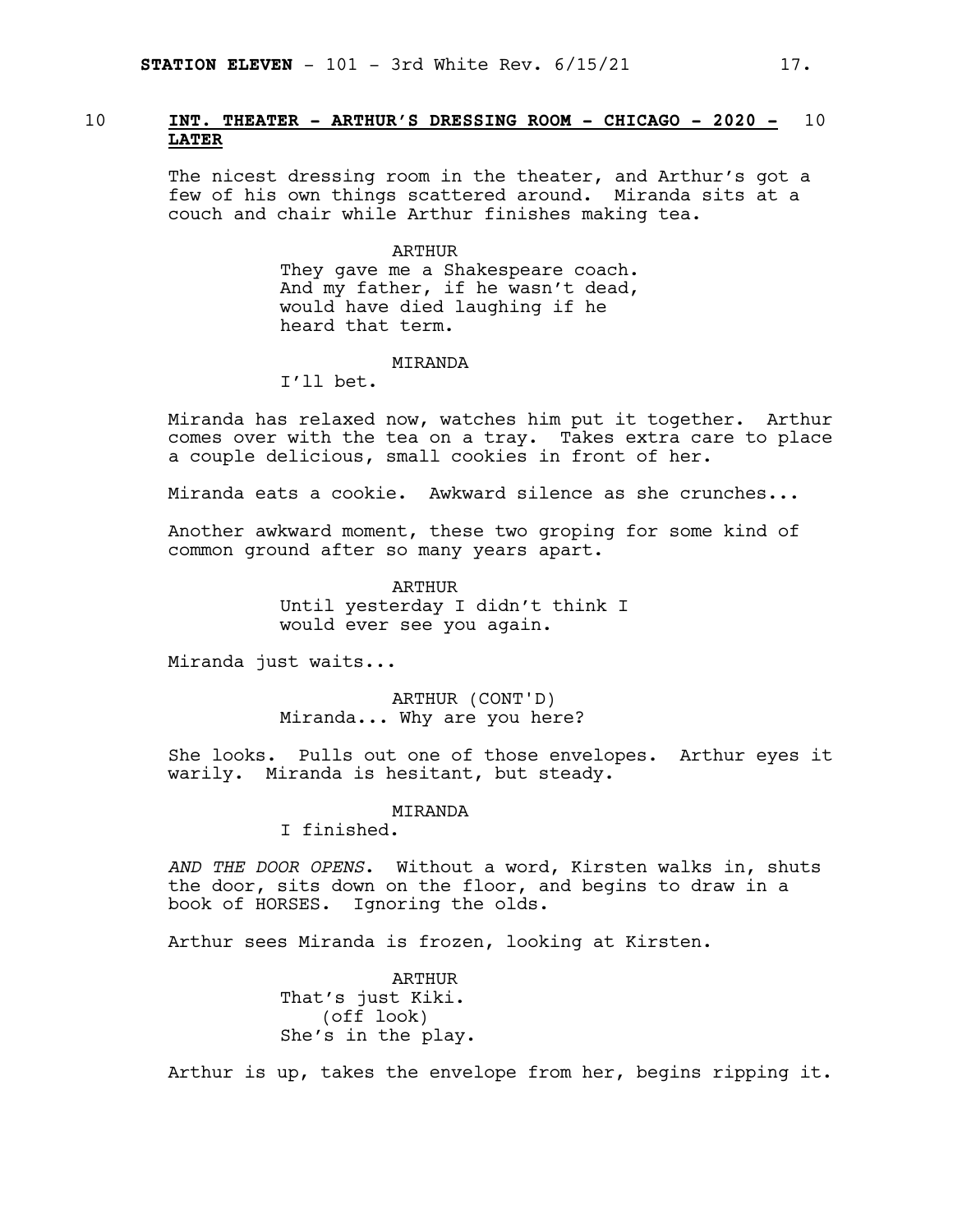# YOUNG KIRSTEN What is it?

Arthur pulls out... what seems to be a book.

COME AROUND TO SEE it's a graphic novel called *Station Eleven.* The cover features **DR. ELEVEN**, somewhat mysterious due to the gold-hued reflective face-shield, looking out at a strange seascape of water and bridges. Seems to be holding a steaming cup of coffee.

Kirsten has come up to look with Arthur.

YOUNG KIRSTEN (CONT'D) Who is he?

ON ARTHUR for a long moment, looking down. Shrugs.

ARTHUR The asshole who ruined my life. (to Miranda) Why would you bring this here?

#### MIRANDA

I'll go.

She stands, gathers her things.

ARTHUR No. Hold on. Wait.

Arthur is drifting back toward his chair, looking down at the book. He sits. Begins paging.

> ARTHUR (CONT'D) Just wait ten minutes.

Miranda relaxes as he leans back, continues paging through the book. Kirsten, confused, looks back at Miranda.

#### MIRANDA

I'm the artist.

This sends Kirsten right back to her coloring book, and she begins to draw again. Miranda watches her, sips her tea.

It's suddenly very peaceful in here. We hear the sounds of the train as his eyes tick up to hers, then Arthur settles in, focused, flips a page. Kirsten draws as Arthur turns the pages, and we TIME DRIFT AHEAD TO--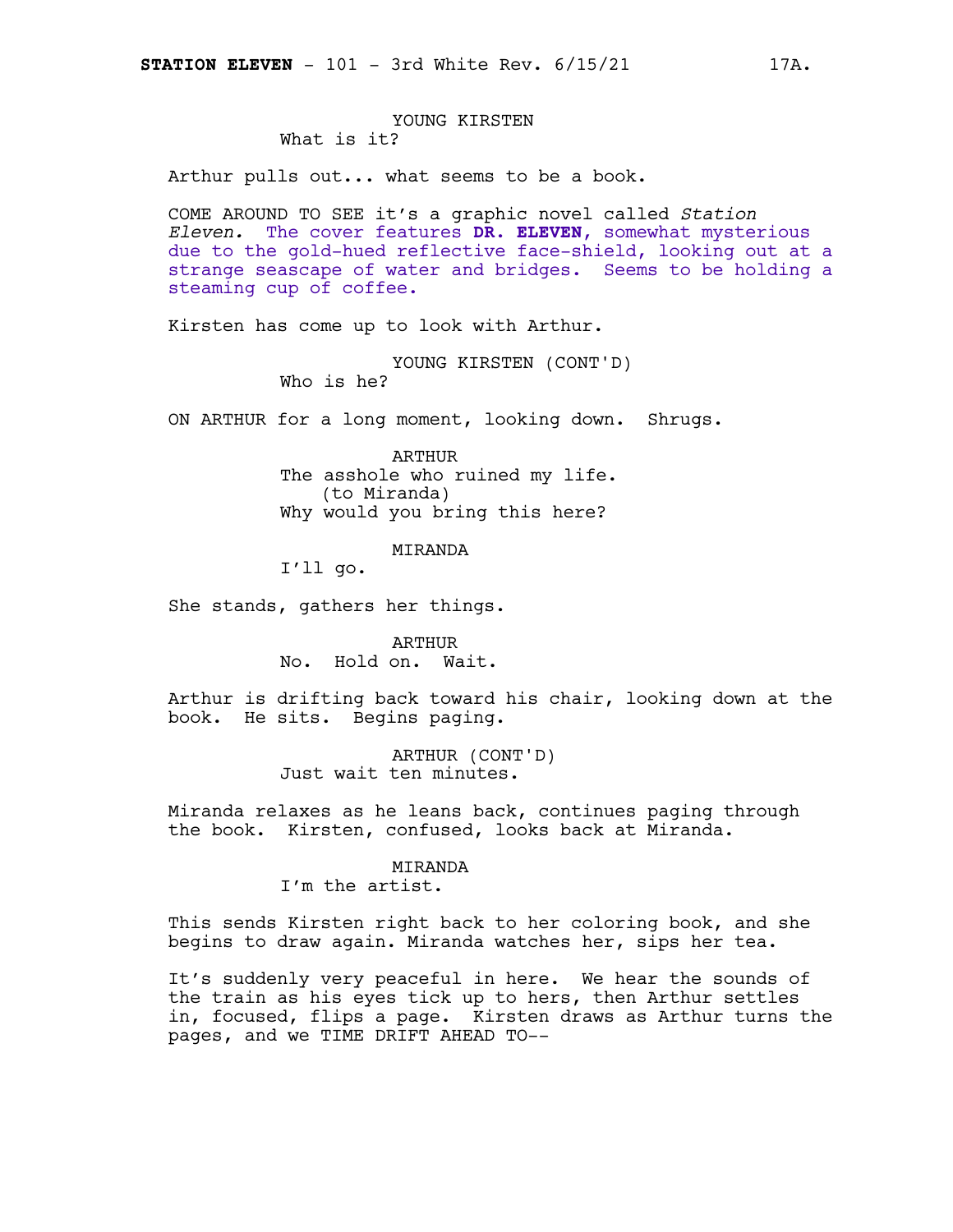# 11 **EXT. EL STATION/EL PLATFORM - CHICAGO - Y0 - NIGHT 1** 11

*SHHHHHHHHHHHHHHHHHHHHHHHHWWWWWOOOOOOOOOPPP.* Two weeks later and Arthur's dead, who knows about Miranda. The El thunders by as Jeevan and Kirsten climb the exterior steps of the station. They come to the turnstile, Jeevan looking down the tracks at the train bending away.

#### JEEVAN

#### We can grab the next one.

He looks the other way down the track, hopeful and slightly desperate. No sign of anything. He looks at her, waiting for her as she digs around for her phone. To find it she has to PULL OUT one of those MANILLA ENVELOPES ("Leon Prevant"), still closed, that we saw Miranda with two weeks ago. *HUH.* Somehow Kirsten has ended up with one. But it's not open.

# JEEVAN (CONT'D) Is that your dad? Leon Prevant?

# YOUNG KIRSTEN

No.

She stuffs the envelope away and taps her phone. Jeevan looks around at the nearly-empty platform. So cold. So alone. When he looks back, she has her phone to her ear.

> JEEVAN Any word from your parents?

She shakes her head.

YOUNG KIRSTEN My mom usually doesn't answer when they're out, though.

JEEVAN Lincoln Park, you said?

YOUNG KIRSTEN

Yeah.

JEEVAN I live in Rogers Park.

Kirsten SWIPES, goes by without a word.

JEEVAN (CONT'D) We're both park people.

Jeevan takes a beat, wondering if he's done enough to be a responsible person.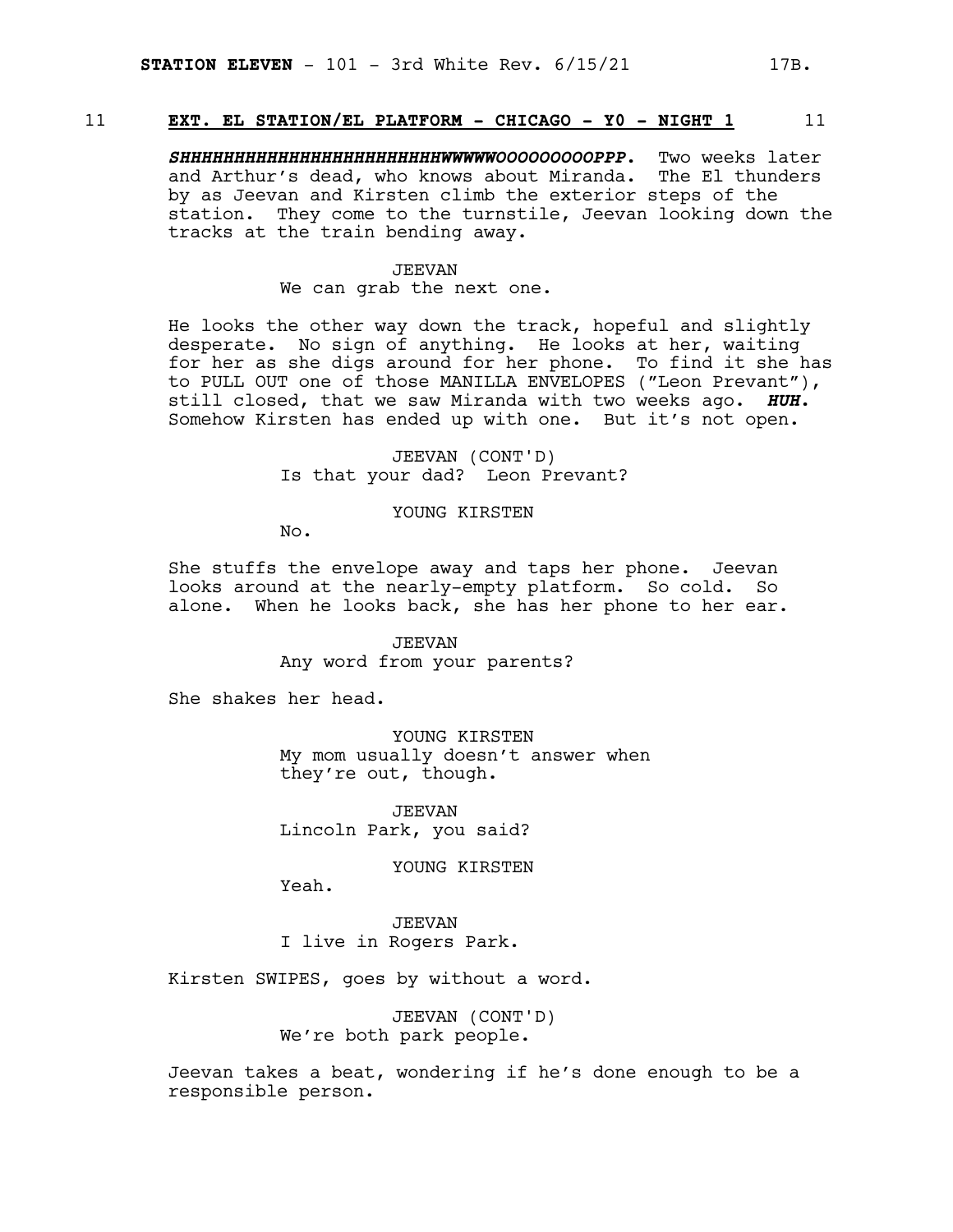JEEVAN (CONT'D) I can ride with you to your stop and just... keep on going.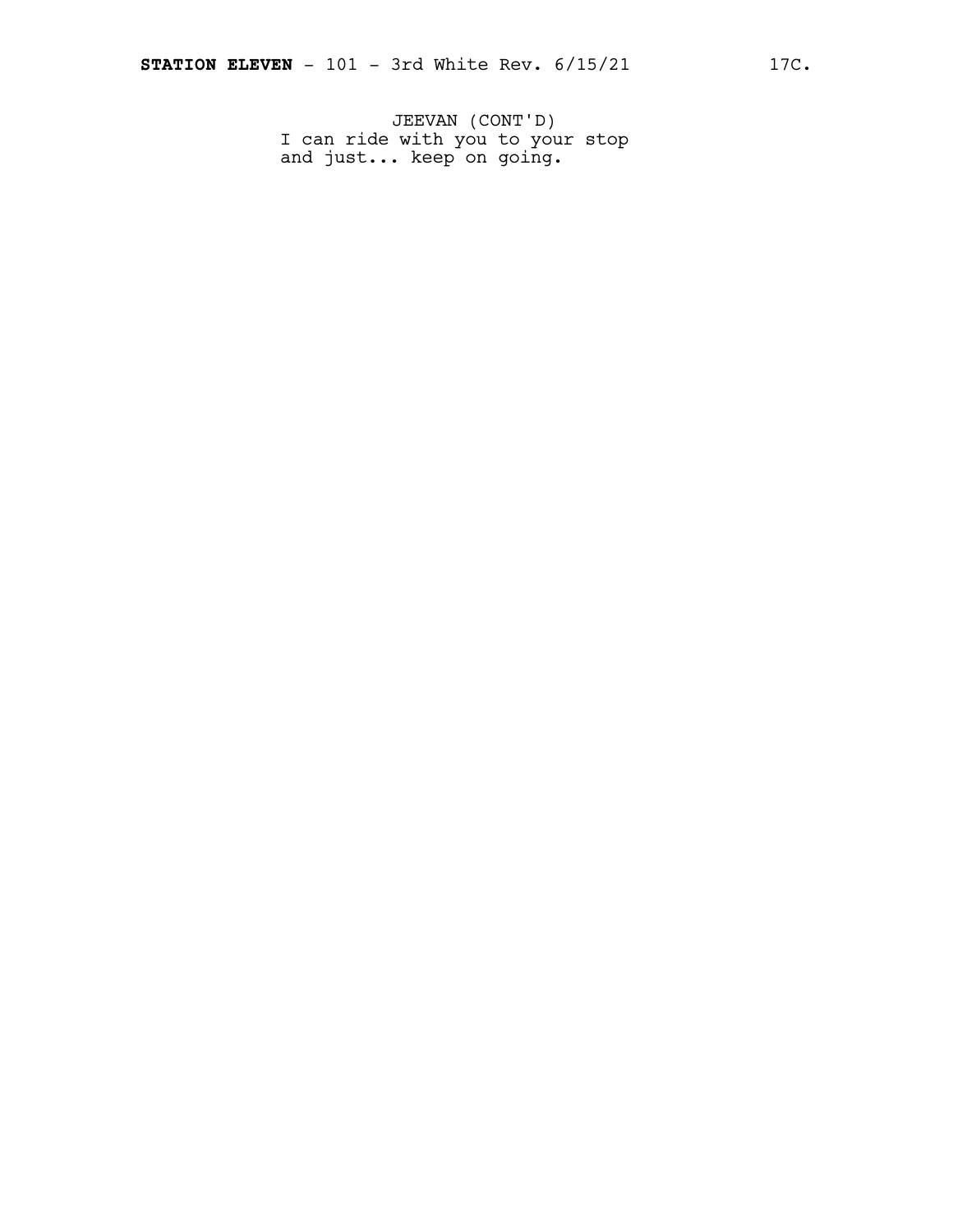He swipes himself through as well, goes and stands next to her on the platform. She looks at him.

> YOUNG KIRSTEN Tanya walks me to my door.

Jeevan stares back. Right. On the hook for more work.

JEEVAN You know Tanya's a terrible wrangler, right? You're out here with a stranger.

Kirsten looks slightly uncomfortable.

YOUNG KIRSTEN But you're not a stranger.

JEEVAN That's right, forget I said that--

YOUNG KIRSTEN --You're Jeevan. We met.--

JEEVAN --I'll walk you to your door.

They both stand side by side in the cold. Jeevan rubs his hands together, tucks them into his pockets.

> YOUNG KIRSTEN Thank you.

LAURA (PRELAP) *I can't answer right now but I'll call you back! Probably!*

#### 12 **EXT. EL STATION/EL PLATFORM - CHICAGO - Y0 - LATER** 12

Frigid. Still no sign of a train. Kirsten and Jeevan sit side-by-side. She's on Insta, he's got his phone to his ear.

> JEEVAN (INTO THE PHONE) Hey, it's me again. I'm gonna be a little later, I have to drop something off. But I... (then) I wish you hadn't left. Hope you're feeling better. Bye, Laura.

He glances down at her rapidfire movement through Insta.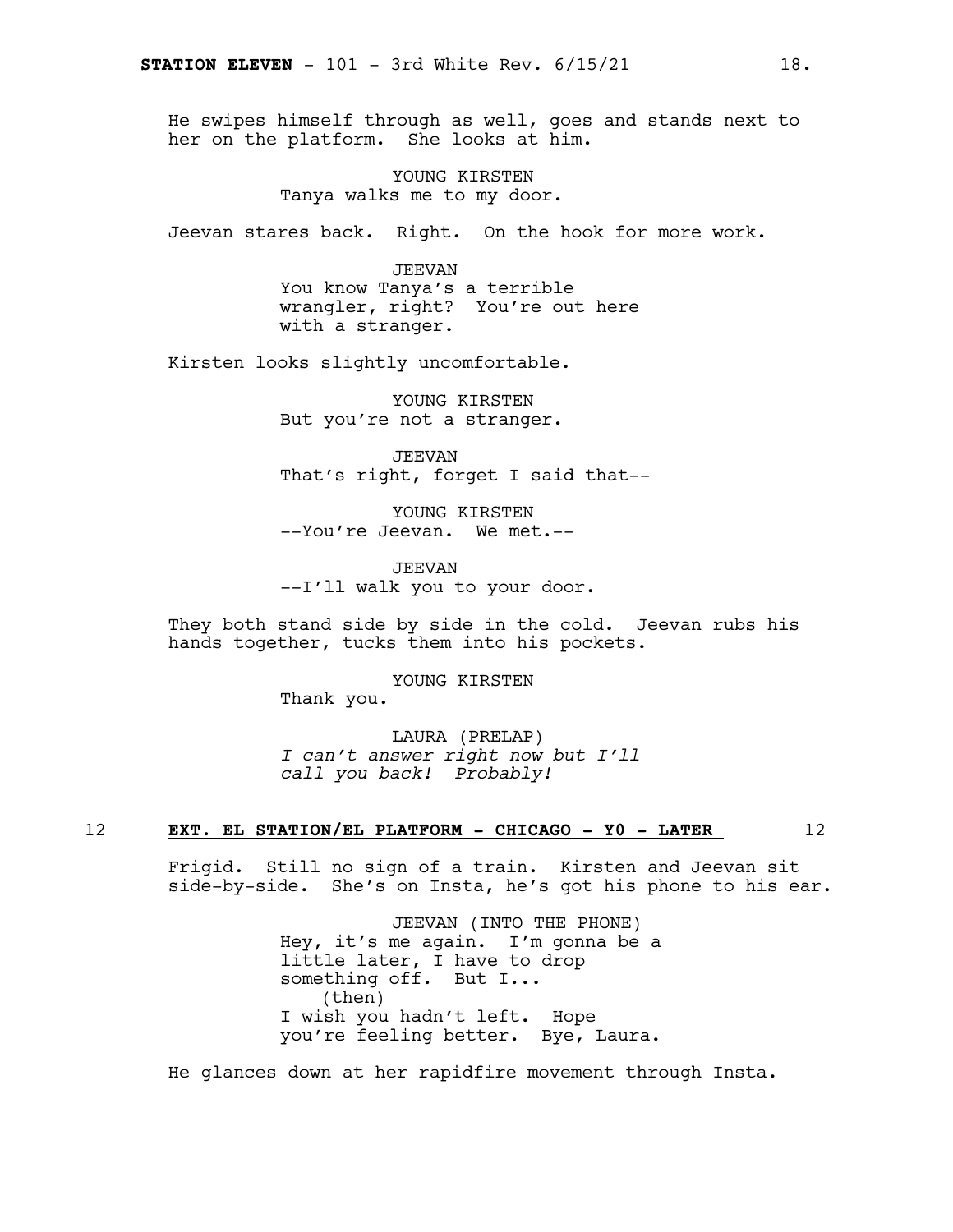JEEVAN (CONT'D) You should save your battery. You're in the red.

Kirsten ignores. Screen too strong.

JEEVAN (CONT'D) What happens if it dies before you plug it in again? Do you die, too?

YOUNG KIRSTEN Who's Laura?

JEEVAN My girlfriend.

YOUNG KIRSTEN Are you going to get married?

JEEVAN Probably, yeah. Think so.

YOUNG KIRSTEN What kind of job do you have?

JEEVAN I'm a reporter. *Like* a reporter or... Freelancer. I was a cultural critic slash... photographer. Blogs. I create content. I don't have a job.

YOUNG KIRSTEN So you were like a paparazzi guy?

JEEVAN Basically, yes. I had a website. But I shut it down and moved back here last summer.

YOUNG KIRSTEN

Why?

JEEVAN Because it was gross.

Kirsten swipes around, glances just a little...

YOUNG KIRSTEN I thought you were a doctor.

JEEVAN Interesting. Because I--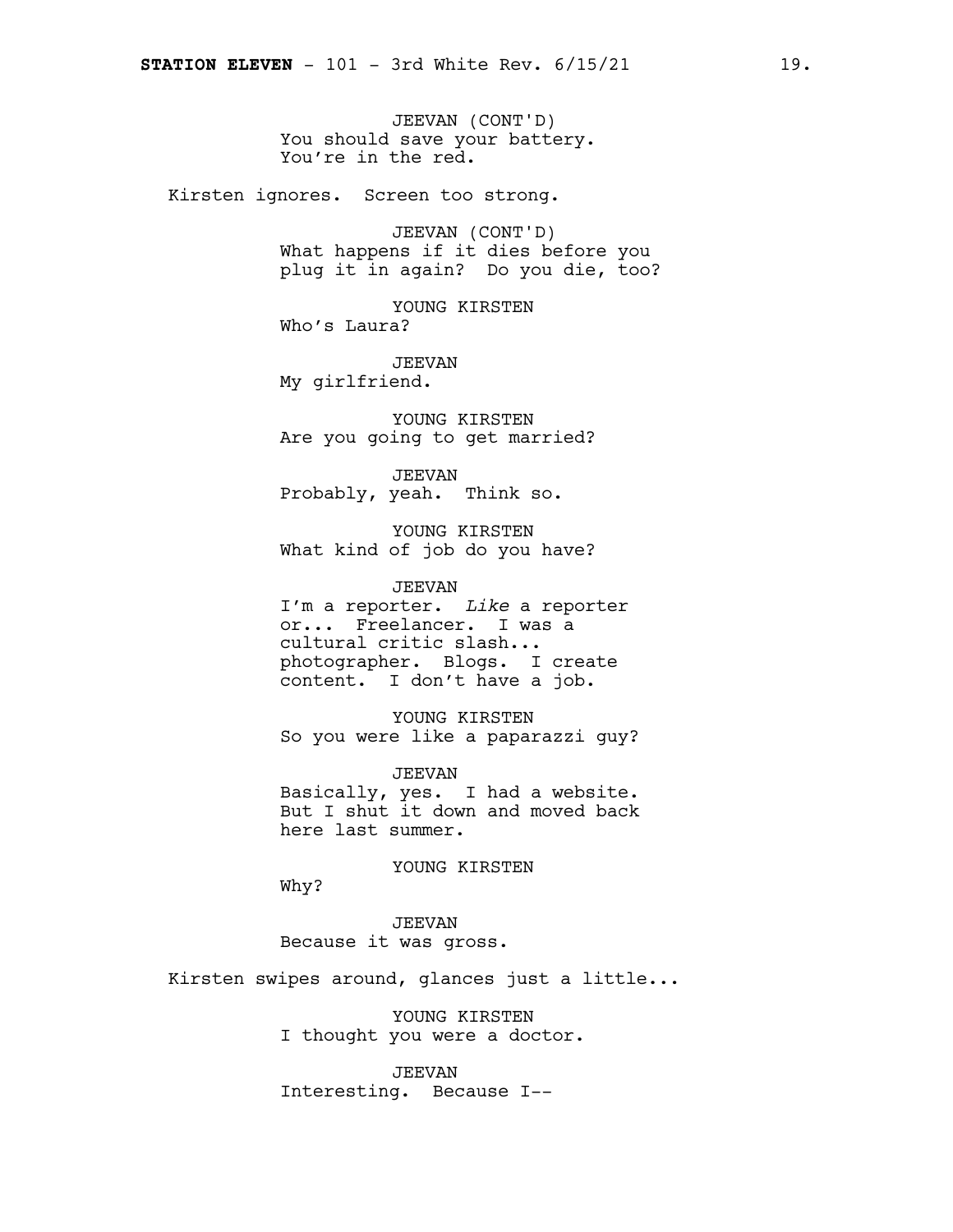YOUNG KIRSTEN How did you know how to do all that EMT stuff with Arthur?

Kirsten FINALLY looks up from her phone. Knocked off from the story he was about to tell, he's unprepared...

# JEEVAN

I just learned that watching *ER*.

YOUNG KIRSTEN You were the first one in the theater to know.

Jeevan looks thoughtful for a moment, takes a breath.

JEEVAN Or just the first one who stood up.

YOUNG KIRSTEN How did you know?

Leans back and stuffs his hands down into his pockets. A *little bit* impressed by himself, actually.

JEEVAN

I don't know.

There is a SCREECH as the train finally pulls up, the lights flicker. Soon it grinds to a stop. He stands, so does she.

> YOUNG KIRSTEN It must be hard not knowing what you want to be.

JEEVAN It takes awhile.

They step on the train.

YOUNG KIRSTEN Yeah, I'm eight.

JEEVAN

Uh-huh.

Doors close and it goes.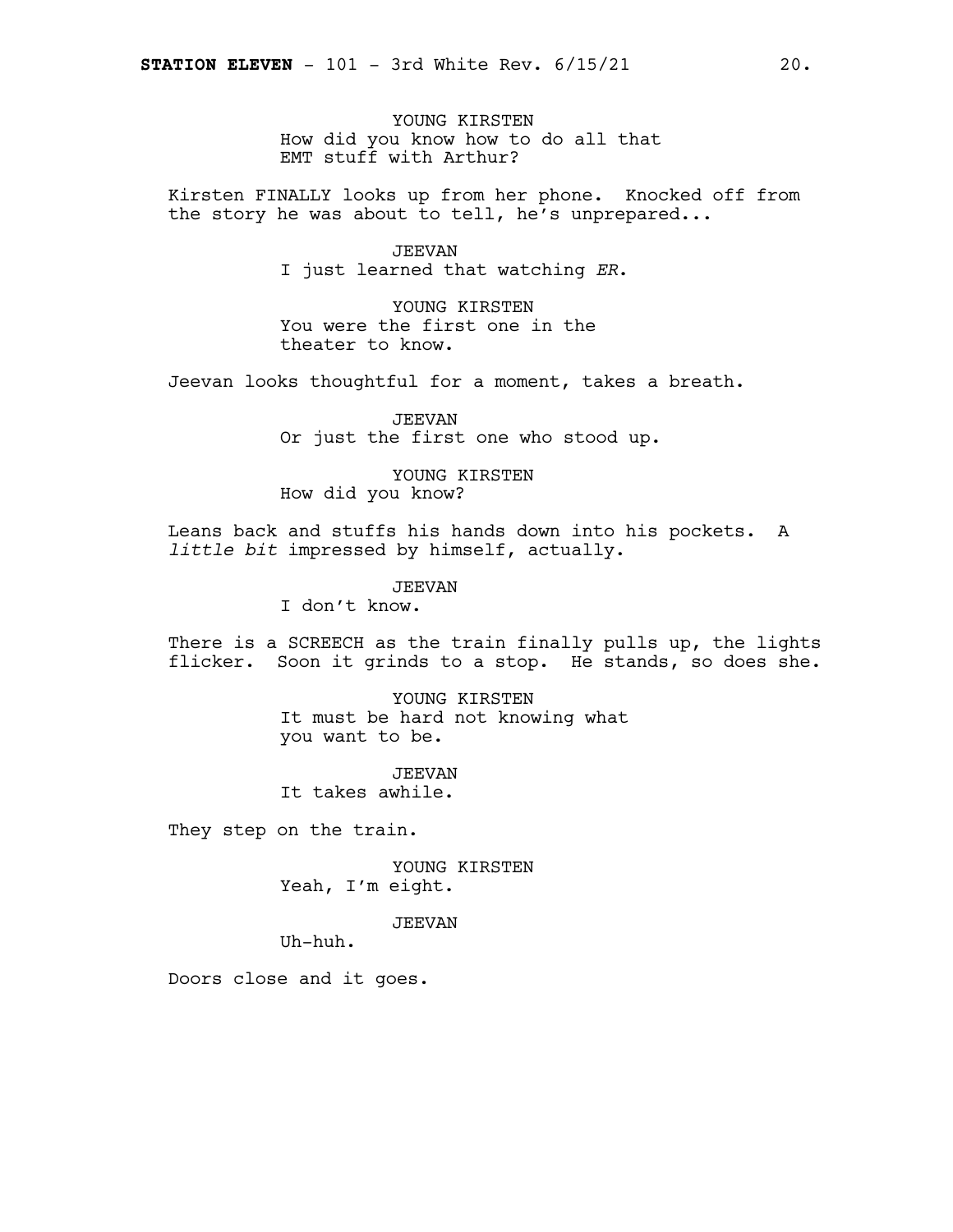# 13 **INT. THE EL - CHICAGO - Y0 - LATER** 13

Train's rolling along. Kirsten sits. Jeevan's standing now, looking down at her phone, which goes dead. Jeevan looks at the spinning wheel as it's shutting down.

> JEEVAN Do you know your parents' numbers by heart?

> > YOUNG KIRSTEN

Yeah. (looks over) In my phone.

Just then, his phone rings in his pocket. He looks. A picture of a smiling woman with a SPARKLER and her name, **SIYA**, beneath it. He turns, watches out of the windows of the el.

> JEEVAN (INTO THE PHONE) I spy with my little eye something... (looks at Kirsten's boot) ... blue and pink.

SIYA (ON THE PHONE) When was the last time you had a panic attack?

JEEVAN (INTO THE PHONE) Not since I moved back. Why?

SIYA (ON THE PHONE) Will you promise not to have one if I tell you something fucked up?

JEEVAN (INTO THE PHONE) Can't keep that promise, so...

SIYA (ON THE PHONE) Have you heard of the Georgia Flu?

Jeevan glances back at Kirsten, moves away down the car. He ends up close to a **BIG GUY** and a **LITTLE GUY** sitting next to one another, both watching something on a single shared phone. Sounds like sports.

> JEEVAN (INTO THE PHONE) The thing in Asia?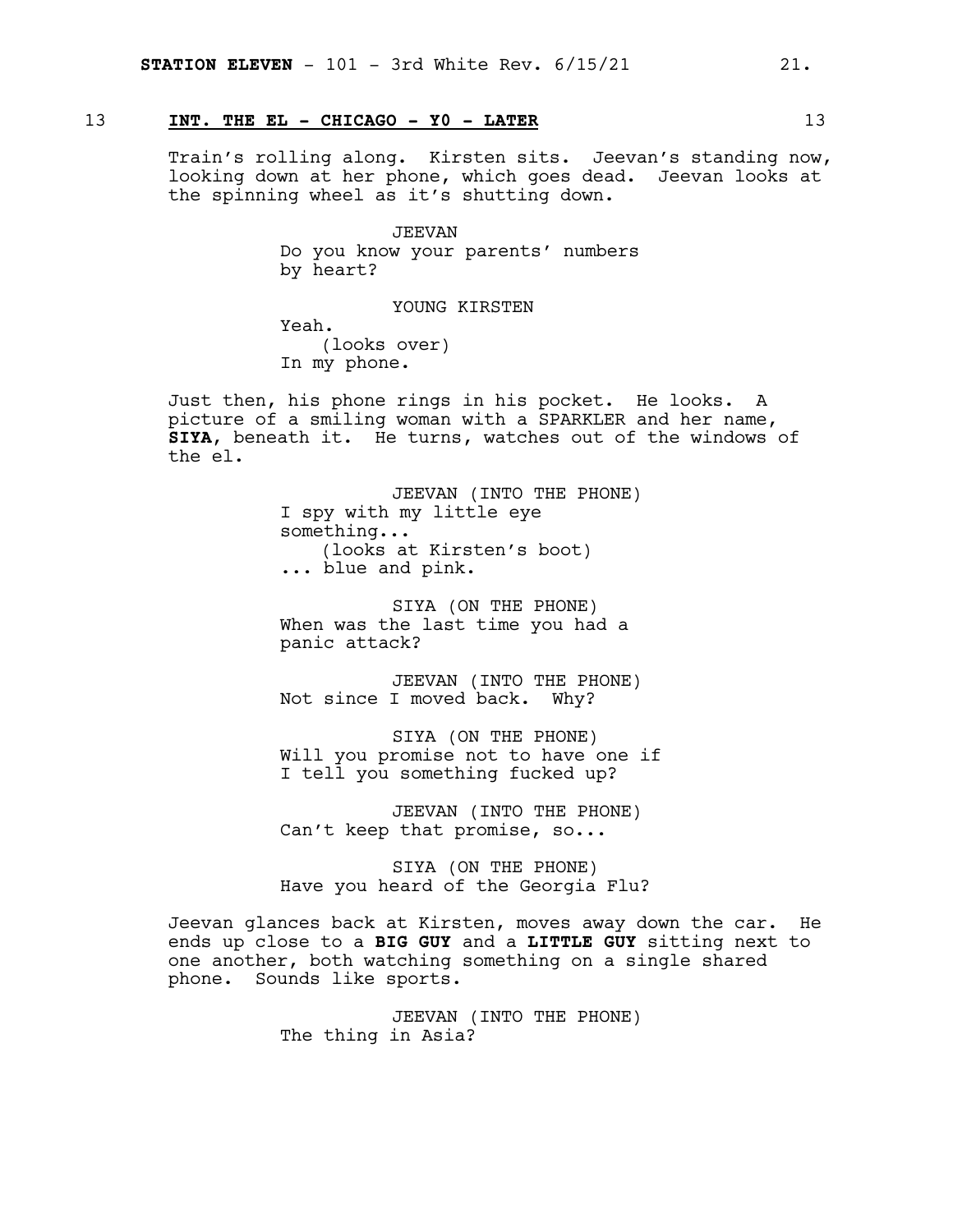(MORE) SIYA (ON THE PHONE) Mostly Europe. Hold on. (then, yelling) *FUCK YOU!*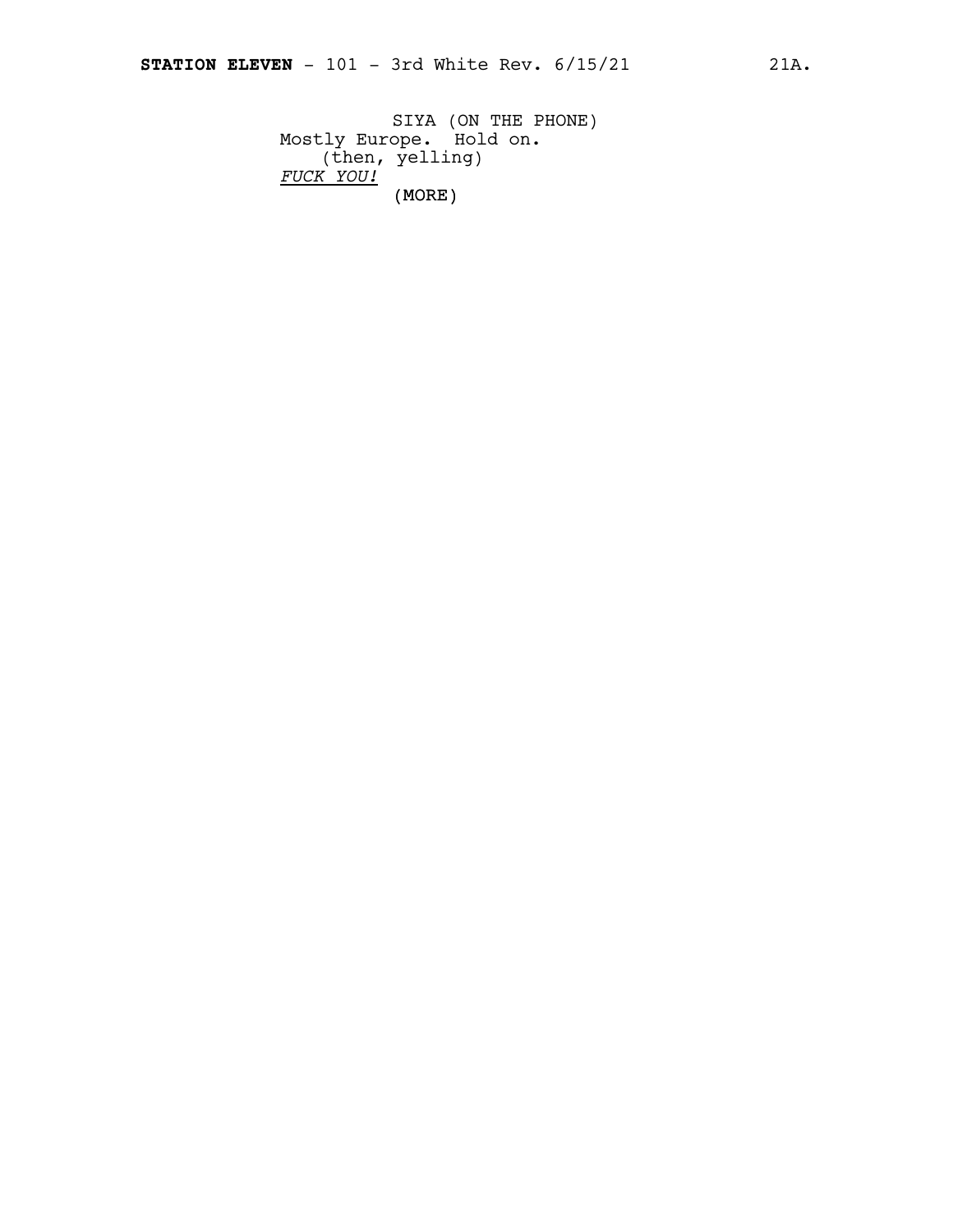SIYA (ON THE PHONE) (CONT'D) *DO YOU THINK I CARE AT ALL, SAM? NORTHWESTERN ER JUST SENT THEIR OVERFLOW TO US!* (then, nice) Hi. Okay. Sixteen year-old flew in from Moscow last night, presented with flu symptoms early, by mid-morning we've got twelve more, same symptoms, all from the same flight.

BIG GUY AHHHHHHHHHHH!

Big Guy pushes Little Guy, celebrating. Jeevan stands.

JEEVAN (INTO THE PHONE) Sorry, Siya. Hold--

The train JERKS, then, and Jeevan has to grab a rail to keep on his feet.

> SIYA (ON THE PHONE) The first O'Hare employee came in a couple hours later. She's dead. Are you getting me yet?

JEEVAN (INTO THE PHONE) Okay. Yeah. That sounds bad.

Jeevan takes a few casual VERY DEEP BREATHS, nodding, friendly with his sister.

> JEEVAN (INTO THE PHONE) (CONT'D) Laura and I are in a fight. I got fired from the flower shop again.

SIYA (ON THE PHONE) *Don't turn my calls into things about you.* Do you remember SARS?

Jeevan, looking off, stares at the city.

JEEVAN (INTO THE PHONE) I believe so.

SIYA (ON THE PHONE) You told me to call you if there was ever a real epidemic, and I knew what was coming. You made me promise. *RONNIE, WHERE THE FUCK IS MY TAMIFLU?*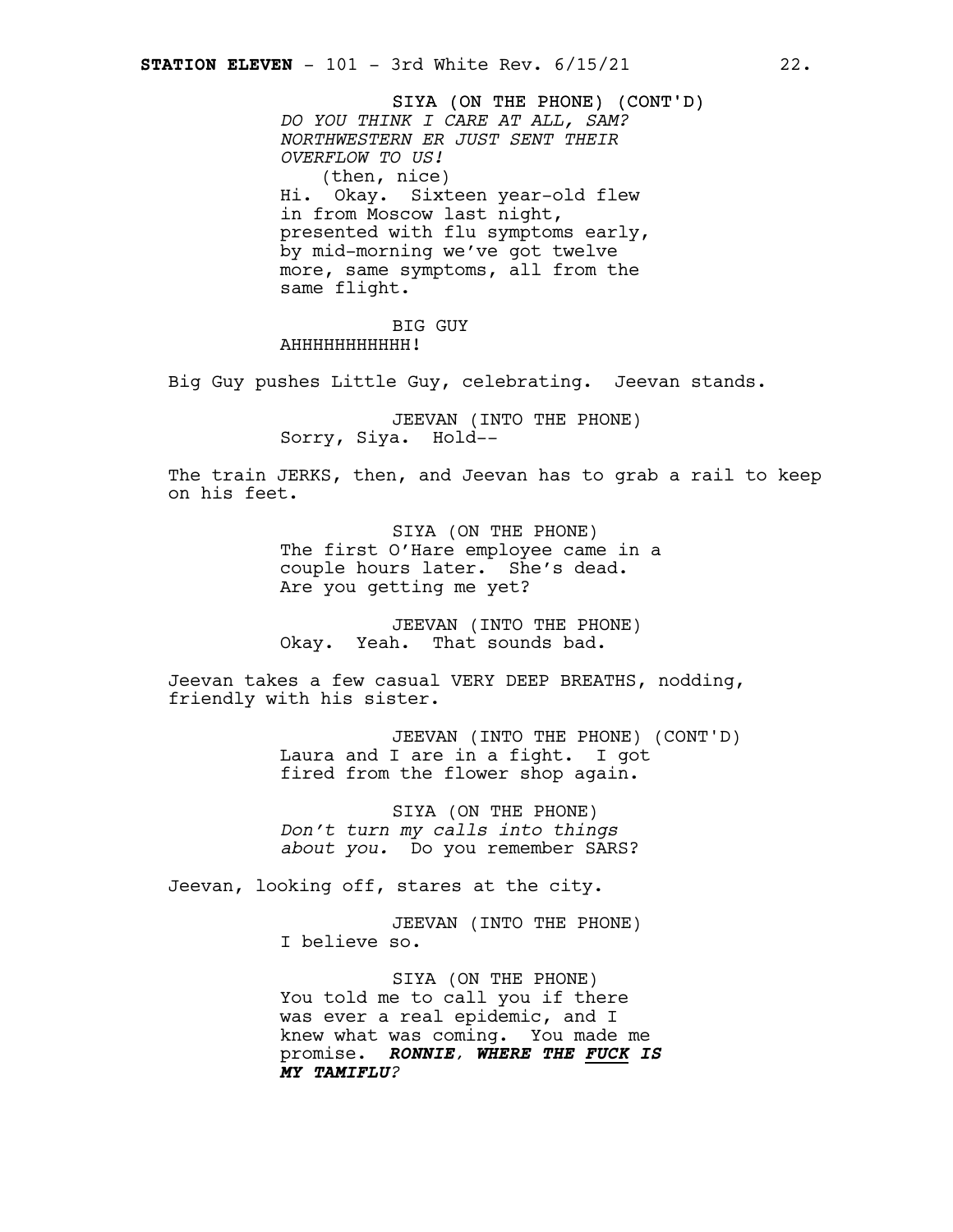SIYA (ON THE PHONE) (CONT'D) So. Anyway. I'm calling.

Jeevan closes his eyes as Siya starts to rapidfire download:

SIYA (ON THE PHONE) (CONT'D) In a half-hour the CDC is gonna make an announcement that the flu's been contained. Americans should just go about their days. No airports closing, no emergency measures. (then) They're lying. This is a planned response triggered by a Pentagon assessment of a catastrophic event. That's *really good*. It'll buy you time.

JEEVAN (INTO THE PHONE) (eyes now darting) *Okay but this... this happens. This happens? Is it happening?*

Kirsten looks up, for the first time noticing this conversation seems a little tense.

> SIYA (ON THE PHONE) Get Frank and get out of the city. It's your best chance at surviving.

JEEVAN (INTO THE PHONE) *Surviving?*

SIYA (ON THE PHONE) If you can't get out in time, fortify Frank's apartment and make a ventilation system. He'll be high up, away from street bodies. Wait at least two months. Then go.

Jeevan sinks down to a seat, breathing, hands in his hair, then stands up again. Nowhere to go.

> SIYA (ON THE PHONE) (CONT'D) A bomb's about to go off. No treatment plan can contain it.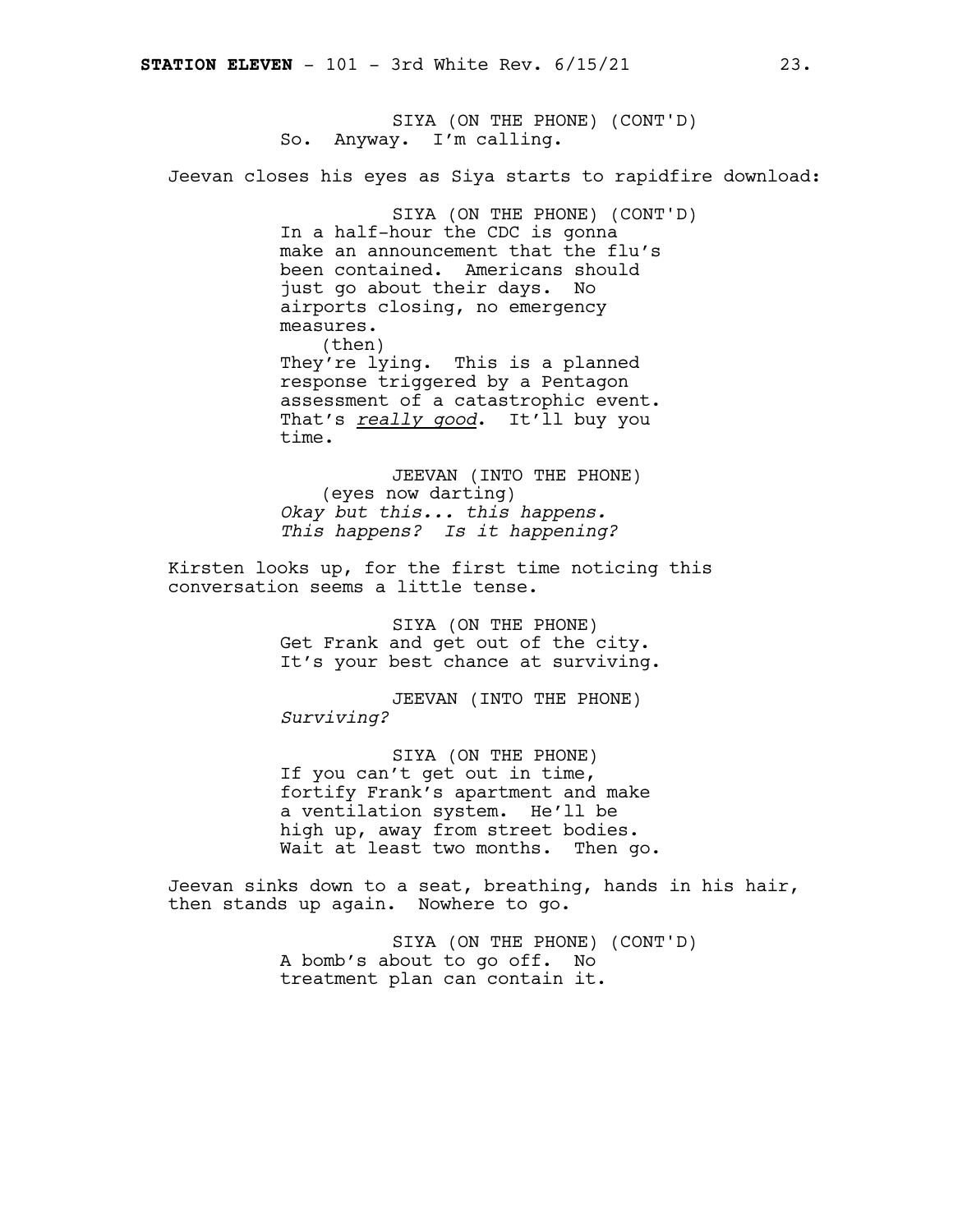JEEVAN (INTO THE PHONE) You're seriously saying I should--

LITTLE GUY *YYEESSSSSSS! Yes yes YES!*

Jeevan jumps a bit at the scream...

SIYA (ON THE PHONE) *The world's ending!* (then) *Repeat it back.*

Jeevan opens his eyes, looks out as the train slows.

JEEVAN (INTO THE PHONE) The world's ending.

SIYA (ON THE PHONE) Text me when you get to Frank's. Send a picture on the Chauddy chain.

Phone BUZZES in his hand. Little Guy laughs a PIERCING laugh. Jeevan looks over at him. Big guy looks pissed. [*Production note: let's use these guys as needed throughout.*]

> JEEVAN (INTO THE PHONE) I'm about to have a panic attack.

Jeevan, head down, continues to breathe fast, through his nose, trying to control it, holding the phone tight.

> SIYA (ON THE PHONE) Jeevan. Do you remember the time you barfed strawberry Yoohoo on Jenny Kempken?

Jeevan opens his eyes. Nods.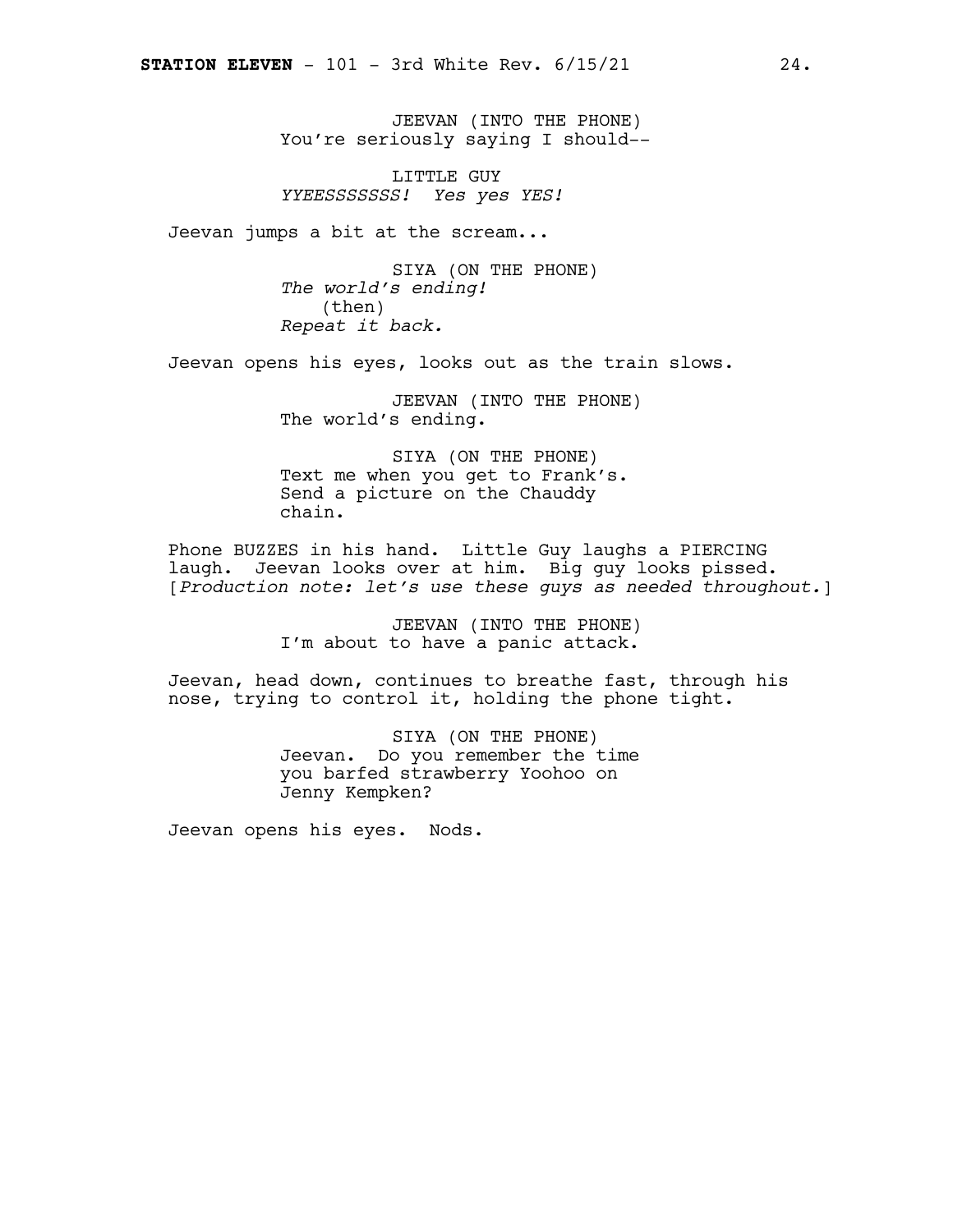JEEVAN (INTO THE PHONE)

Yes.

SIYA (ON THE PHONE) Everyone had chocolate, but you found that one expired strawberry and you were like... What? I *like* strawberry. And then you barfed on her when we were playing... (laughing) ... when we...

JEEVAN (INTO THE PHONE) Sardines.

SIYA (ON THE PHONE) Sardines! And you were like, "It was good."

JEEVAN (INTO THE PHONE) I remember.

Siya stops laughing about it, takes a breath. Silence for a few beats as Jeevan realizes a new problem.

> SIYA (ON THE PHONE) I loved you so much for drinking that Yoohoo.

Jeevan's eyes dart back and forth as the train slows.

JEEVAN (INTO THE PHONE)

Why?

SIYA (ON THE PHONE) Remember. No panic attacks.

*CLICK.*

The train stops and the doors opens. Jeevan walks out onto the platform without even looking for Kirsten.

Jeevan's ears ring in the silence and he sits down, gasping for breath.

He curls into the fetal position, snow and ice be damned.

And then it's quiet.

He rocks a bit, eyes closed, moaning.

He opens his eyes and sees two small, blue and pink winter boots in front of him. Someone has written **Kirsten R**. in black sharpie along the base.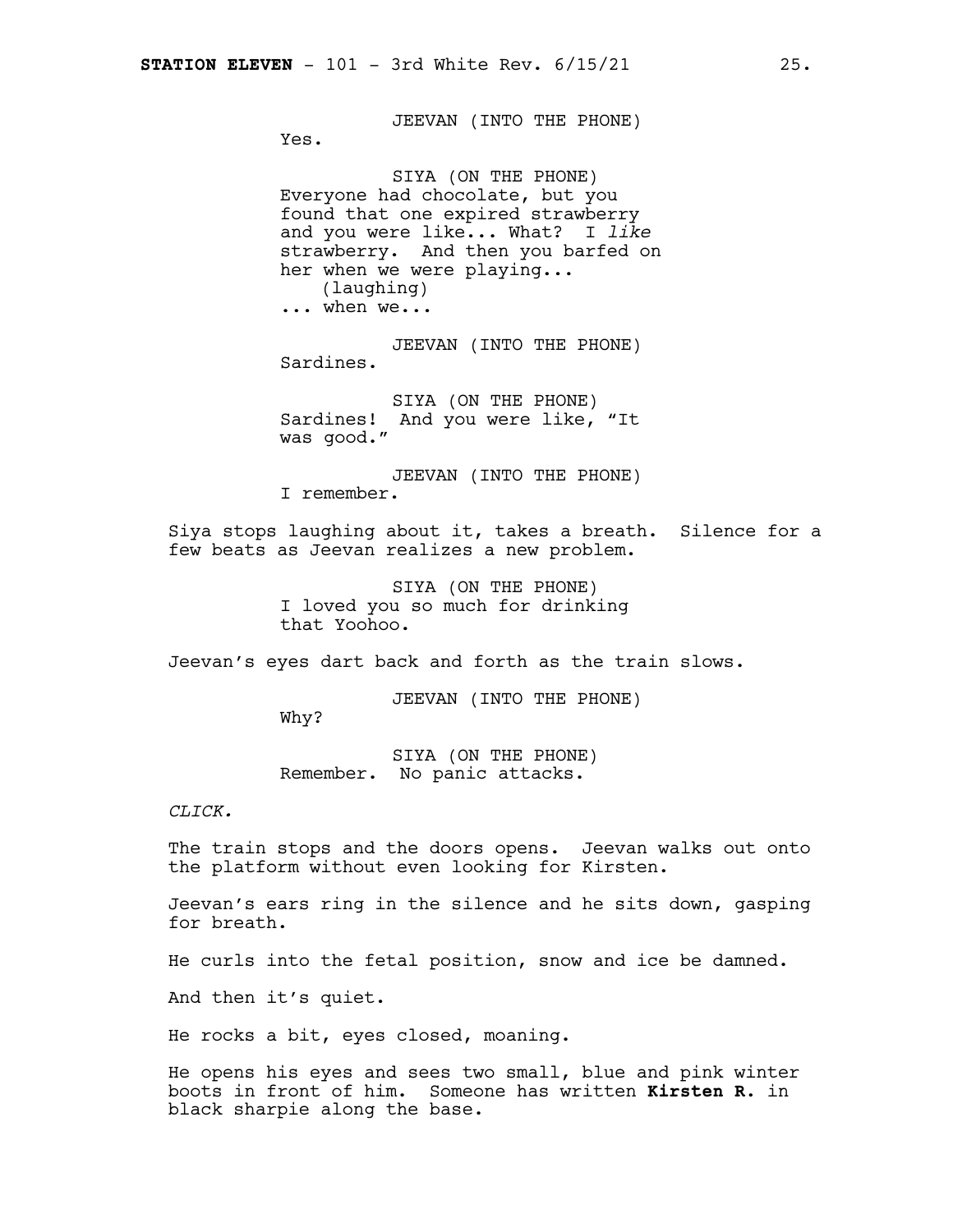# YOUNG KIRSTEN Are you okay?

Kirsten stands holding her things. He stands and brushes himself off. Kirsten watches him.

> JEEVAN I'm fine. Let's go find your house.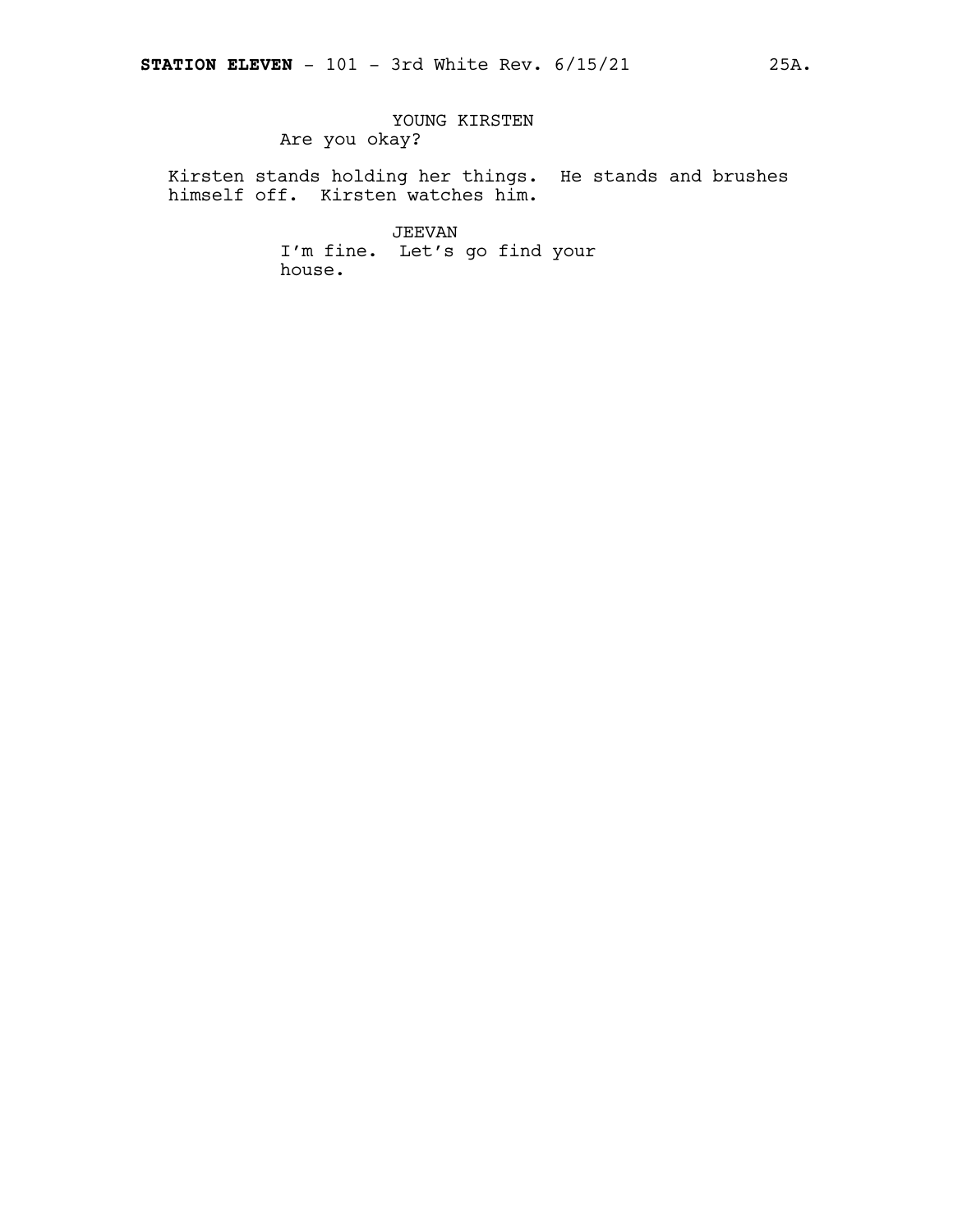Together they walk off.

#### 14 **INT. EL PLATFORM - CHICAGO - Y20 - DAY 2** 14

*AND IT IS TWENTY YEARS FROM NOW.* The same spot, summer instead of winter, day instead of night, and wild floral greens--tree branches, vines, bushes, and flowers, twist and calmly rock in a gentle breeze. A FOX scurries away as the POST-APOCALYPTIC GUY and POST-APOCALYPTIC BOY come into frame, single-file, not talking. The buildings in the background seem to be dilapidated, crumbling...

Boy's got his JINGLEBELL, held tight in his hand. Glances at it, then gives it a good jingle. Pleasing. The POST-APOCALYPTIC GUY glances back, irritated, and Boy puts the jinglebell away. SURVIVAL IS SERIOUS BUSINESS as...

# 14A OMITTED 14A

# 16 **INT. CLARK'S APARTMENT - STUDY - NEW YORK - Y0 - NIGHT 1** 16

**CLARK THOMPSON** (50), dapper and disheveled, at a desk with a long list of handwritten names, sits in his robe in his home office. An iPAD with a fancy leather case is nearby. Clark's GOLD ZIPPO is in evidence somewhere, too.

> CLARK (INTO THE PHONE) I wanted to tell you this directly. (then) Arthur... died last night.

He looks suddenly extremely confused by whatever's just been said to him. Listening to multiple sounds. Following a maze, then hearing words again.

> CLARK (INTO THE PHONE) (CONT'D) I'm so sorry. He had a heart attack on stage. Doing Lear.

His eyes tick over to a SMALL TV on the wall, where the news, muted, shows an empty podium against a outdoor backdrop.

> CLARK (INTO THE PHONE) (CONT'D) The publicist set up his calls to come to me, apparently. I haven't been answering, but this one's been calling so much...

CHYRON reads: "CDC Expected to Make Statement."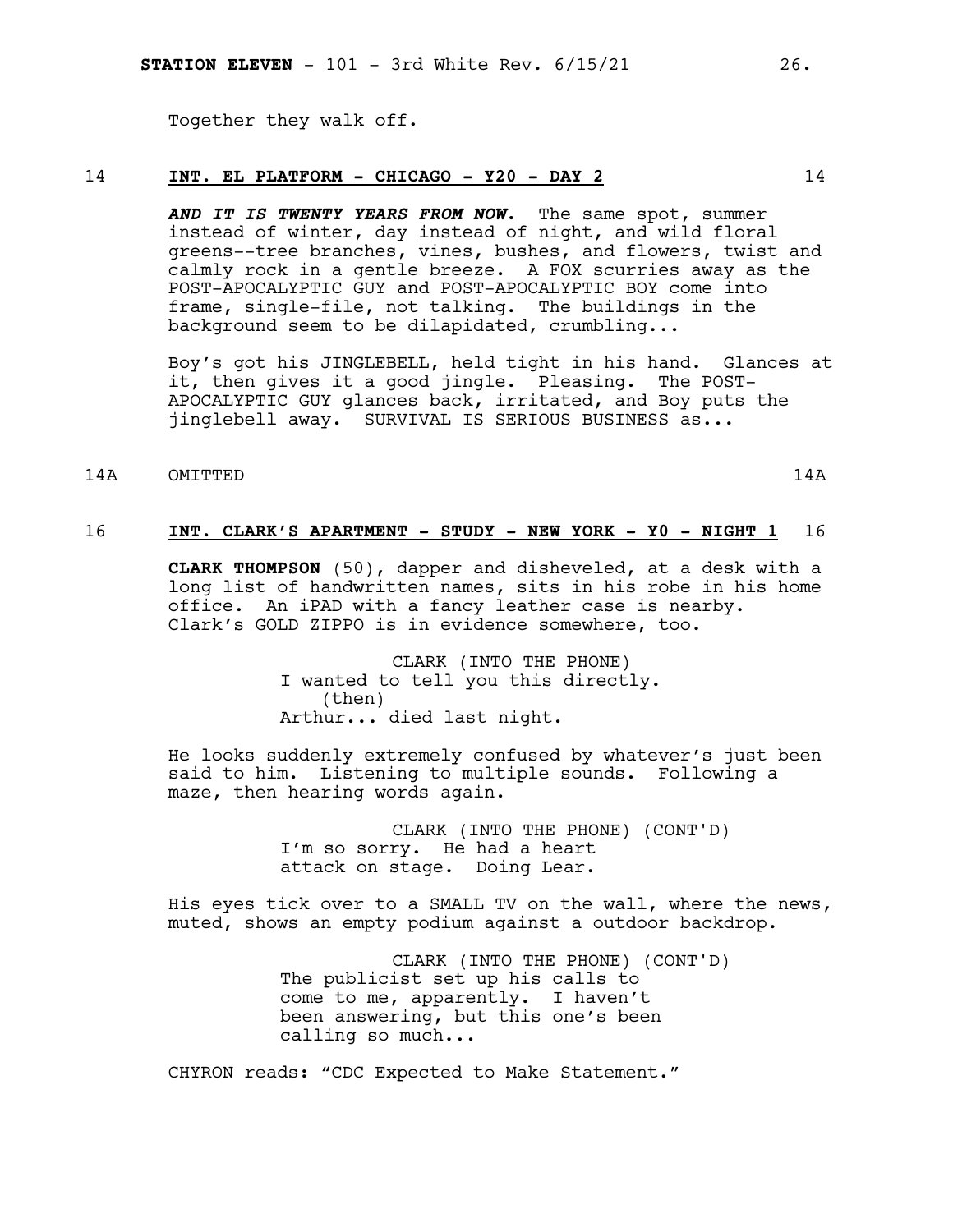Clark searches for a remote.

CLARK (INTO THE PHONE) (CONT'D) Just... heart failure. They said. I don't know how much you've been in touch...

Clark listens for a beat, again extremely confused.

CLARK (INTO THE PHONE) (CONT'D) Miranda? What did you say? Miranda?

The call seems to have been lost. He tries again, nothing. Sits quietly for a moment after hanging up the phone before crossing out **Miranda Carroll** from the list.

Clark sees a CDC SPOKESPERSON at the podium, unmutes the TV.

CDC SPOKESPERSON *--this outbreak has been contained and will not impact the eastern seaboard. We are not recommending changes to the FAA's daily operations...*

His boyfriend **TIM** (40s) appears in the doorway, comes to him, begins massaging his shoulders.

> TIM Looks like your flight's safe.

Clark mutes the TV again.

CLARK Sleep another hour. We don't have to leave until seven.

Tim stops massaging. Clark looks up at him.

TIM I can't come. (then) *Hi, let's get a celebrity across an international border.* It's just...

CLARK What? It seems like a nightmare?

**TTM** It's not selfish for me to take care of myself.

Clark knows he's on the losing end of a fight.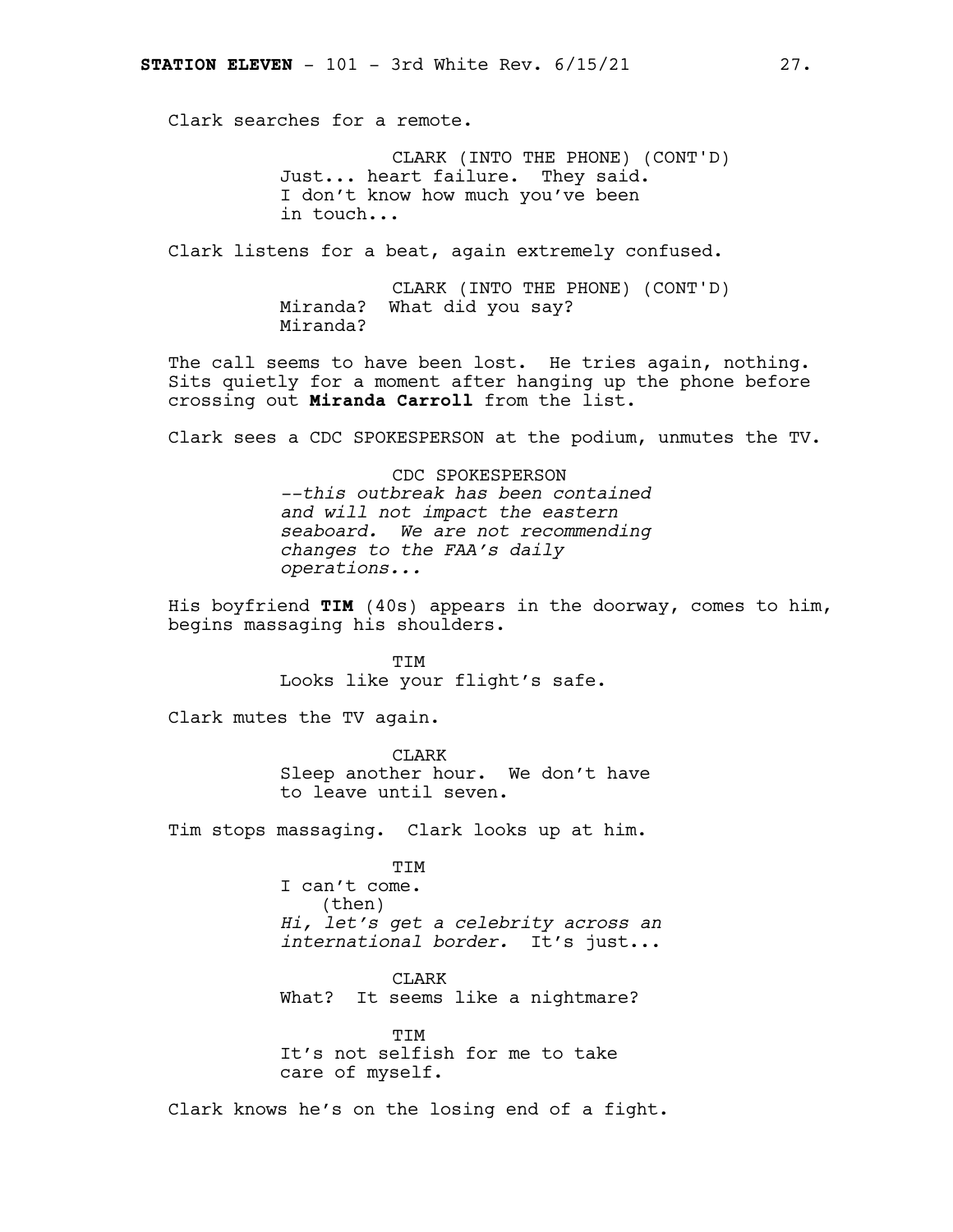CLARK What are you saying?

TIM I'm saying we should talk. When you're back.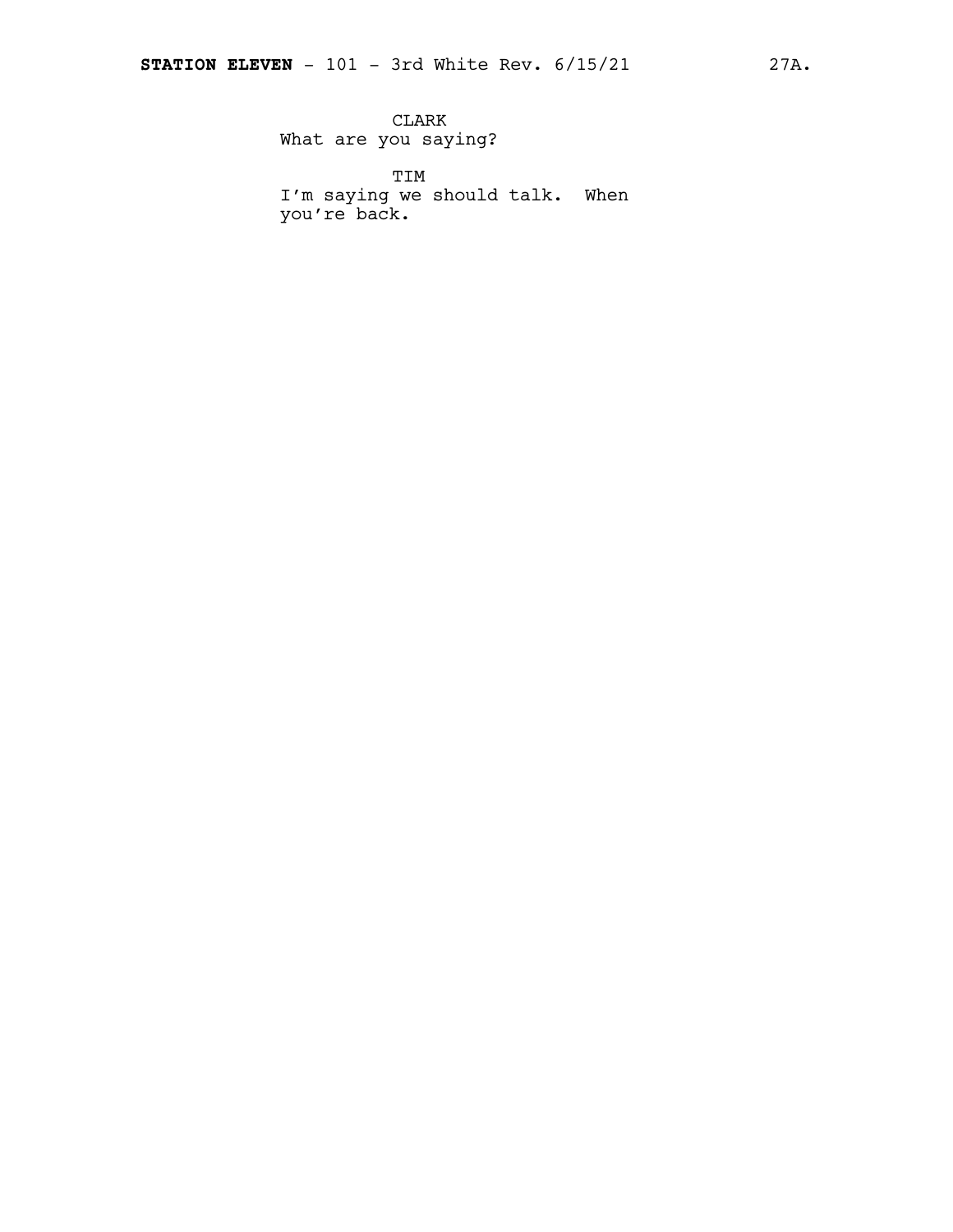CLARK This is my burden. You're right. You can't share my weight every time. I accept this.

- 17 OMITTED 17
- 18 OMITTED 18

#### 19 **INT. CLARK'S APARTMENT - KITCHEN - NEW YORK - Y0 - LATER** 19

Clark comes in with a rolling suitcase, the suit he plans to wear on the plane draped over his arm. He's still in his PJs. He opens the fridge, gloriously stocked, and looks around. Sees nothing promising. He goes to the freezer, grabs a big bottle of vodka, and soon--

#### 20 **INT. CLARK'S APARTMENT - STUDY - NEW YORK - Y0 - LATER** 20

Clark sits looking at his phone, drinking vodka from a sixteen ounce water glass.

ON THE TV, we see images of what look like unrest in Tokyo. People running. Police waving batons. Clark raises his eyebrows, aims the remote.

> CLARK No fucking *thank you.*

Kills the TV, tosses remote, back to phone. He taps APPS, starts RE-DOWNLOADING GRINDR.

#### 21 **EXT. EL STATION - CHICAGO - Y0 - NIGHT 1** 21

Jeevan pushes through the turnstiles as he and Kirsten come out onto the sidewalk and walk, back to the darkness and cold. Jeevan's head is buried in his phone, watching a livestream of that same CDC announcement, looking ill. Shuts it off. Looks around at the world anew, swallows.

> JEEVAN How far is your house?

YOUNG KIRSTEN Not that far.

He looks over at her, sees she's still stuck to him.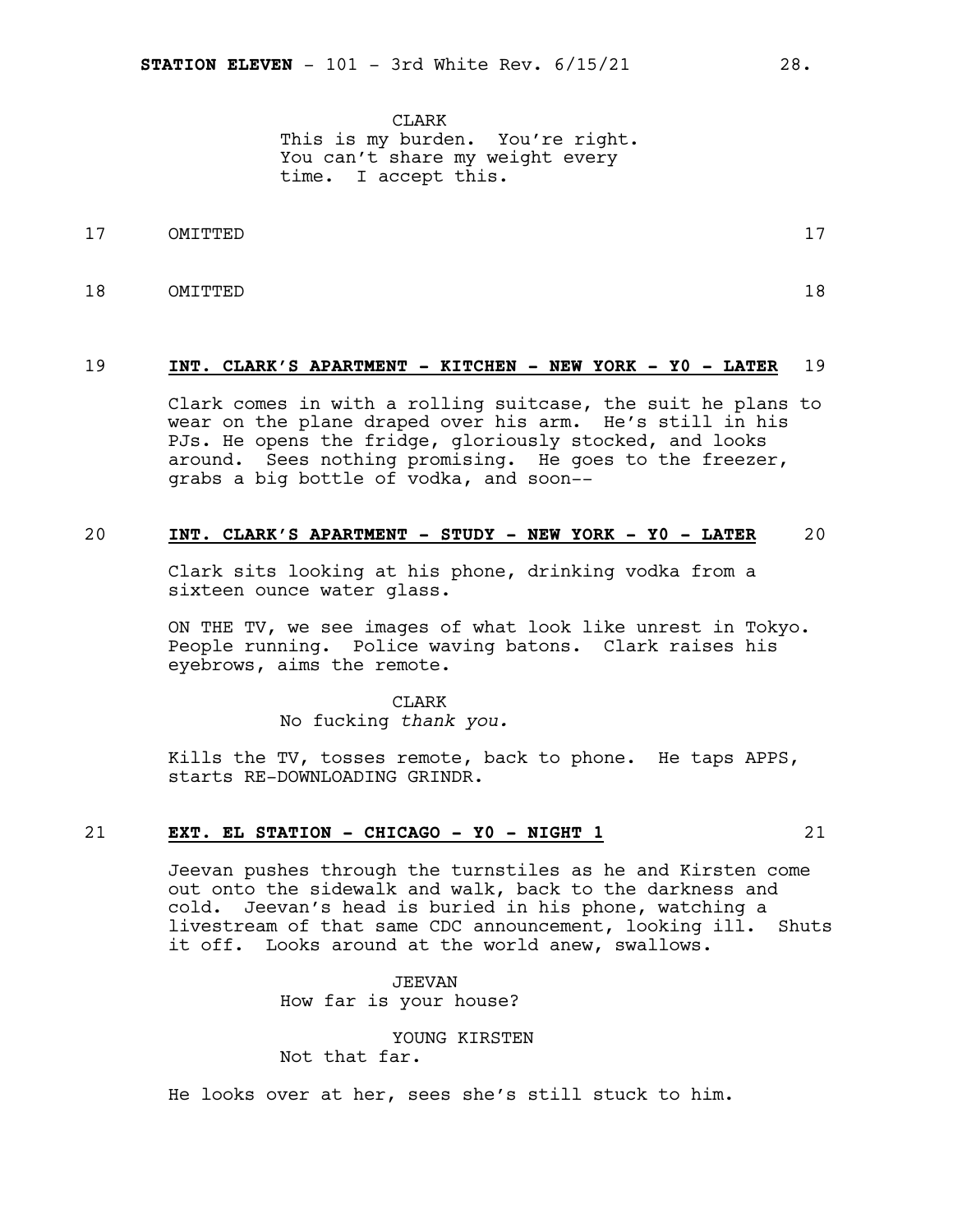#### JEEVAN

I'm busy tonight.

# 22 **EXT. LINCOLN PARK - CHICAGO - Y0 - NIGHT** 22

Jeevan and Kirsten move down a quiet sidewalk, crunching in the snow. Jeevan's in his phone still, twitter now, looking at a "#GeorgiaFlu search, face tensed up.

> YOUNG KIRSTEN What happens if your phone dies? Do you die?

Jeevan doesn't answer. His joke isn't working on him.

YOUNG KIRSTEN (CONT'D) Can you slow down? I have snow in my shoes.

#### JEEVAN

No. Come on.

She hustles to keep up. He passes a group of three people trying to PUSH a stuck car out of the snow, doesn't consider stopping to help for a second. He glances up at the apartments around him, at the people inside of a bar he passes. They don't know. Nobody knows.

He tries Frank's number, walking, not noticing as Kirsten gets in front of him.

> JEEVAN (INTO THE PHONE) (CONT'D) This is the one time *you should take my call YOU HERMIT. IDIOT!*

His voice echoes as he walks. Kirsten's trying to keep up.

YOUNG KIRSTEN I think Tanya and Arthur were boyfriend and girlfriend.

JEEVAN Fits for Arthur. I'd believe anything about Tanya.

YOUNG KIRSTEN Do you think she loves him?

#### JEEVAN

Definitely not.

Jeevan's looking around at the houses, but he does note the past tense. People inside, living regular lives.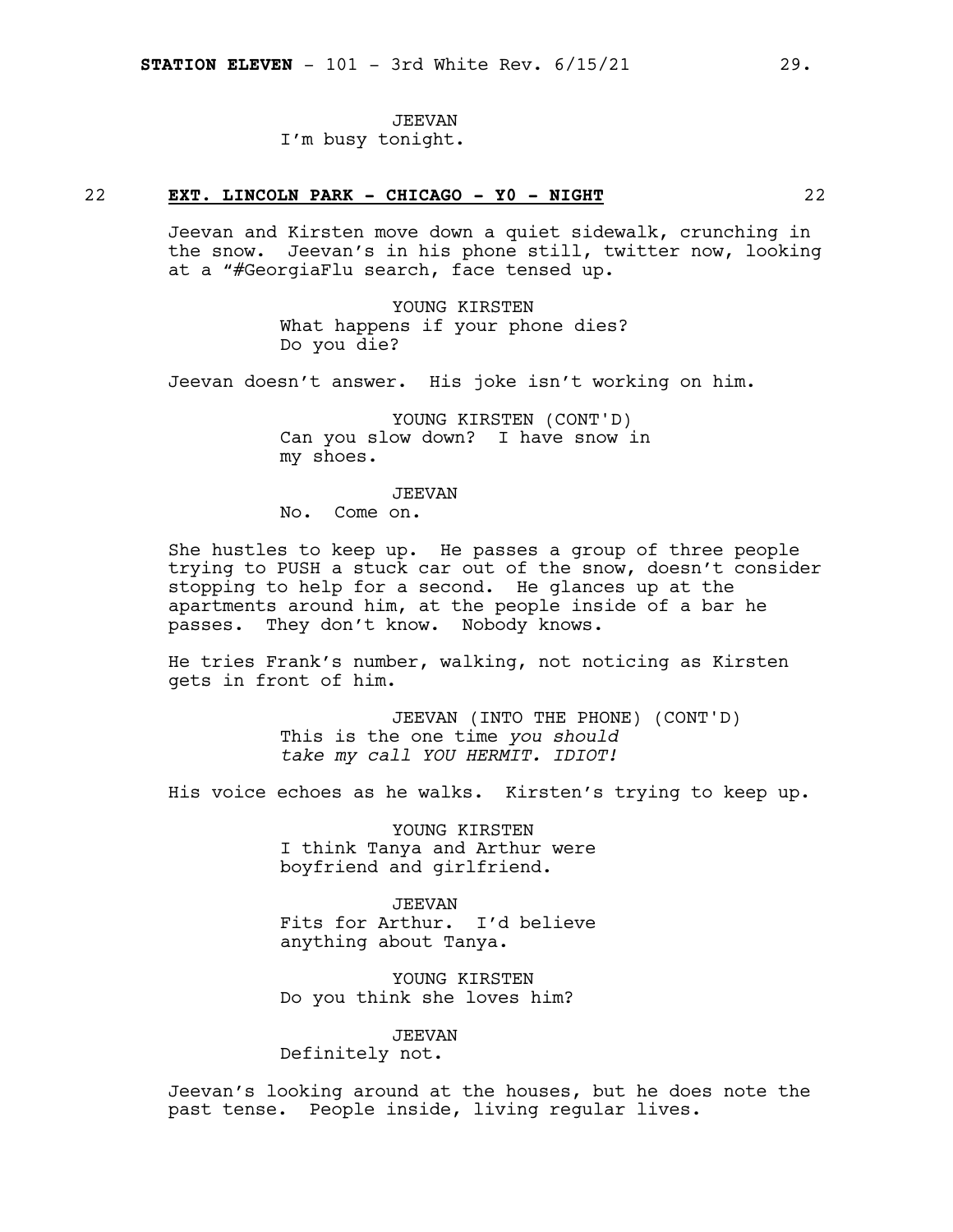They reach an enormous Lincoln Park stone house-- a dark house, lifeless, but obviously worth a lot-- and Kirsten looks up, moves ahead of him, opens up the gate.

#### YOUNG KIRSTEN

This is it.

She gives him a (surprising) hug, unselfconscious, like they've known each other for years. He absorbs it.

> YOUNG KIRSTEN (CONT'D) Bye Jeevan.

She trots away toward the door. Jeevan stares blankly. Suddenly their journey is over. And with her going, he's all alone to face Siya's words by himself...

> JEEVAN I can't leave until you go in the door. Midwesterner thing...

Watching her, he puts his phone to his ear and tries Laura. After a few rings--

> LAURA (ON THE PHONE) *I can't answer right now but I'll call you back! PROBABLY!*

Jeevan hangs up, seeing that no one has answered Kirsten's door. Kirsten looks back at him. Rings the doorbell again.

> JEEVAN Don't you have a key?

YOUNG KIRSTEN Tanya has it.

JEEVAN What about your neighbors?

Kirsten looks at one of the next-door houses.

YOUNG KIRSTEN My dad hates the neighbors.

Jeevan, frustrated, points at a different house.

JEEVAN What about those neighbors?

YOUNG KIRSTEN They're really old.

An ambulance siren echoes through the night.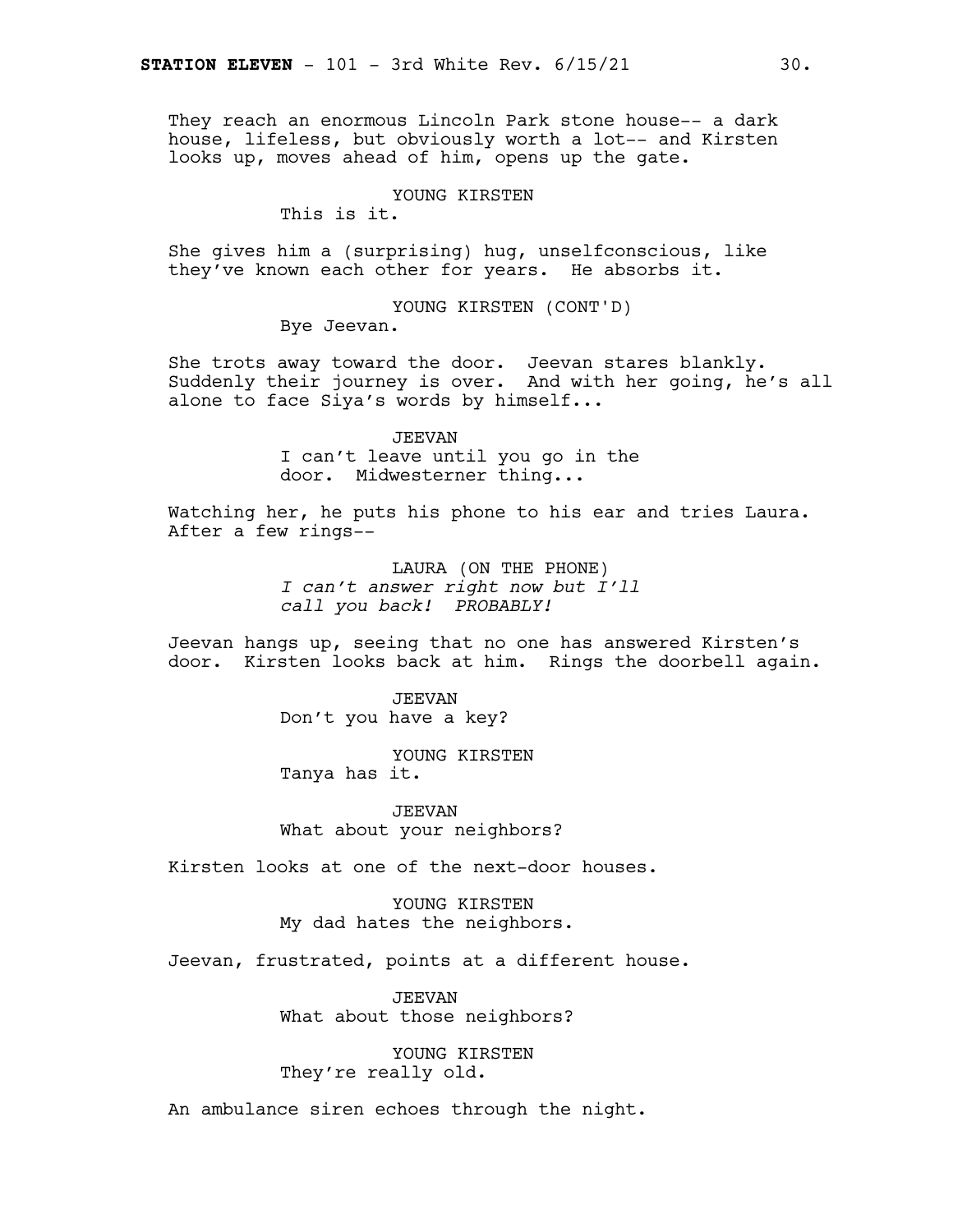JEEVAN Tell me one person in the world who cares about you. Kirsten. Please.

YOUNG KIRSTEN

Arthur.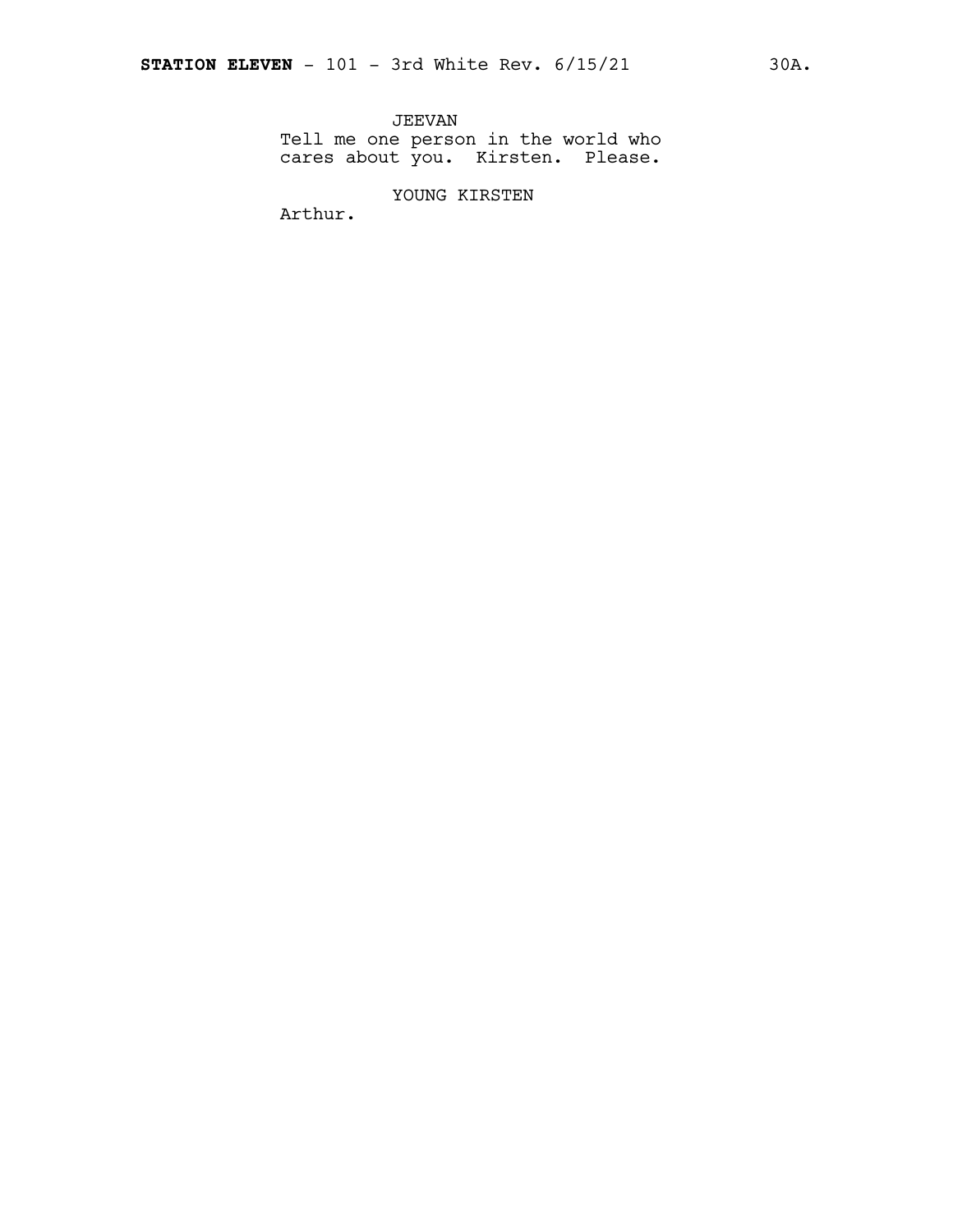He shoves his hands in his pockets.

JEEVAN That came out wrong.

YOUNG KIRSTEN I'm freezing to death.

Jeevan lets that stand in the cold air.

JEEVAN Come on. Come run an errand.

Kirsten looks at her house, starts crunching back toward him. She reaches the gate. Jeevan opens it.

> JEEVAN (CONT'D) I can't leave you here.

Jeevan gives one last look down the eerie, empty road, cold wind blowing, they walk off together, out of frame, but we STAY HERE, sit on this house...

# 23 **EXT. KIRSTEN'S HOUSE - CHICAGO - Y20 - DAY 3** 23

*WHICH IS NOW BROKEN AND CRUMBLING* on one side, twenty years later, and entirely covered in ivy. The windows are shattered and a small TREE grows out of one of them.

From a side-window, a small dark figure thumps down into the gangway. Post-Apocalyptic Boy. He looks back up at the window for a beat, then runs away.

> SIYA (PRE-LAP) *Are you guys having fun today???*

BUNCH OF KIDS (PRE-LAP) *YYYAAAAAYYYYYYYY!*

### 24 **INT. HOSPITAL - KIDDIE ROOM - CHICAGO - Y0 - NIGHT 1** 24

We are in a small, brightly painted "Kiddie Room", back in Chicago, and seven or eight **LITTLE KIDS**-- *different* kids, clearly from different families-- all watch the screen as a hand goes to the monitor and clicks it to a channel. Waving and excited bright eyes on all of them, but every kid is wearing a paper-cotton FACEMASK as well.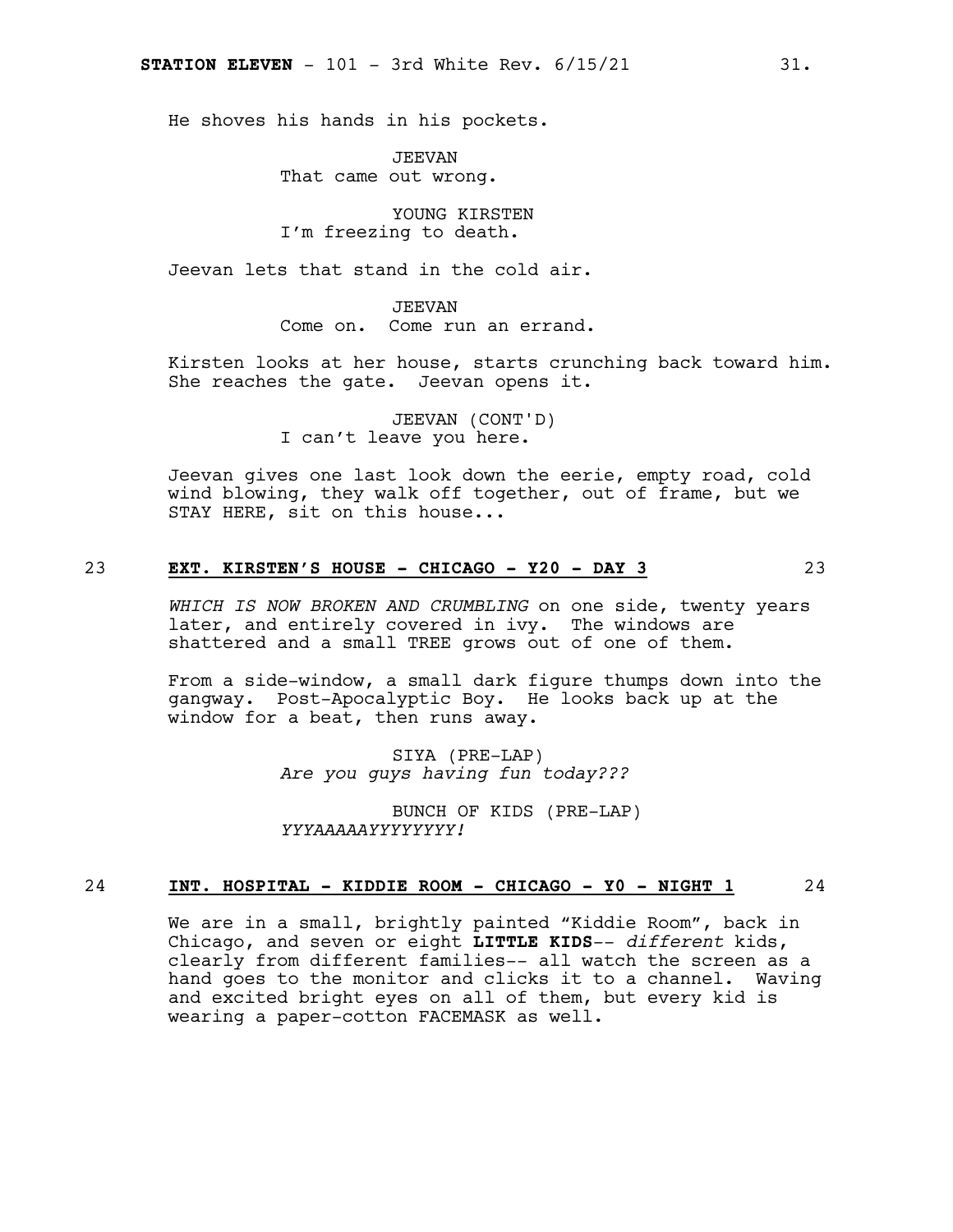SIYA (O.C.) Wow! Everyone's so excited!

Reveal **SIYA** (30s, Indian-American), sympathetic eyes, white cotton bunny mask over her mouth.

> SIYA (CONT'D) My name is Dr. Chaudhary.

SIYA (CONT'D) Everyone's still feeling okay? Yeah? Any coughing, any sore throats? Anyone feeling hot? No?

The kids shake their heads. They all laugh *really* hard, and Siya smiles, waves, goes to the door. Looks back.

> SIYA (CONT'D) All of your parents are getting *really* good treatment right now, okay? Stay warm!

She leaves. And we follow her out into--

#### 25 **INT. HOSPITAL - ER - CHICAGO - Y0 - CONTINUOUS** 25

A hallways, where the door closes and takes a few steps, then stops, takes a breath. And is overwhelmed by a **FIT OF COUGHING**. She doubles over, surprised by the force of it.

Siya straightens up. Gathers herself. Looking down.

SIYA

Fuck.

Pulls her phone and sees 4 *Missed Calls* from Jeevan. Looks, pockets it, shuts down the phone. Tilts her head, pockets her phone, walks on and rounds a corner into--

Relative calm. Orderlies and doctors here and there, yes, but this place is quiet. Good amount of empty gurneys set up all along the walls. She looks right and sees a nurse, **RONNIE**, bending to join her. They walk.

> SIYA (CONT'D) I'm infected. Just the hack. Who'd you Lifeline?

RONNIE My ex-husband. You?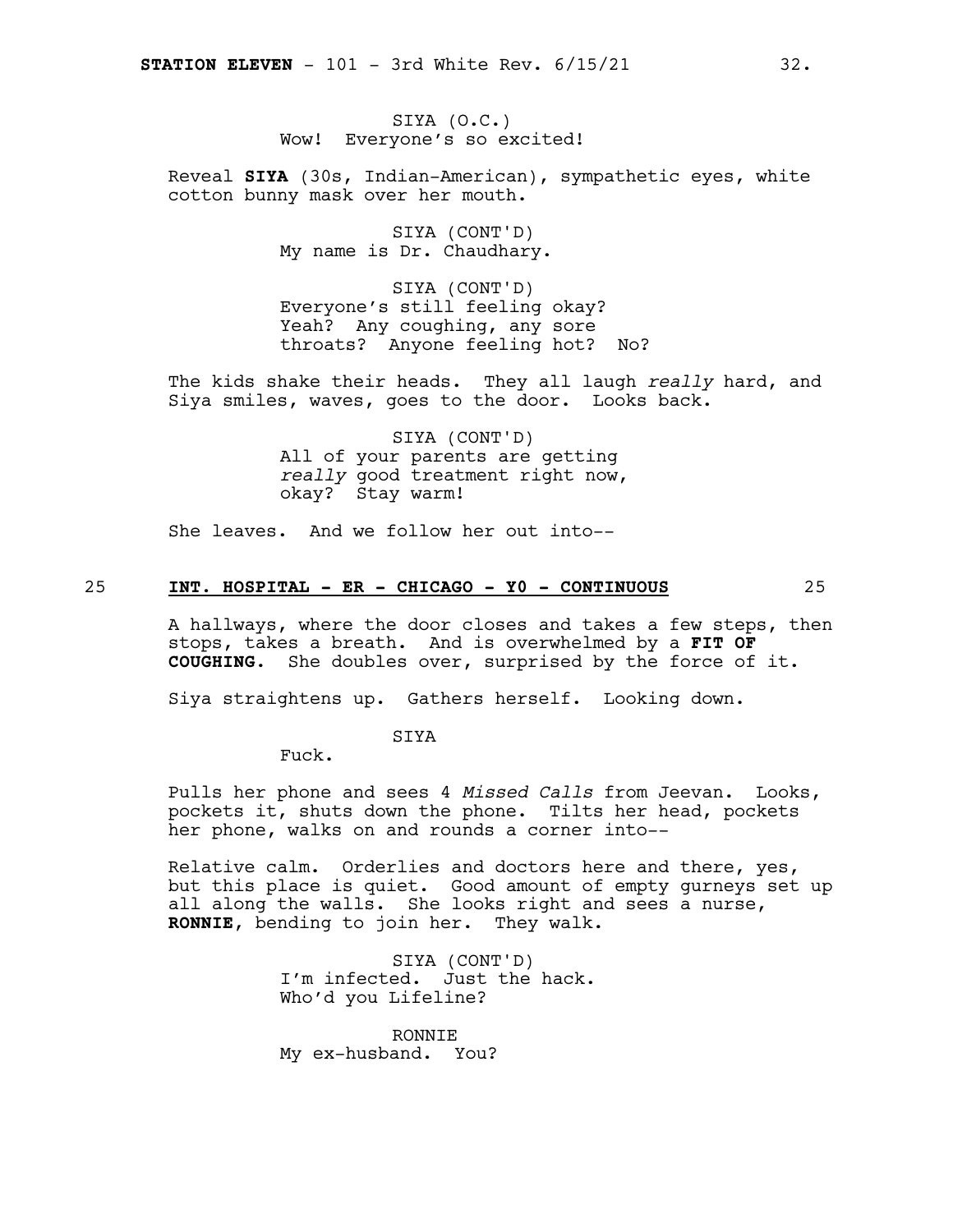**STYA** One of my brothers won a Pulitzer when he was twenty-three, the other one owes me eighteen grand and eats cereal for dinner.

RONNIE Which one is that?

SIYA Jeevan. He's a disaster.

**TERENCE** sees them as they go by, hustles up to go with them.

SIYA (CONT'D) Anything else from the CDC? Have we seen the rep yet?

RONNIE That rep's in an underground bunker by now.

TERENCE They said the Tamiflu shipment was around the side.

SIYA Hold on one sec for me you guys.

They turn collectively. They reach a closet, Siya pulls out a saline bag and a needle kit, rolls up her own sleeve, hands Ronnie the kit and holds out her arm as she continues to dig in the closet. As she does all this and Ronnie gets the drip into her, she continues to speak in even, clear bursts.

> RONNIE Who'd *you* Lifeline?

TERRENCE I just tweeted "Bye".

Ronnie looks at Siya just as Siya is downing a couple pills, then looks down at her phone. Ronnie does, too.

A couple beats.

RONNIE Oh shit. Dotson's dead.

Ronnie hands Siya the bag as she tapes up the needle in her arm. Siya holds it up. Terrance stares at her.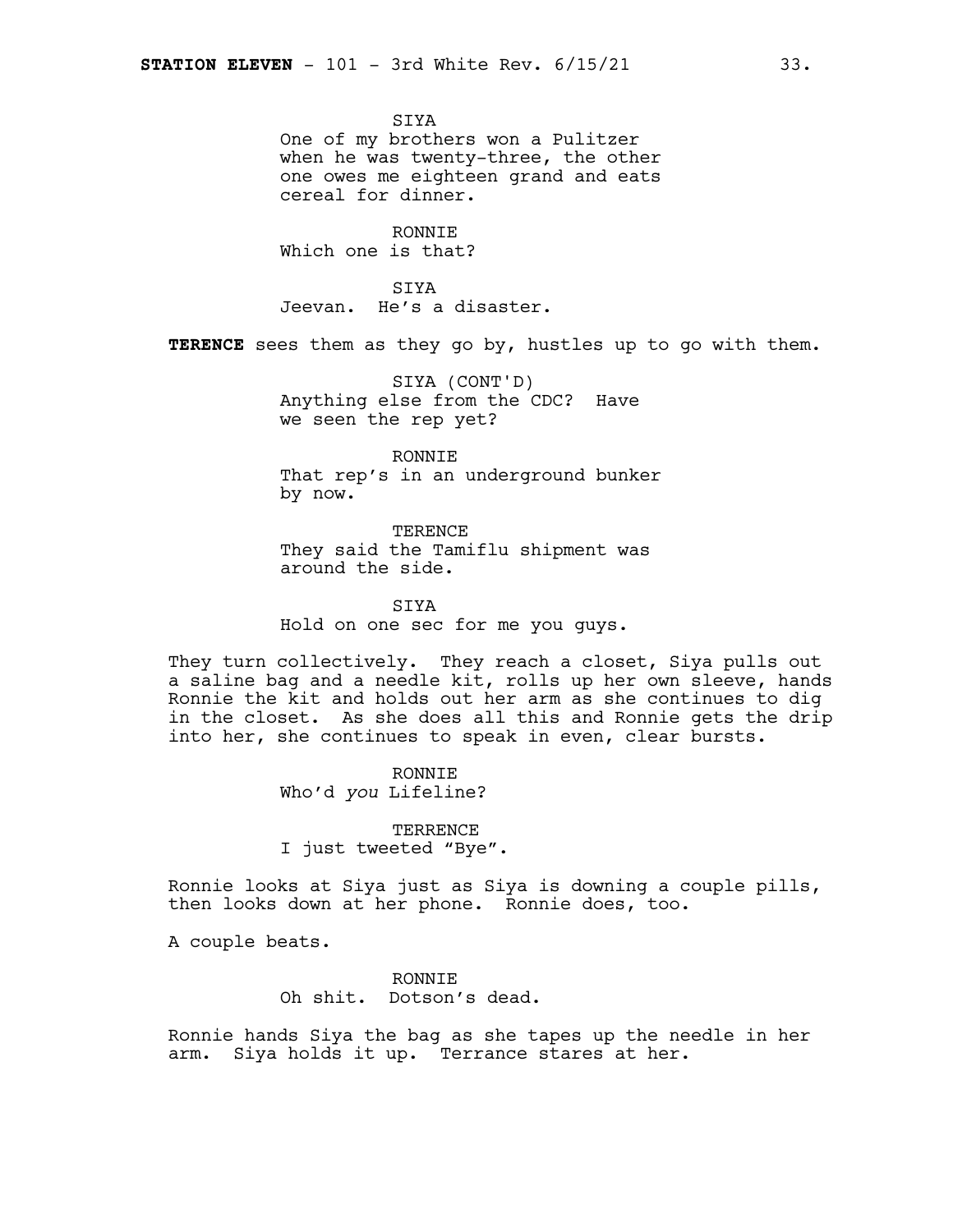SIYA What? (then) Oh shit am I in charge?

# 25A **INT. EXIT STAIRWELL/EXT. SIDE ALLEYWAY - HOSPITAL - CHICAG**25A **O - YO - MOMENTS LATER**

The three all hustle down a small flight of stairs together, then push out into the cold to find a TRUCK parked, back already open, DRIVER wearing big headphones, going over the paperwork near the open door. They go around back and see the load of Tamiflu.

> SIYA Would you want to know Tamiflu doesn't work? If you were dying?

TERENCE I want to hear that shit works.

FATHER (O.S.)

Excuse me.

They see a **FATHER** holding a DEAD KID in his arms walking up.

FATHER (CONT'D) Where do I take her? Do I just take her in this way, or...?

Terence nods, offers to take him in, leads him to the doors.

**TERENCE** I'll be back.

Ronnie and Siya circle out and look toward the front of the hospital. **Hundreds** *more people* **are out here**, backed up to the street, trying to get in, escape the cold. The snow's coming down. There's some shoving. Cars parked crazily everywhere, ambulance trying to get in but blocked...

> RONNIE Guess word got out.

Siya looks at Ronnie, sees it for what it is.

RONNIE (CONT'D) You worried about your brothers?

SIYA No. They've got each other.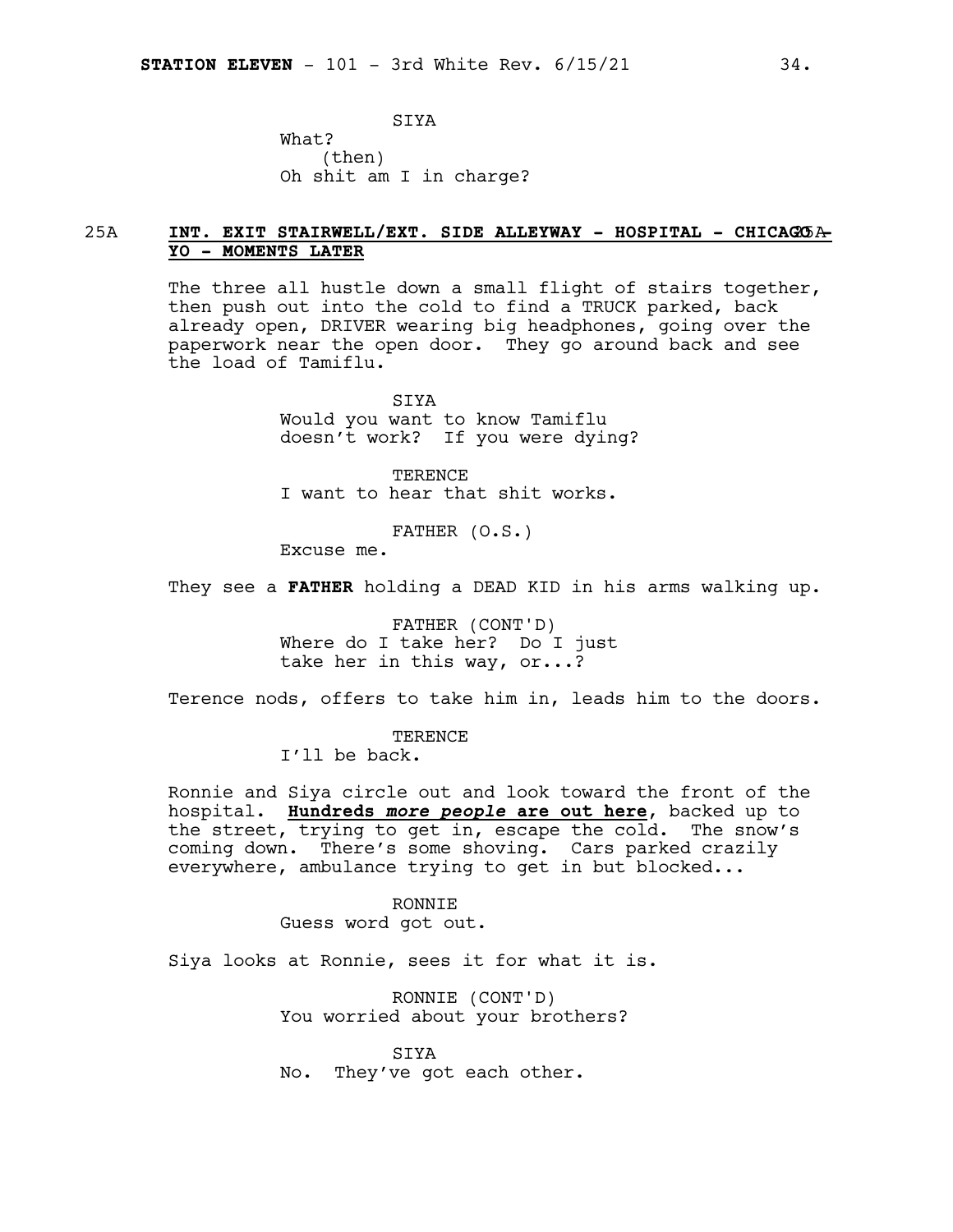Siya grabs a box of Tamiflu and heads inside, Ronnie follows suit. We WIDEN OUT to show the clambering souls out here, loudly yelling and calling for help, until we CUT TO:

# 28 **INT. GROCERY STORE - CHICAGO - Y0 - NIGHT** 28

GENTLE MUZAK PLAYS as Jeevan and Kirsten stand just inside the doors of a brightly-lit 24-hour grocery store. His phone's out and he's trying Siya again. No answer.

> JEEVAN Okay. I just have to get a couple things, drop them at my brother's.

He grabs a basket, steps in, heads toward produce. Kirsten follows like it's the most normal thing ever.

> YOUNG KIRSTEN Do you have money?

> > JEEVAN

Of course.

YOUNG KIRSTEN You don't have a job.

JEEVAN But I have money.

YOUNG KIRSTEN

How? (then) From your celebrity website?

Jeevan selects some bananas, examines them.

JEEVAN

Yes.

YOUNG KIRSTEN

How?

JEEVAN If the celebrities died or had sex with each other.

He continues on, Kirsten continues right with him.

YOUNG KIRSTEN What's it like having a brother?

JEEVAN

Annoying.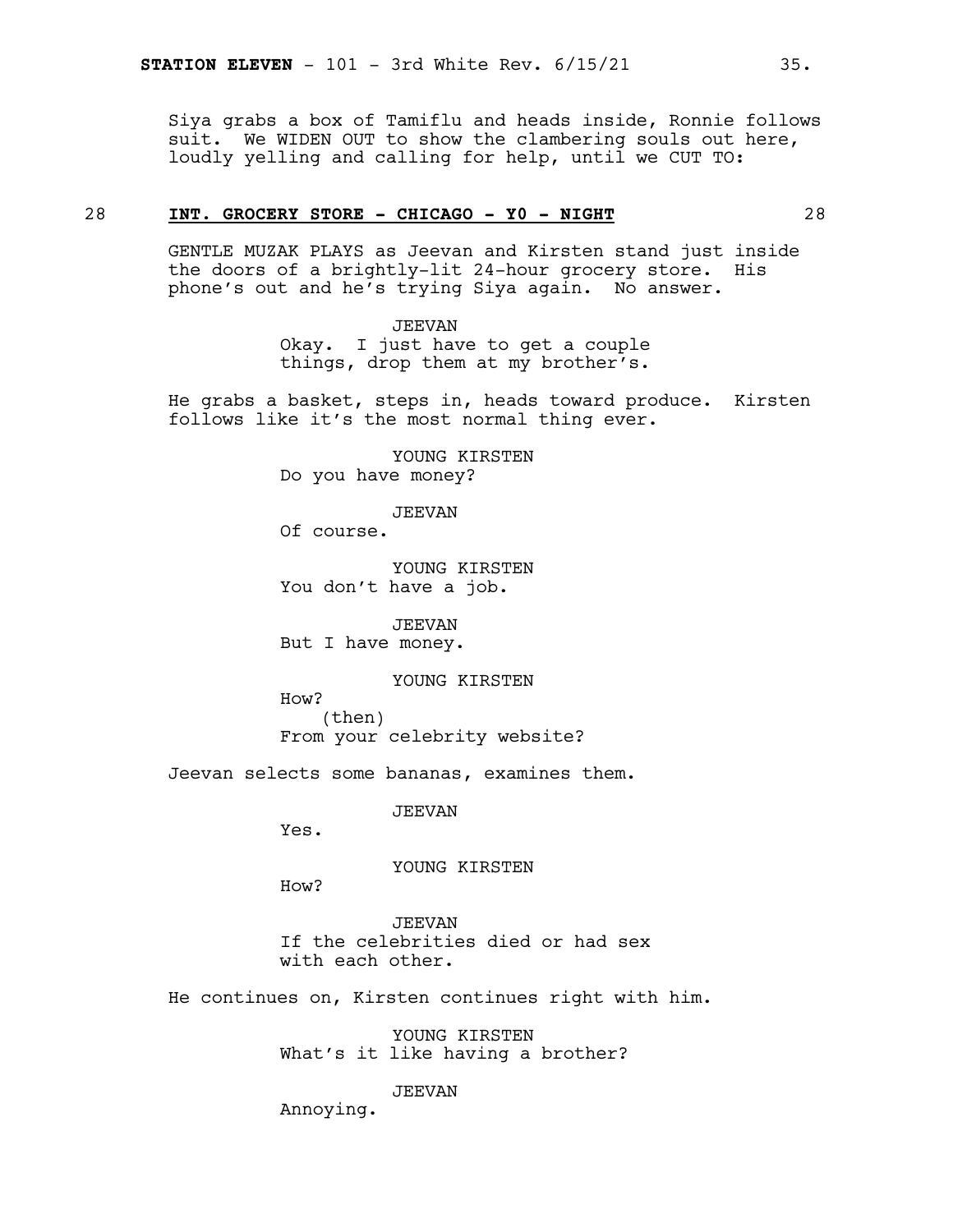YOUNG KIRSTEN

Why?

Jeevan, for the first time, notices there are a lot of questions. Looks at her, moves on. They leave produce completely, move into chips and junk food.

> JEEVAN Brothers and sisters know you too well.

YOUNG KIRSTEN Was that your sister on the phone?

JEEVAN

Yes.

YOUNG KIRSTEN Is she a doctor?

#### JEEVAN

*Yes.*

YOUNG KIRSTEN What did she say?

Jeevan keeps walking.

YOUNG KIRSTEN (CONT'D) Jeevan. What did she say?

Looks like he's going to blow... then has an idea.

JEEVAN Do you like YooHoo?

YOUNG KIRSTEN She talked for way longer than that.

JEEVAN No, no. The *drink*. Come on, come on. You're gonna love it.

He waves her to follow, sets off.

YOUNG KIRSTEN Is that... chocolate milk? I'm not allowed to have sugar. I can't break the rule even on a sleepover.

JEEVAN It's fine. C'mon. It's the best.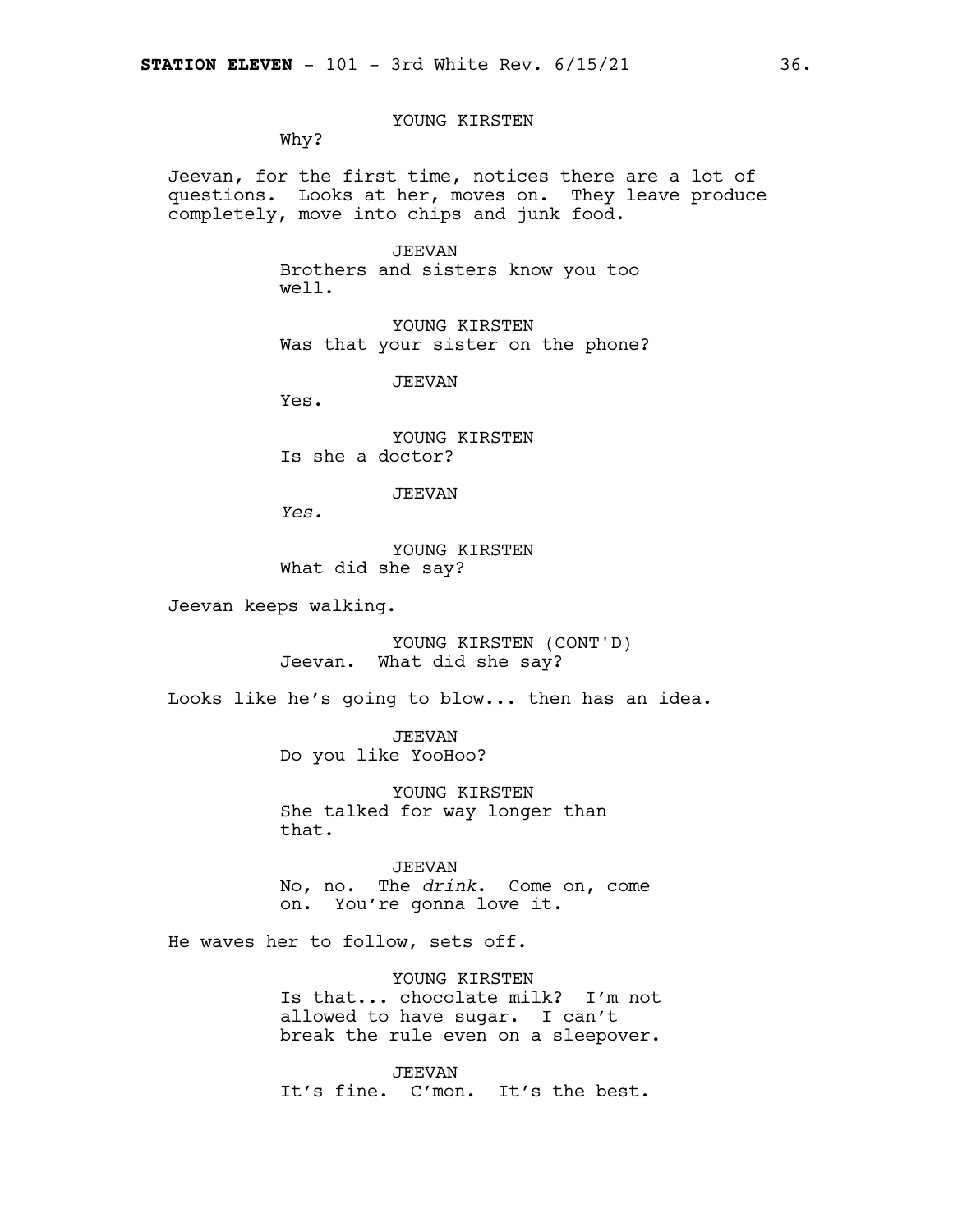They head over to the aisle with drinks in the cooler, and Jeevan finds the YooHoo, grabs one for her and one for himself. Chocolate for his brother.

He stares down at the three bottles in his basket, breathing through his nose, lost in a memory.

YOUNG KIRSTEN

What?

JEEVAN Now's when I usually would... have the panic attack. But I already had it. Back there.

He looks over at her, stares into her eyes for a beat. Breathing. Seeming to... calm down now.

> JEEVAN (CONT'D) Kinda like I planned ahead.

He looks at Kirsten.

JEEVAN (CONT'D) Come on. We need a lot more than this.

He turns and they stride down toward the registers now, Jeevan walking with purpose. He nods at the **CASHIER**, who's messing around on her phone, hardly notices him as he dumps the basket. He nods to a stack of newspapers and firewood as he bananas away.

> JEEVAN (CONT'D) (to Kirsten) Just wait over there. (to the cashier) I just have to get a few more things.

Both Kirsten and the Cashier watch Jeevan struggling to yank a big cart out of its neatly organized stack and we

**HARD CUT TO:**

29 OMITTED 29

30 OMITTED 30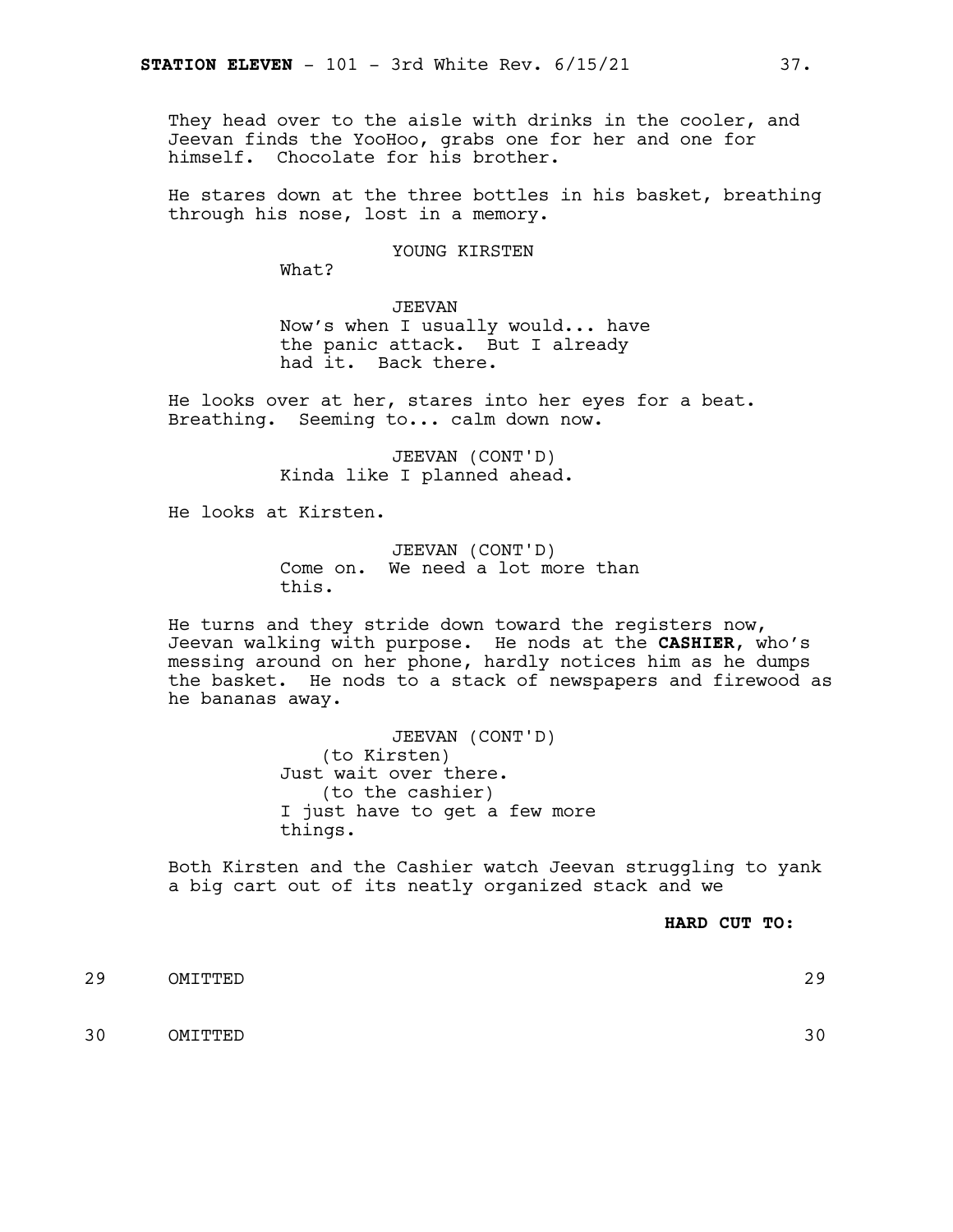# 31 **INT. GROCERY STORE - CHICAGO - Y0 - NIGHT** 31

SUDDEN MUNDANE SILENCE AND MUZAK. SIX CARTS, each of them absolutely OVERFLOWING with goods, and Jeevan covered in sweat, panting, smiling politely through the Beep beep beeps.

The Cashier scans the last of his items in his sixth and final cart. After she *BEEPS* a final bag of peanuts, she and Jeevan both look over to the total on the register: **\$9,323.21.** He shakily pulls a checkbook out of his pocket.

> JEEVAN (awkwardly) Wonder what it would have said if we'd gone over ten-thousand. Ha. (to Kirsten) Because there's no more digits.

CASHIER We can't take a check.

JEEVAN Do people really pay for groceries with checks? Still?

He puts the checks back in his pocket.

CASHIER When they're fake.

He smiles, friendly, reaches into his wallet, looks at two credit cards. Sighs.

First pulls the Visa. Looks at Kirsten, who looks back. Then, with hesitation, slides it back in and pulls out his Mastercard.

He slides it into the machine. Waits as the Clerk hits a few buttons. Watches the pulsing "Processing" on the machine...

After quite a wait, the machine beeps with an "Accepted", and the world's longest receipt starts printing from the register.

#### JEEVAN Never any doubt.

He goes to the carts, begins trying to figure out a strategy.

CASHIER Hey, excuse me. Is this about the thing? The Georgia Flu?

Jeevan looks over, surprised to hear the simple question.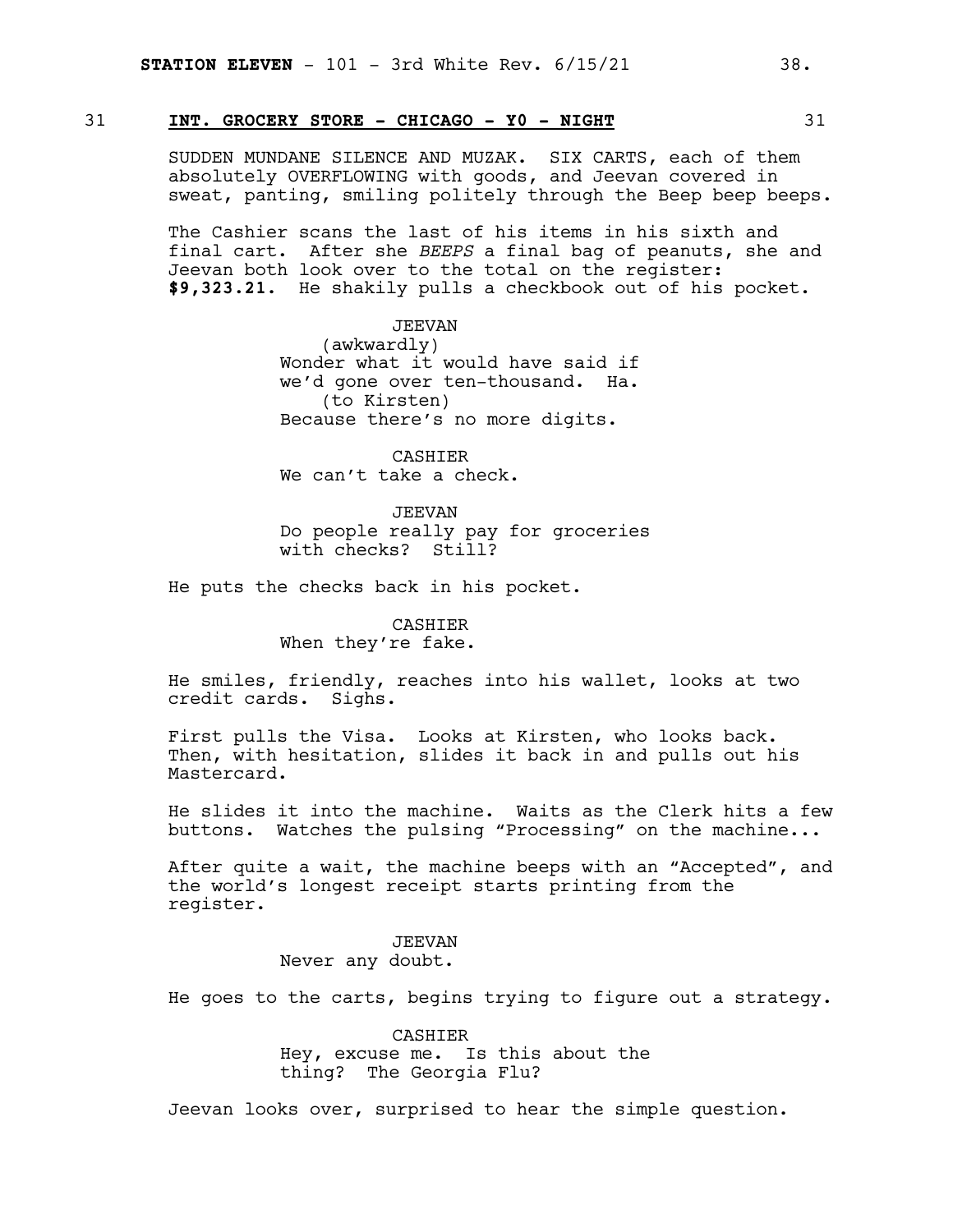CASHIER (CONT'D) Did something happen? Should I be... going somewhere?

Jeevan sighs, glances at Kirsten, looks back. Nods.

JEEVAN You should get home.

### 32 **EXT. GROCERY STORE PARKING LOT - CHICAGO - Y0 - MOMENTS LAT**32**ER**

Snow falling lightly now, and Jeevan works to use the last of five BUNGEE CORDS to lock his six carts together into one unruly, huge SUPERCART as Kirsten stands nearby in the snow, her costume dress still dirty in the muck.

> YOUNG KIRSTEN Why did you say that to the man? (then) Jeevan.

He keeps working.

YOUNG KIRSTEN (CONT'D) Why did you tell him to go home?

Keeps working, blocking it out.

YOUNG KIRSTEN (CONT'D) *When are you taking me home? My parents don't know where I am!*

#### JEEVAN

Look, Kirsten. I know this is all a little scary, but, um, they say there's a health scare coming and people are supposed to get inside. With food. The problem is we can't reach your parents. Or anyone who knows you exist, apparently.

YOUNG KIRSTEN I don't know anyone's numbers.

A bungee SNAPS his hand and he cries out.

JEEVAN *FUCK!* YOUNG KIRSTEN (CONT'D) That's not *FAIR!*

Kisses his hand. Shakes his head in frustration.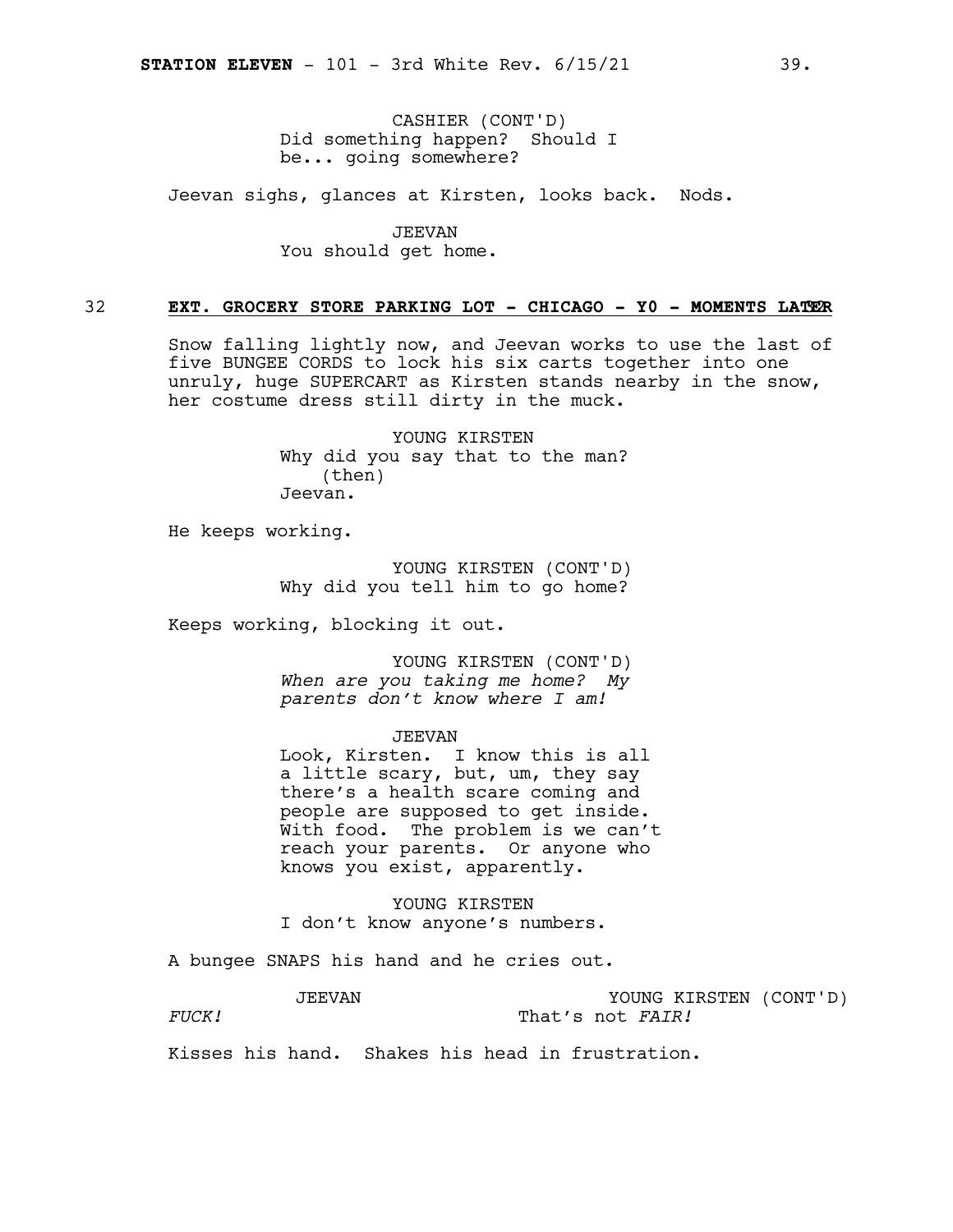(MORE) JEEVAN (CONT'D) You have to make a choice. For yourself. If you want to go back to your house and try to get in, that's okay. We can get you a cab, we'll figure it out. Or... you can come with me and stay the night at my brother's apartment.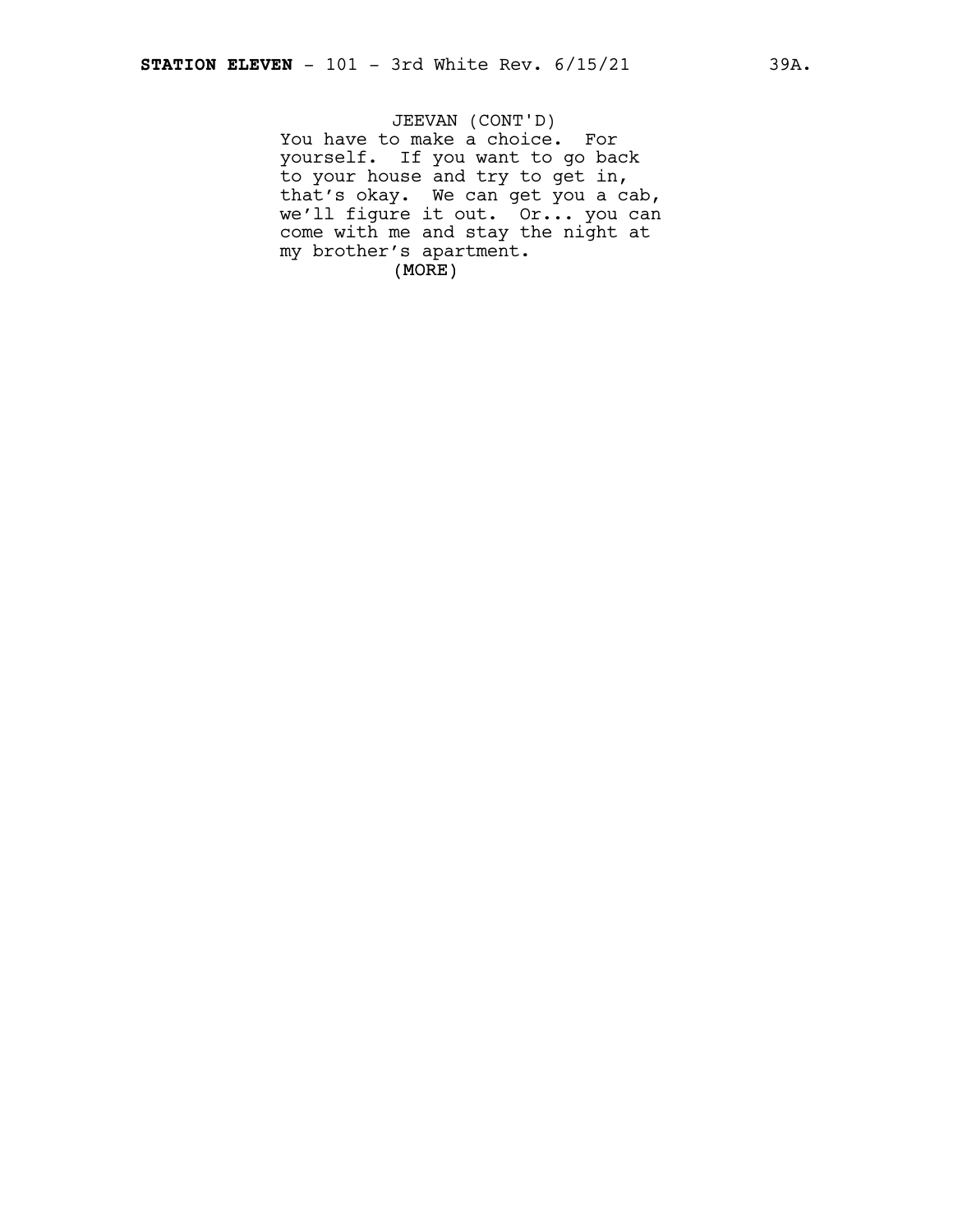JEEVAN (CONT'D) It's nice, it's up high. It'll be safe. We're good people. I promise. (then) I'm not allowed to say you have to because that's kidnapping, I think, but also, you know... (then) People should choose for themselves what they want.

Kirsten, an eight-year-old, looks over her shoulder, back toward her house. Looks back at him.

YOUNG KIRSTEN

I'm eight.

JEEVAN I know, but...

Both Jeevan and Kirsten look over, then, as the CASHIER, wrapped in a jacket now, comes out of the sliding doors and jogs away out of the parking lot.

YOUNG KIRSTEN

Why?

Kirsten looks suddenly alarmed, looks back at him.

JEEVAN Just. You have to choose.

YOUNG KIRSTEN

Fine. (looks around) I'll walk home.

Jeevan can hardly look at her.

JEEVAN Just take a cab. Do you have money?

YOUNG KIRSTEN

Yes.

JEEVAN Okay. It's fine.

He goes back to work. She watches him. For awhile.

YOUNG KIRSTEN It was nice to meet you.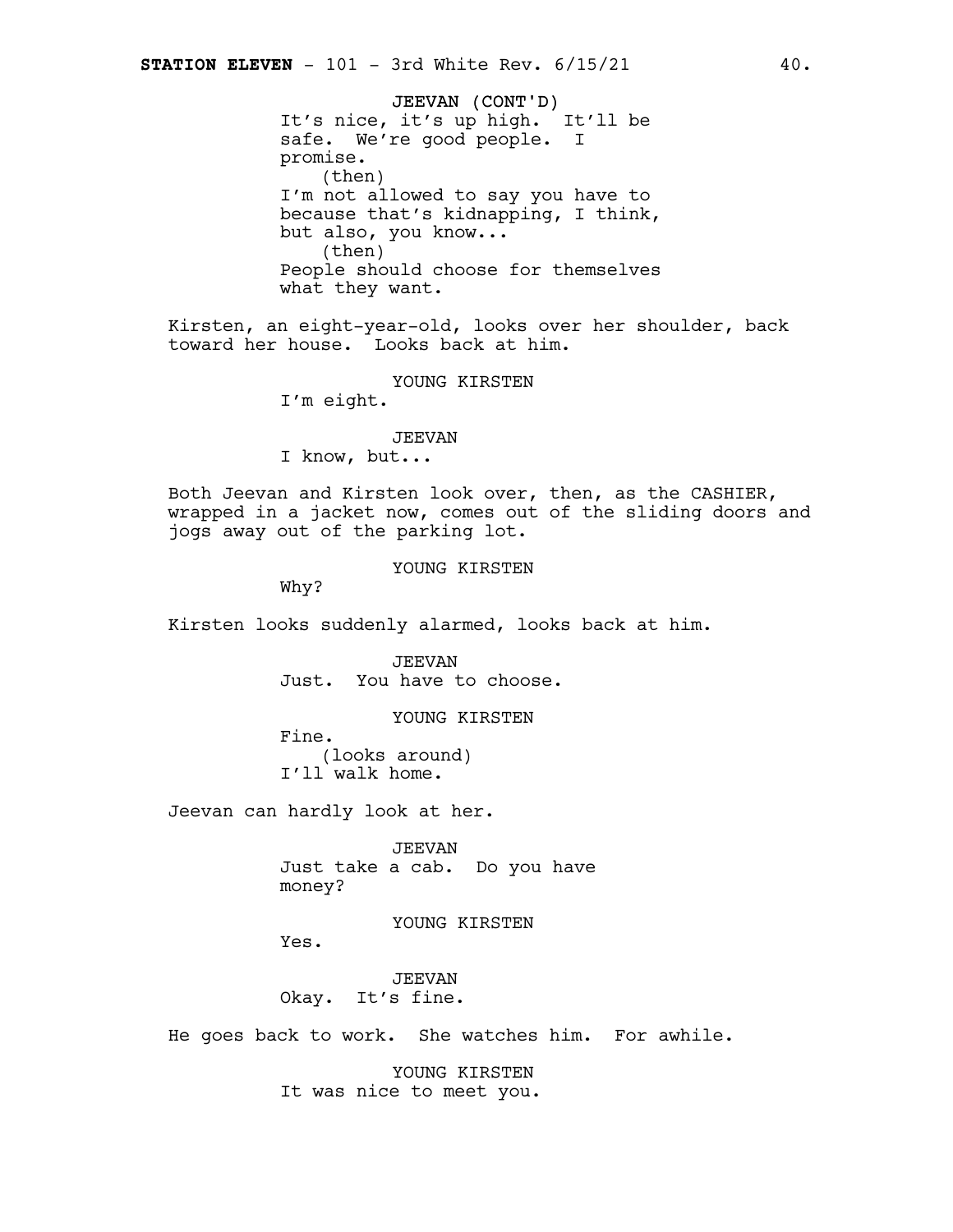She turns and *WE SEE THE FAÇADE FALL,* see how heartbroken she is. She begins walking across the parking lot. Jeevan stares, ow, nods, holding himself back. Had to be done.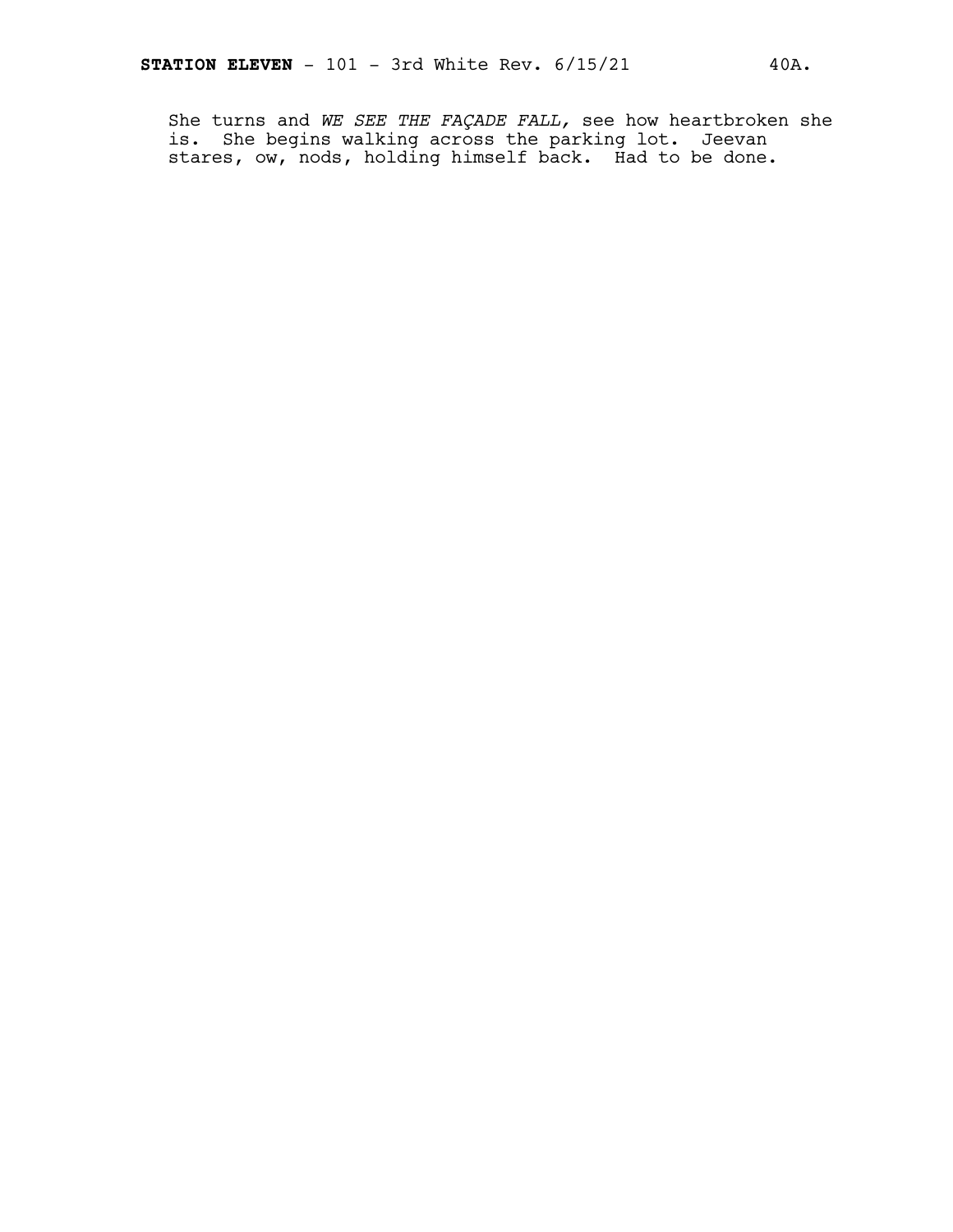Keeps nodding, absolutely the right call. Because this is an *emergency situation.* He watches her going. *Had to be done. A grownup is a person who...*

Oh, please. He pulls his phone, looks at it.

JEEVAN Hey Kirsten! Hold on!

She stops. Doesn't turn. Jeevan makes up a story:

JEEVAN (CONT'D) This is... crazy, but your parents *just* texted me. (lets it hang) I left that message? Before? Maybe you didn't see. And they just got it? (bullshitting at will) Yeah. Their car got stuck in Lake Forest they said so they want you to spend the night at Frank's place. With us. It turns out your mom knows him from work things so they're fine with it. (smiles) It also turns out the world's not ending. I was wrong. (shrugs) So that's good.

Kirsten's fists come unclenched, she exhales. She then turns, walks back.

YOUNG KIRSTEN

Okay.

JEEVAN

Okay.

He turns, readies his carts.

JEEVAN (CONT'D) (to himself) Okay.

She joins, takes hold of the two handles of the cart, takes a breath, and leans with all her weight, just barely getting the beast moving. Jeevan leans with all his weight.

> JEEVAN (CONT'D) Frank's gonna be excited.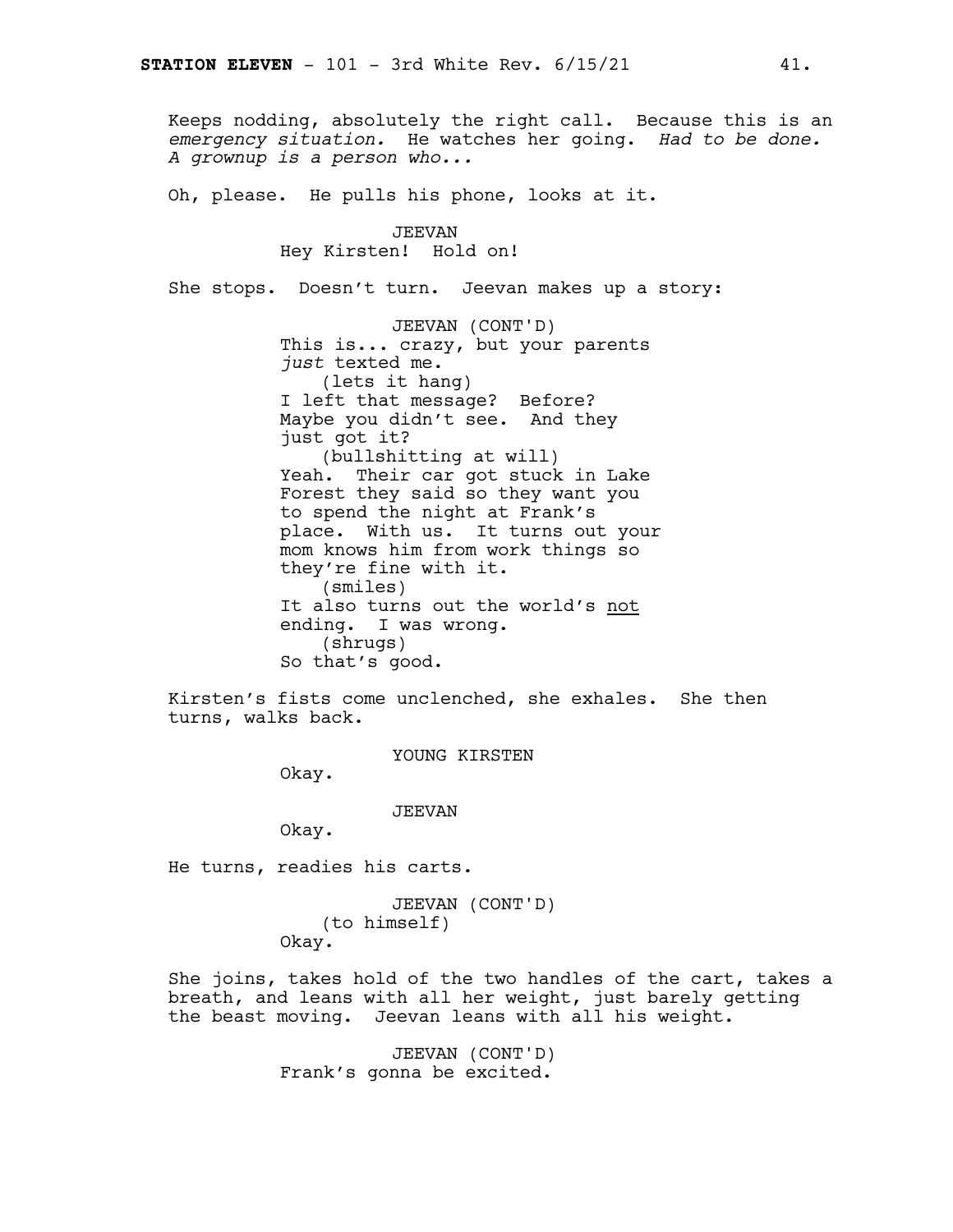# 33 **EXT. STREETS - CHICAGO - Y0 - LATER** 33

Jeevan, his jacket off and tied around his waist now, loses momentum at a very small grade and has to push with all his might, anchoring a foot into a lightpost, to get up.

They're close now, just a block away. He stops to catch his breath, pulls his phone. Tries Siya again. Nothing. Tries Laura. Nothing.

### YOUNG KIRSTEN

Jeevan?

He looks up, sees her pointing. He looks over and sees an SUV sitting diagonal in an intersection, its nose up against a mailbox, as though it's been in the gentlest of crashes.

Lights still on, engine still running.

# JEEVAN (to Kirsten) Hold on one sec.

Confused by it, he leaves his carts for a moment and goes to it. It's been here long enough for snow to have accumulated on all the windows.

JEEVAN (CONT'D)

Hello?

Nothing. He takes a few steps forward, then reaches out and WIPES SNOW from the driver window.

He takes an abrupt STEP BACK when he sees what's in there. A **SINGLE MAN**, shirt and tie, slumped over, eyes barely open, shallow breaths, looking at him. There are blood and vomit stains on his shirt.

> SINGLE MAN (through the window) I have to get to Houston.

The man's hand starts groping for the button to open his window. Jeevan steps back, holds up a hand.

> JEEVAN Don't, don't open it. (retreating) I'll call an ambulance for you. I'll have an ambulance come.

The guy just looks.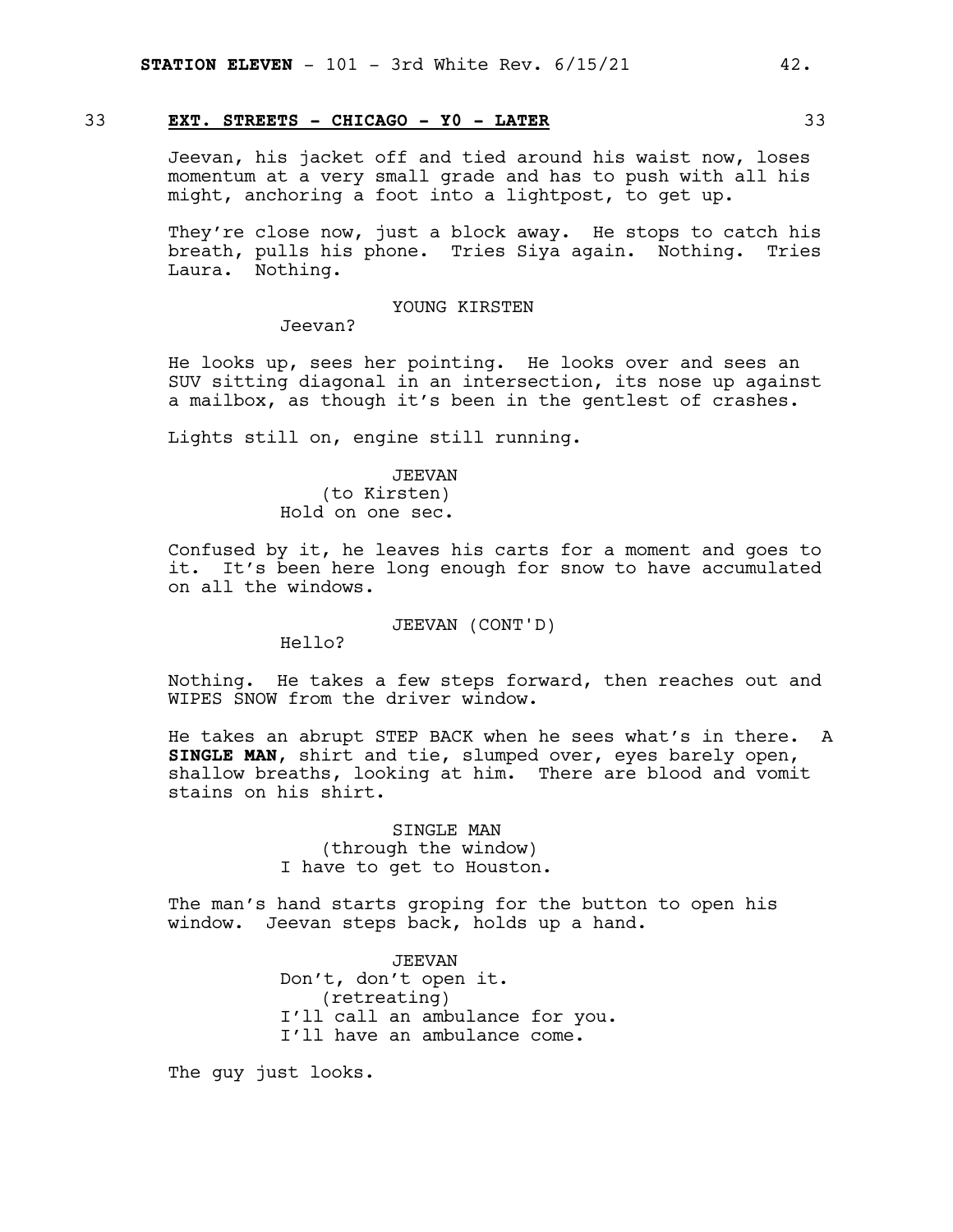SINGLE MAN I have to get to Houston.

JEEVAN Don't open it, man. (nods) I got a kid with me.

All the while stepping away. Jeevan's not gonna mess with this guy. Eventually, before the window can come down, Jeevan turns and goes back to his carts.

> JEEVAN (CONT'D) (to Kirsten) Help me. Don't worry about him.

They begin to push. Doesn't look over when he hears faintly the guy's voice.

> SINGLE MAN (meekly) I have to get to Houston.

Jeevan ignores and continues.

YOUNG KIRSTEN What's wrong with him?

JEEVAN Don't look. Just keep going.

# 34 **INT. LAKE POINT TOWER - LOBBY - CHICAGO - Y0 - MOMENTS LATE**34**R**

A **SECURITY GUARD** sits with his feet up, playing FORTNITE on his phone, not really noticing Jeevan pull his carts up outside, wipe himself down, put on his jacket, and step inside.

The Security Guard finally glances up as Jeevan comes in, drenched in sweat, and gives a quick smile.

#### JEEVAN

Hi, I'm the brother of Frank Chaudhary up on the, ug, fortysecond floor. I think? I've got some things with me. And my niece.

Jeevan gestures to the carts outside on the sidewalk. Kirsten stands out there, too. The Security Guard looks.

> JEEVAN (CONT'D) Our niece. Both Frank's and mine...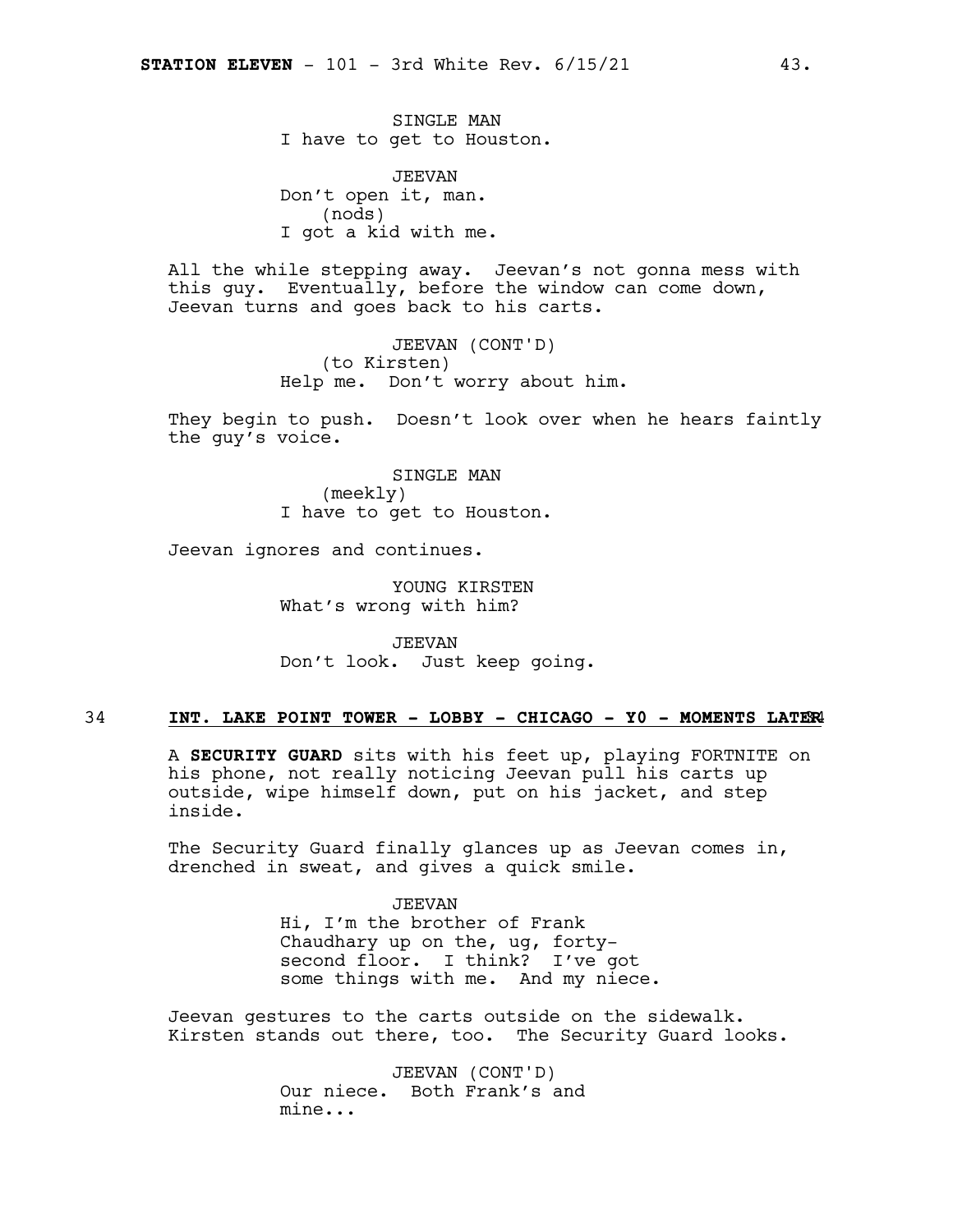#### SECURITY GUARD I gotta call up.

JEEVAN

That's fine. He knows we're coming. Jeevan. His brother. Kirsten his niece. We're getting ready for his Christmas party.

The Security Guard picks up the phone, taps some numbers, waits as he looks at Jeevan, who smiles back. On the other end, after a few rings, someone seems to answer.

> SECURITY GUARD Good evening, Mr. Chaudhary. I've got a Jeevan down here.

> > JEEVAN

Hey Frank!

SECURITY GUARD Says he's your brother. He's with your niece. (beat) Wants to come up. They've got some items for your Christmas party.

Jeevan watches, tense, as he waits. The Security Guard nods, a little, slowly hangs up the phone. Looks at Jeevan.

> SECURITY GUARD (CONT'D) Freight elevator's that way.

The Security Guard points, and Jeevan is already hustling out toward Kirsten.

> JEEVAN Thank you! (to Kirsten) Come one come on come on come on.

### 35 **INT. LAKE POINT TOWER - HALLWAY - CHICAGO - Y0 - LATER** 35

Jeevan pushes the sixth cart into the large freight elevator, two rows of three each, pleased that there's actually enough room for him. Kirsten's up on top of one of the carts. He steps in and pushes "42". As he does--

> FEMALE VOICE (O.C.) Hold that, please!

Jeevan glances, presses the "Close Door" button a couple times. But before the doors can fully close--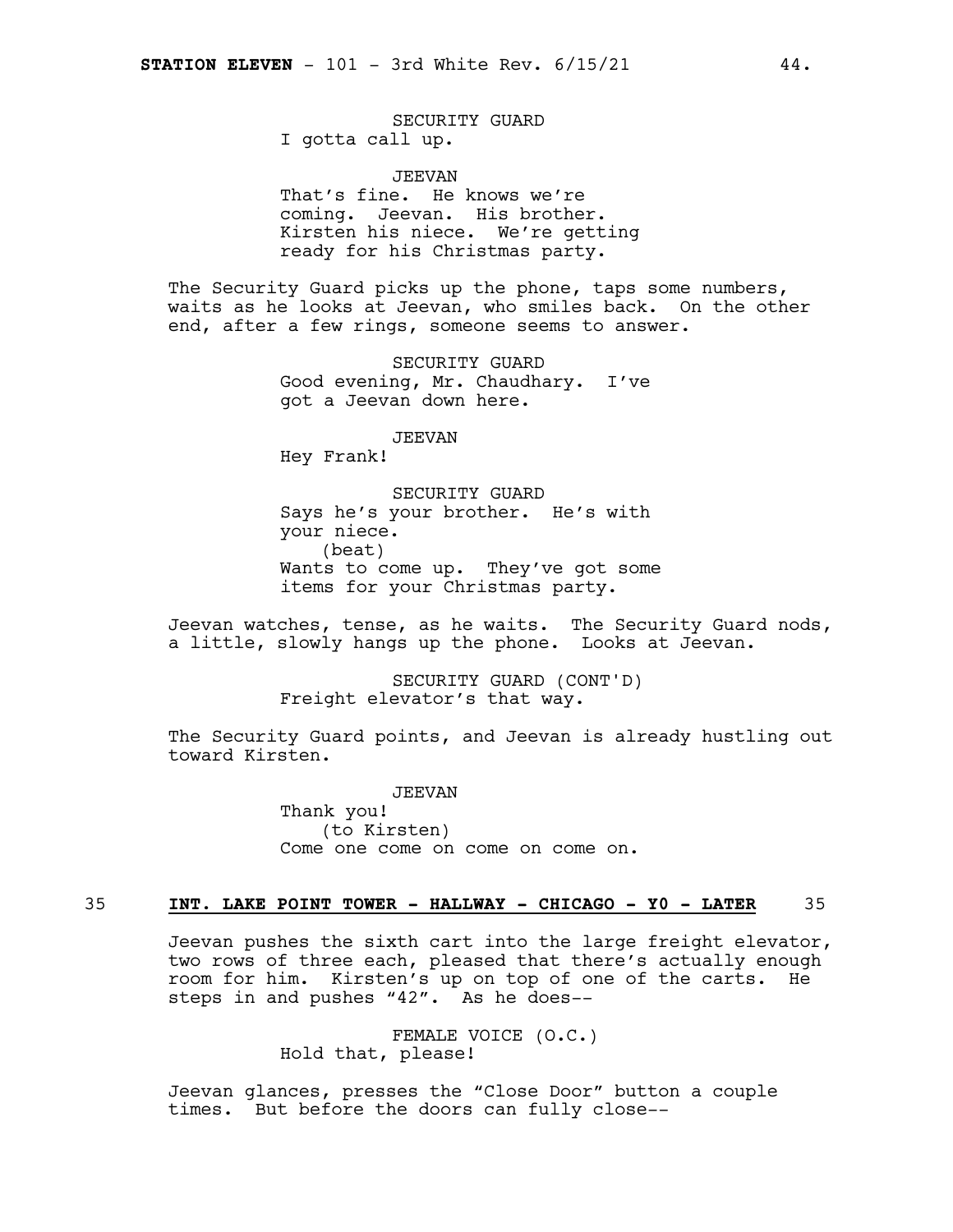A GIANT LAMP wedges itself in between the doors, and they open again. A **YOUNG WOMAN** stands, smiles prettily, panting and out of breath.

> YOUNG WOMAN I'm *so* sorry. This thing is huge... (noticing Kirsten) Oh, hello. Can I squeeze in with you guys?

The woman looks at the steely young girl. Looks at Jeevan.

JEEVAN It's really full.

YOUNG WOMAN I think if we just kind of angle it I can squeeze right there? I'm only going--

JEEVAN (loudly) It's *fucking* full.

The woman's eyes go wide. Jeevan's used up his ability to be polite. The kind smile of the woman turns to confusion as she backs up a little. The doors close. The silence is deafening.

> JEEVAN (CONT'D) There wasn't enough room.

He taps 42 a couple more times. Looks at Kirsten, who looks down, as the elevator starts going up.

*KNOCKKNOCK! BANGBANGBANGBANGBANG!*

JEEVAN (PRELAP) (CONT'D) *Frank! Open the door, Frank!*

# 36 **INT. LAKE POINT TOWER - 42ND FLOOR HALLWAY - CHICAGO - Y0 -**36 **MOMENTS LATER**

JEEVAN Come *on*, Frank! Open it!

Jeevan bangs at his brother's door for another few beats until we finally hear--

> FRANK (INSIDE) Hold on, hold on.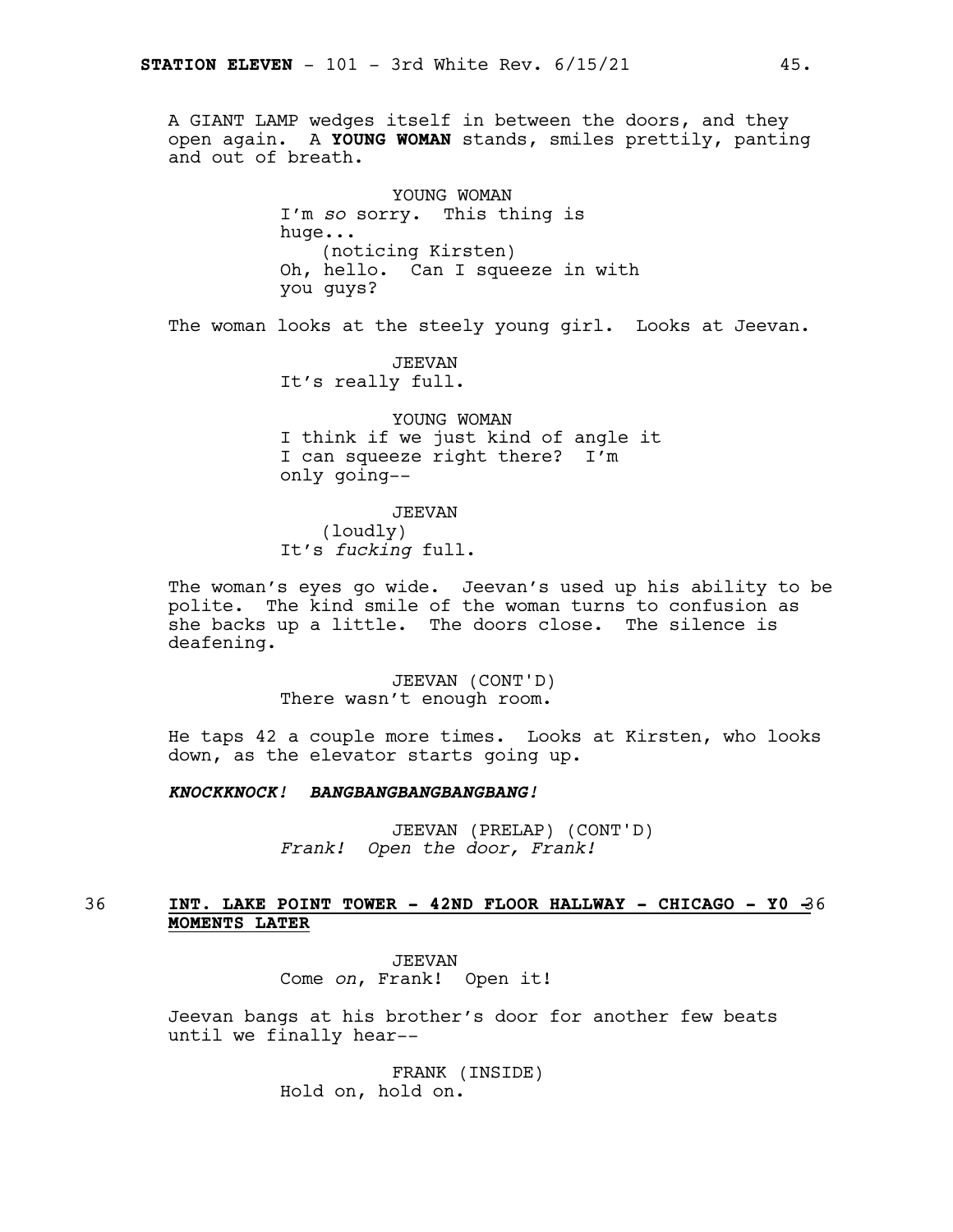The relief on Jeevan's face is palpable when he hears his brother's voice. He closes his eyes, stops knocking as he waits. We hear the locks unlock, and the door swings open.

**FRANK CHAUDHARY** (25), Jeevan's brother, leans into his CANE and stares at Jeevan. Glasses, poorly shaven. Utterly unsurprised to see the panic on his brother's face.

FRANK (CONT'D)

Jeev.

He looks at Kirsten.

FRANK (CONT'D) Little White Girl.

JEEVAN *All of this* is coming in. Back up. This is Kirsten. Kirsten, Frank. DO YOU KNOW WHAT'S HAPPENING?

YOUNG KIRSTEN

Hi.

FRANK

Hi. (then, to Jeevan) No. What's happening?

JEEVAN *Back up, back up. Get in. We have to get this stuff inside.*

Frank pushes past his brother and looks down the hall. All six shopping carts are lined up behind Jeevan. Frank just looks as Jeevan goes to the first one.

> JEEVAN (CONT'D) Have you talked to Siya?

FRANK I've been working.

JEEVAN The world's ending. Actually *ending*. (to Kirsten) Sorry, I lied! It is. (to Frank, sorry) It's the apocalypse.

FRANK Yeah, and I'm on deadline.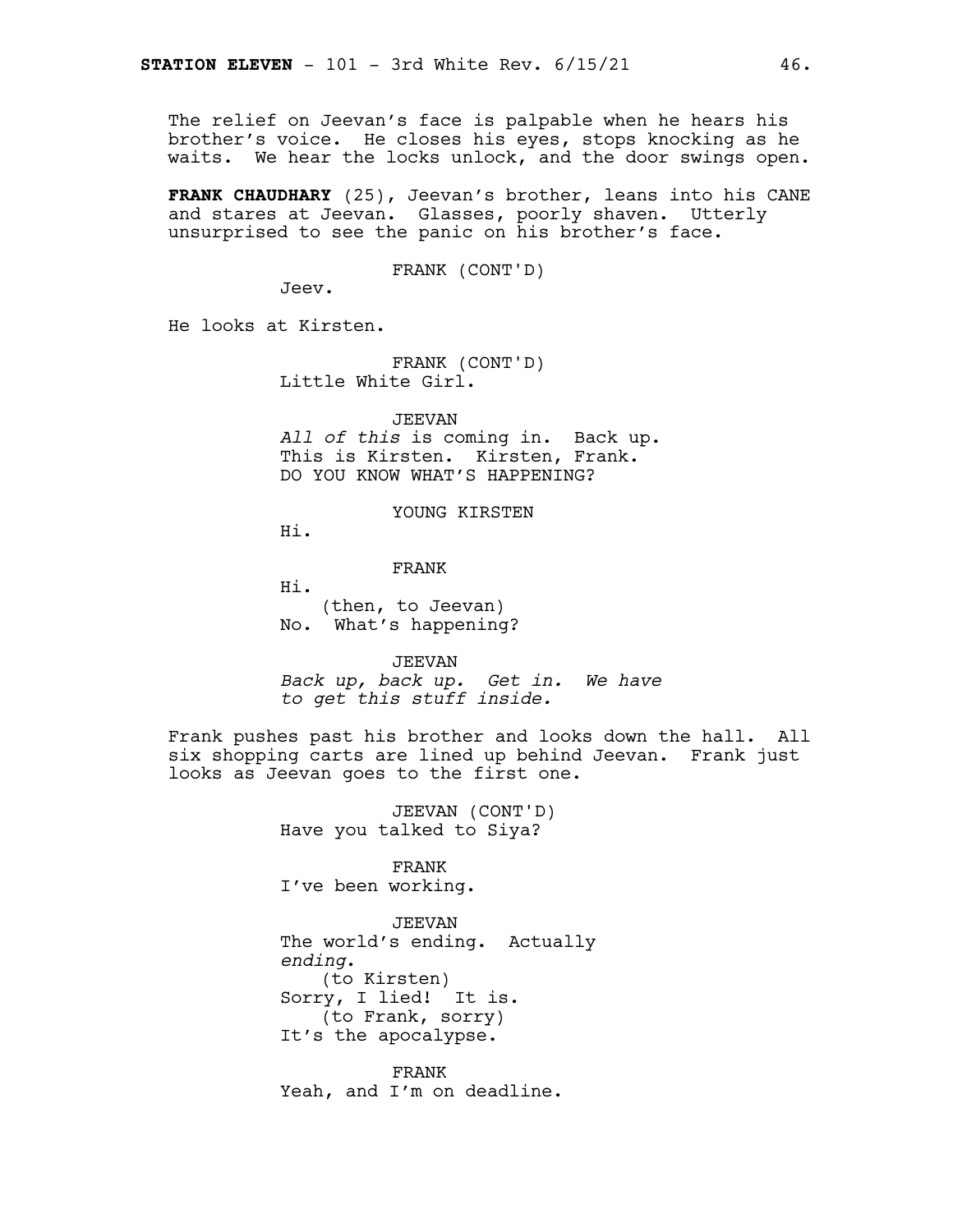Jeevan pushes his brother back with the cart...

# 37 **INT. LAKE POINT TOWER - FRANK'S APARTMENT - CHICAGO - Y0 -** 37 **CONTINUOUS**

Frank's apartment is nice, and pretty spacious. What's immediately noticeable is the killer view of Lake Michigan. Navy Pier right down below, lights amazing.

Jeevan leaves the cart and runs back for more. Frank looks at the cart. Looks at Kirsten, who's taking off her coat.

> FRANK What are you wearing?

YOUNG KIRSTEN I'm Young Goneril.

Frank picks up a carton of cigarettes from one of the carts, shaking his head.

> YOUNG KIRSTEN (CONT'D) The production has two of us.

FRANK How do you know my brother?

YOUNG KIRSTEN We met at the play.

Frank looks back at her kindly, calm but trying to diagnose the situation.

> FRANK Where are your parents, Hon?

Jeevan hustles in with two more carts, pulling one behind him. He shoots them both into the room and disappears again.

> JEEVAN (FROM THE HALL) I talked to Siya at the hospital before, but she's not answering anymore... She told me this thing, this Georgia Flu... apparently it mutated. The CDC's lying...

Jeevan appears with two more carts, pushes them in as well. Disappears again. Frank turns, looking at the carts.

> FRANK Jeevan, let's talk outside, okay?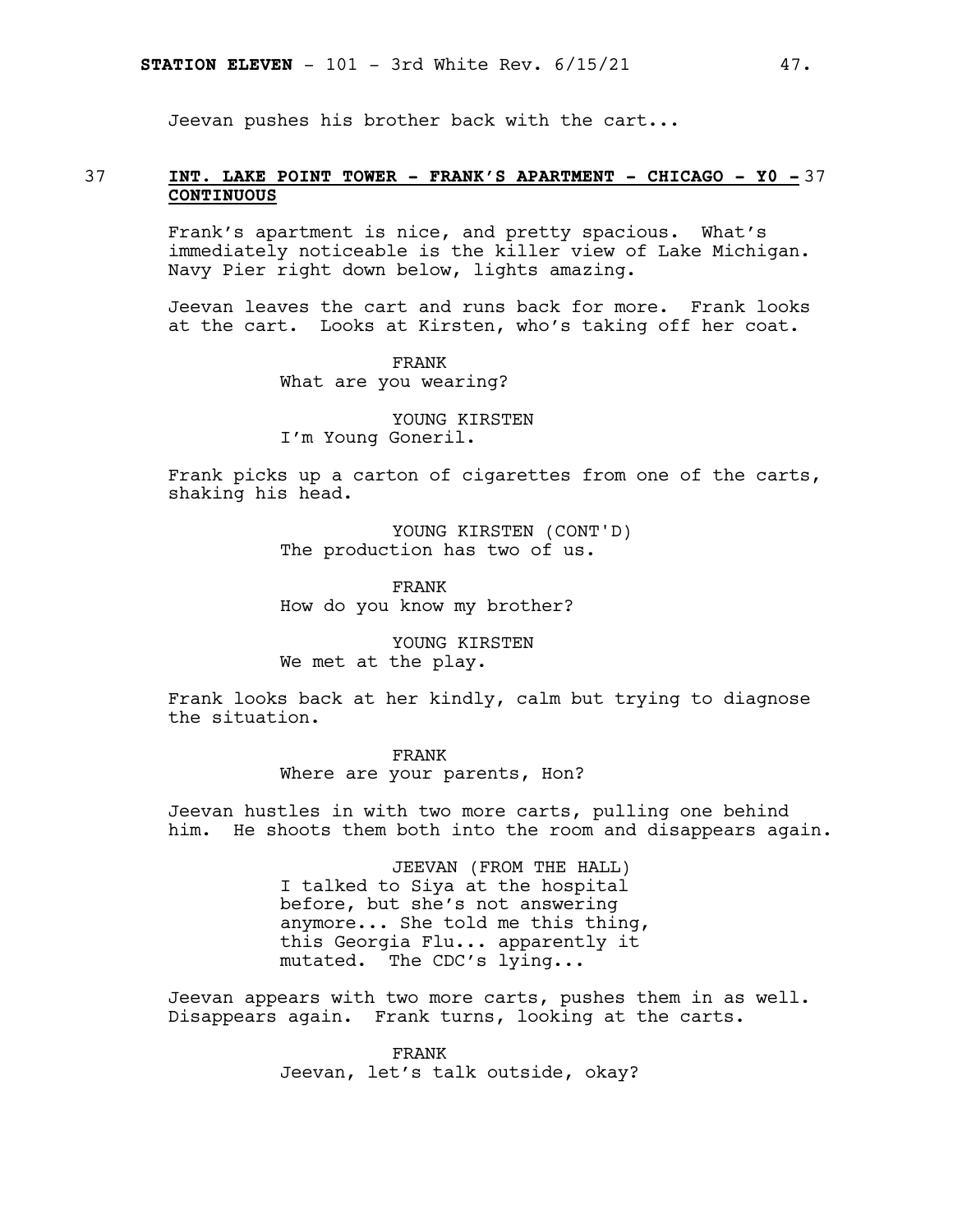Frank steps a little toward the door, past the carts. Jeevan appears with the last cart. Looks at him. Pulls his phone, puts his arm around his brother, takes a selfie of them both.

> FRANK (CONT'D) Sit down. Calm down, okay? Did you-- did you pay for all of this?

Jeevan typing furiously.

JEEVAN It's the flu.

FRANK The flu made you buy groceries?

Feels a buzz, pulls his phone and sees the selfie on text.

FRANK (CONT'D) Why did you send that picture to... Chaudy Chain?

JEEVAN For Siya. And it's not a normal flu. It's the *Georgia* Flu.

KIRSTEN'S ATTENTION has been drawn to the big windows, so huge they're like the deck of a space station. She approaches the glass and puts her fingers on them, looking down at the lights of the pier.

> JEEVAN (CONT'D) Siya called me.

Kirsten looks south, squints, watching a little light out above the lake, away from the buildings.

Frank's just eyeing his brother warily.

JEEVAN (CONT'D) I'm not having a *fucking* breakdown, Frank. Okay? I'm not... manic.

FRANK I didn't say you were.

JEEVAN Turn on the TV for a minute and you'll see that--

Jeevan stops, his eyes focused on the big windows and Lake Michigan. He steps in. Seems frozen. Because there's a sound. Low, droning. Hard to place. The others hear it, too, look as well.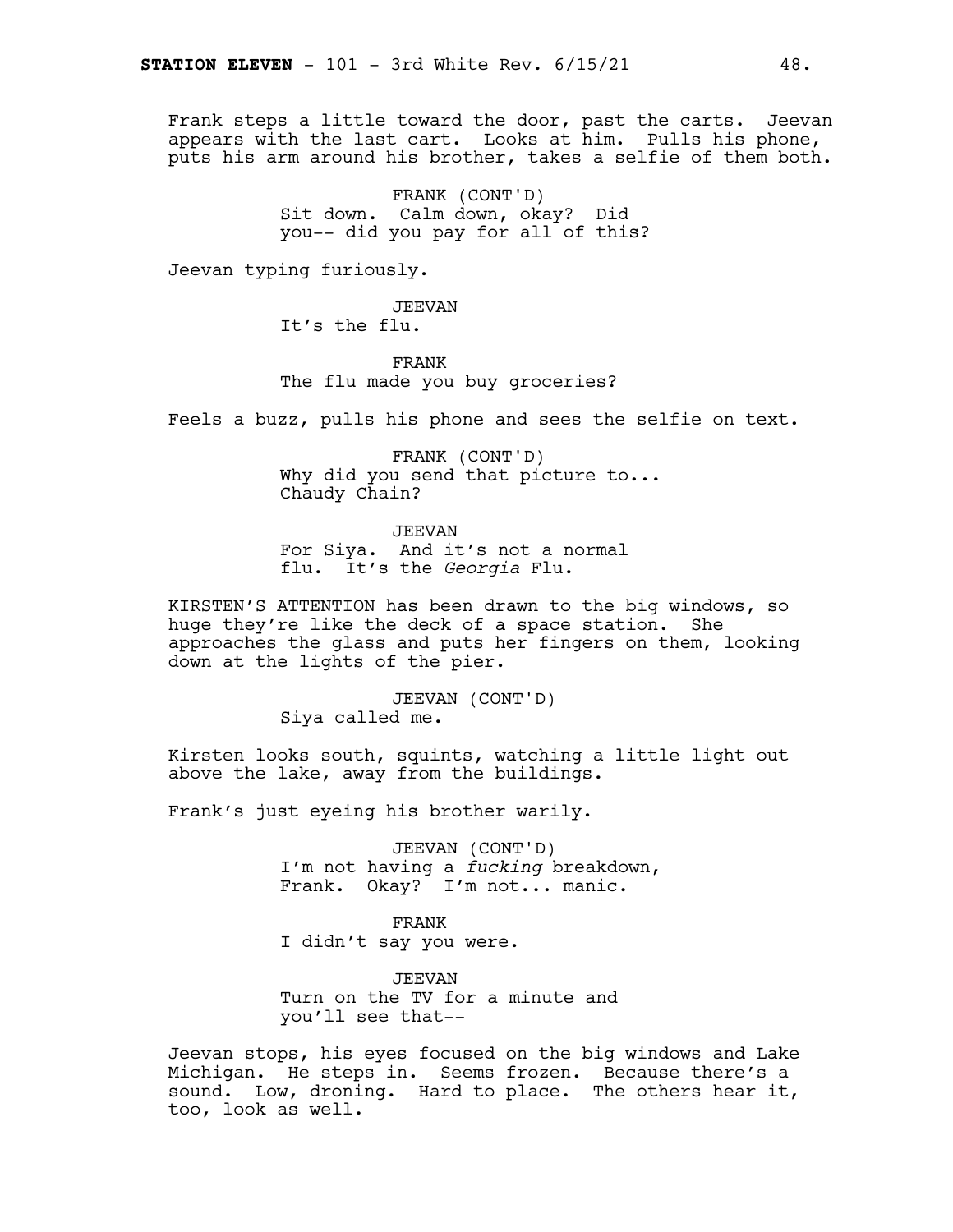Frank turns and looks as Jeevan continues looking. Kirsten places a finger on the glass, still watching.

> YOUNG KIRSTEN Maybe it's *that*.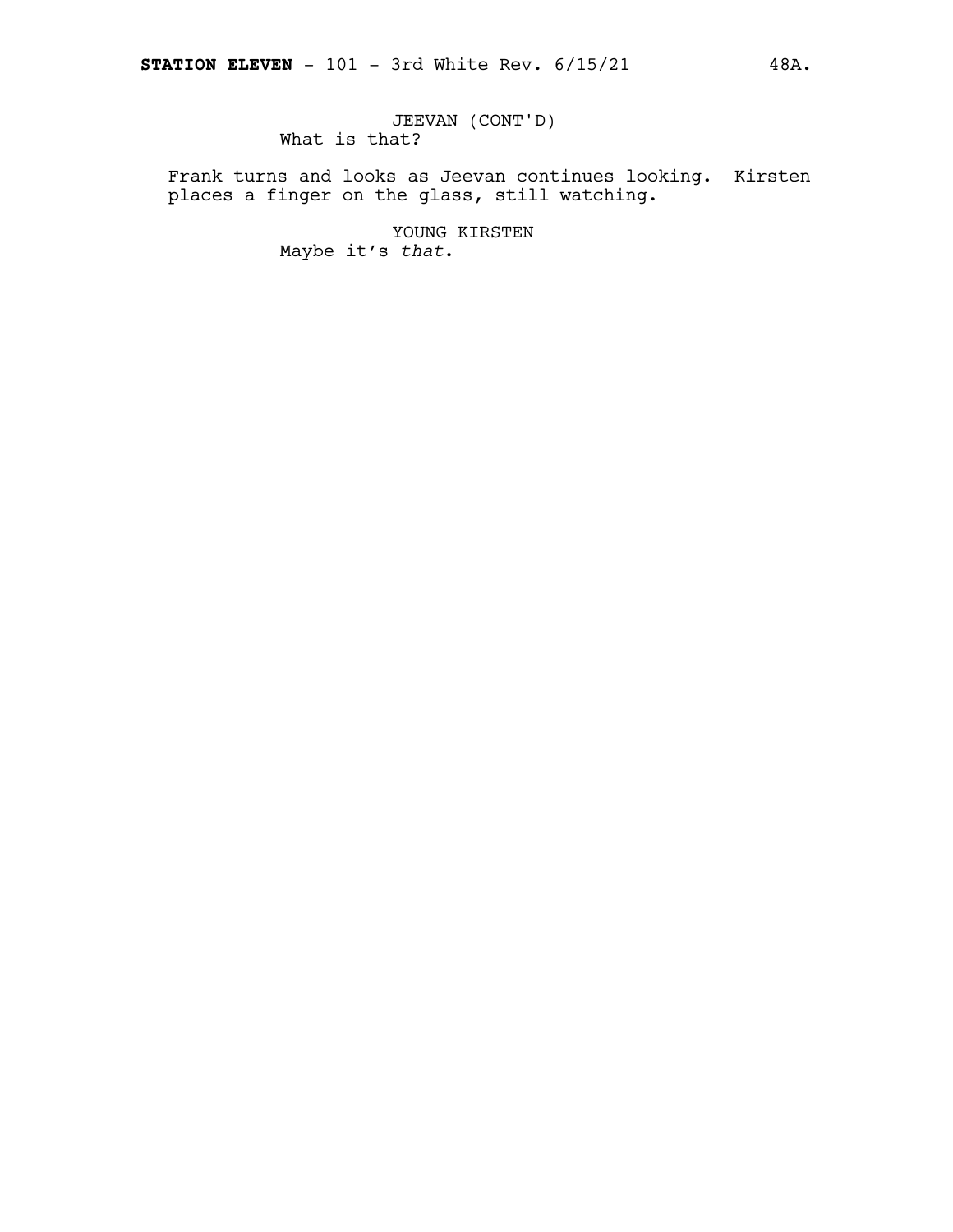*AND THEN SUDDENLY* A 747 BLASTS BY THE WINDOW, shaking the entire building, the sound deafening, and Frank and Jeevan rush to the window and see as...

*It CRASHES into the NAVY PIER, sweeping under the FERRIS WHEEL, HALF-EXPLODES upon impact as it skips into the lake, sending a huge fireball up into the night sky, setting off another explosion somewhere in the bowels of the pier.*

The three watch then as the Ferris Wheel slowly tips over and PLUNGES into the lake, shattering ice and coming to rest laying sideways, mostly underwater.

Their three faces are painted orange by the fire in the distance. They're high up and far away, but the explosion can still be heard here. Frank, speechless, swallows once. Feels his phone buzz. Jeevan does, too.

On Frank's screen, a little *HEART* pops up. Siya hearted it. Frank furrows his brow, looks down, lowers the phone.

> FRANK We have to go get her.

JEEVAN She said to come get you.

Jeevan, a little further down the line with regards to processing the apocalypse, steps over to the door, takes hold of the knob. Brother stares at brother.

> JEEVAN (CONT'D) And... make a barricade.

Eventually, Jeevan closes the door, to us as well, as camera sits outside in the hallway. Waiting.

#### 38 **INT. LAKE POINT TOWER - 42ND FLOOR HALLWAY - CHICAGO - Y0/D**38**80 - DAY 1 - CONTINUOUS**

We sit here for a long moment, then hear... a snare drum. *Rat-tat-tat-tat-tat-TOONK,* and the *KICK* introduce Gladys Knight and the Pips "Midnight Train to Georgia." We PUSH IN on that door, listening to brass and piano...

And just as Gladys starts us off with the opening lines-- "*L.A. proved too much for the man...*", that door opens, and a different Jeevan entirely steps out.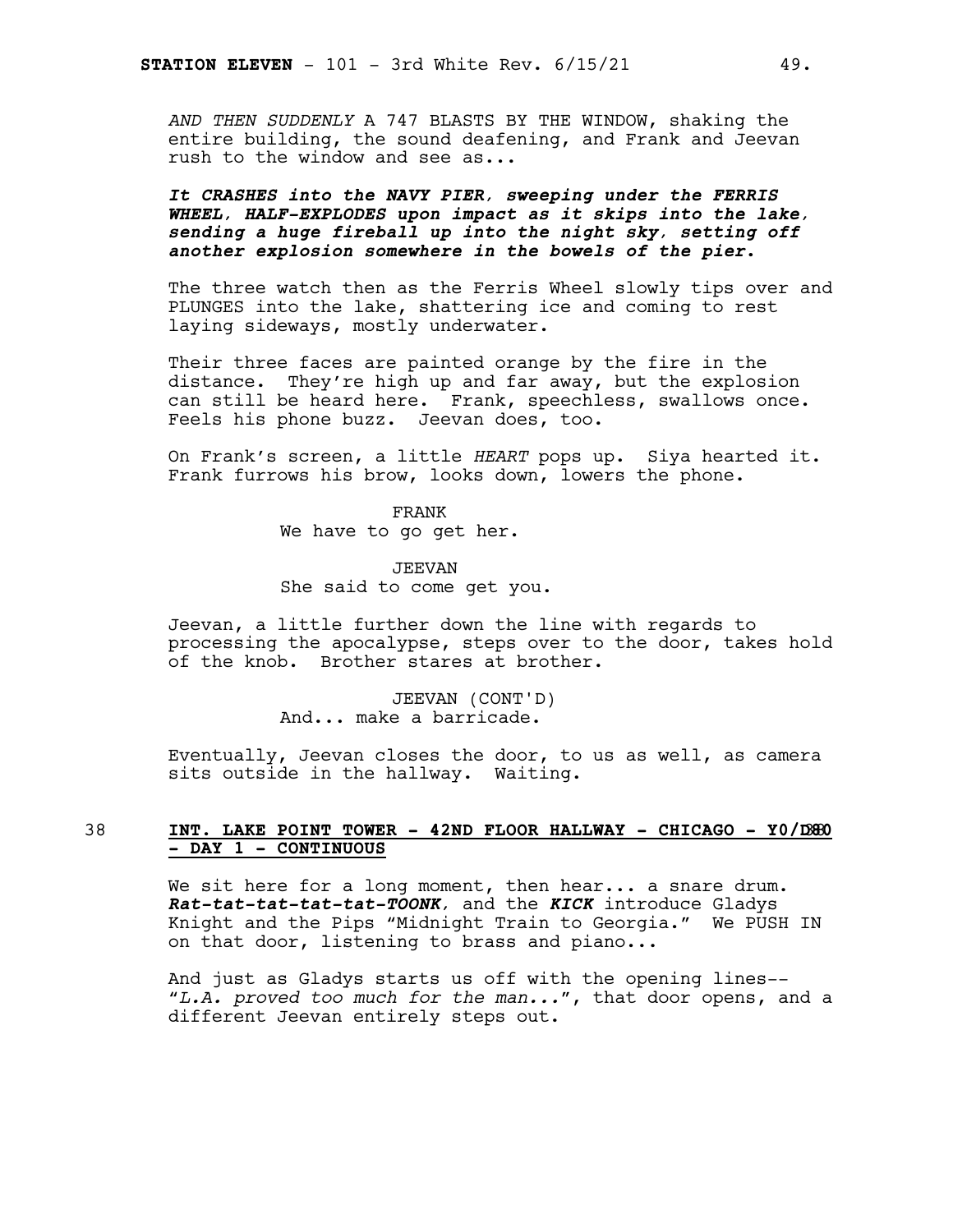Skinnier. Bearded. Wearing a huge pack on his back. And holding a kitchen knife shakily in his hand. Like he has no idea what he'll find out here.

Behind him, Kirsten appears, different as well. Thinner, steelier. Also with a pack. Longer hair.

It's eighty days later. Seven and a half billion people have died since Arthur died. And they've been up here. The whole time. This is now **POST-APOCALYPTIC JEEVAN**. And with him, **POST-APOCALYPTIC KIRSTEN**. Their journey's just beginning.

Carefully, Jeevan and Kirsten step out, looking around the abandoned, darkened hallway. We *glimpse* behind them: a pile of empty shopping carts, but who knows what else is in there. And what happened to Frank in there.

Jeevan looks back once more, pulls the door closed, and goes out to find... what's left.

# 39 **INT. LAKE POINT TOWER - STAIRWELL - CHICAGO - Y0/D80 - DAY** 39

Jeevan and Kirsten stumble downward in the dark stairwell, flashlight out, and come upon a couple of **BODIES**, badly decomposed, huddled together in the corner. He shakily moves by them, not quite able to look away. Kirsten too. Gladys sings it: *"...The world he left behind, not so long ago..."*

# 40 **INT. LAKE POINT TOWER - LOBBY - CHICAGO - Y0/D80 - DAY** 40

Everything's frozen. Snow inside. Jeevan ignores the dead body of that SECURITY GUARD as he struggles to push furniture away from the entryway to the building. Kirsten stares at it. Someone had the same idea he had, just at a larger (and probably less effective) scale.

Half the glass on these doors is broken, Jeevan sees, once he pushes everything away. Jeevan looks over. Sees a big unruly LAMP there, lying on the ground. He recognizes it. Oh yeah. That lady.

Gladys: "*... Goin' back to find... a simpler place and time...*" Jeevan pushes Kirsten through the hole, then follows her to:

#### 41 **EXT. LAKE POINT TOWER - CHICAGO - Y0/D80 - MOMENTS LATER** 41

THE OUTSIDE WORLD. Fresh air. Snow tunnel. Stillness. The two creep along the antry area of the building.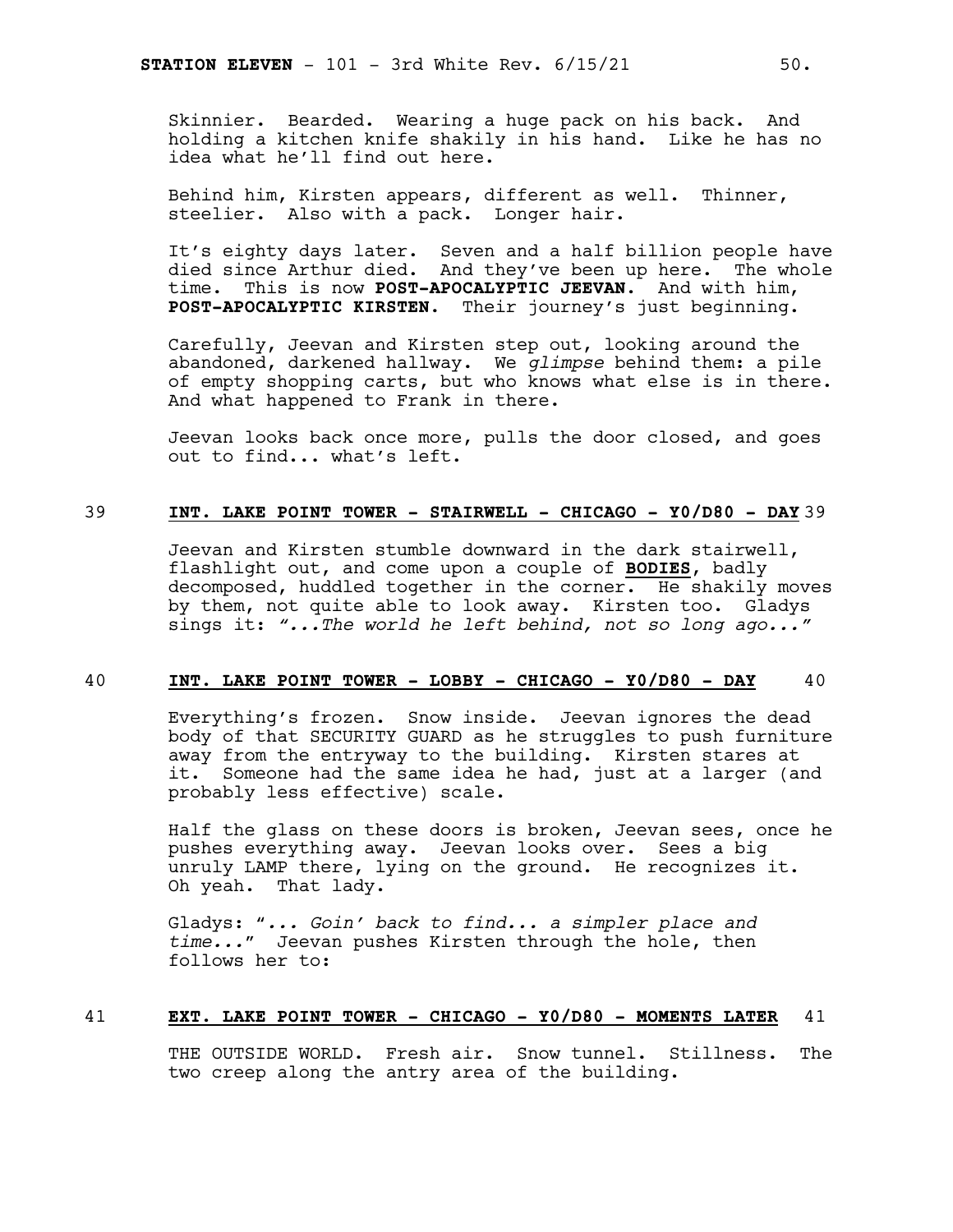An oddly beautiful SCULPTURE OF SNOW has been built by a hole in the carport overhang. Gladys: *"I'd rather live in his world, than be without him in mine..."*

Jeevan looks at Kirsten.

## JEEVAN Let's get to the lake.

And we'll leave Jeevan and Kirsten there as we PULL STRAIGHT UP AND AWAY and start to see more of downtown Chicago-- dark, semi-broken, full of bodies, our first glimpse of this postflu reality as we keep going up...

*"...world, world, is his... his and hers alone..."*

# 42 **EXT. THE SKY - CONTINUOUS** 42

...and the Earth REVOLVES out from under us as we head up and away from Chicago, see Lake Michigan now as it zooms away to the east, taken by Earth's spin, and as we continue up, we start to see North America, the oceans...

#### 43 **EXT. SPACE - CONTINUOUS** 43

And Gladys Knight and the Pips keep singing to us as we move away from Earth out into SPACE, past SATELLITES and SPACE JUNK and then past the INTERNATIONAL SPACE STATION and away from Earth.

Then past the moon, the Earth getting smaller as we keep heading deeper out into the Solar System, passing Mars first...

Gladys: *"But he still found out the hard way that dreams don't always come true..."*

There's the sun, shining bright over there in the distance...

We're so far out now that we can hardly see the Earth as we TURN and see Jupiter. We head toward something nestled in near one of that big planet's moons...

But that's no moon.

As we creep toward it, we slowly realize it's some kind of... space station. Not *just a* space station, though. Not like that piddly little thing back by Earth. This is magnificent. Enormous. Spherical. A gem of light afloat in the darkness and nothing. This is **STATION ELEVEN**.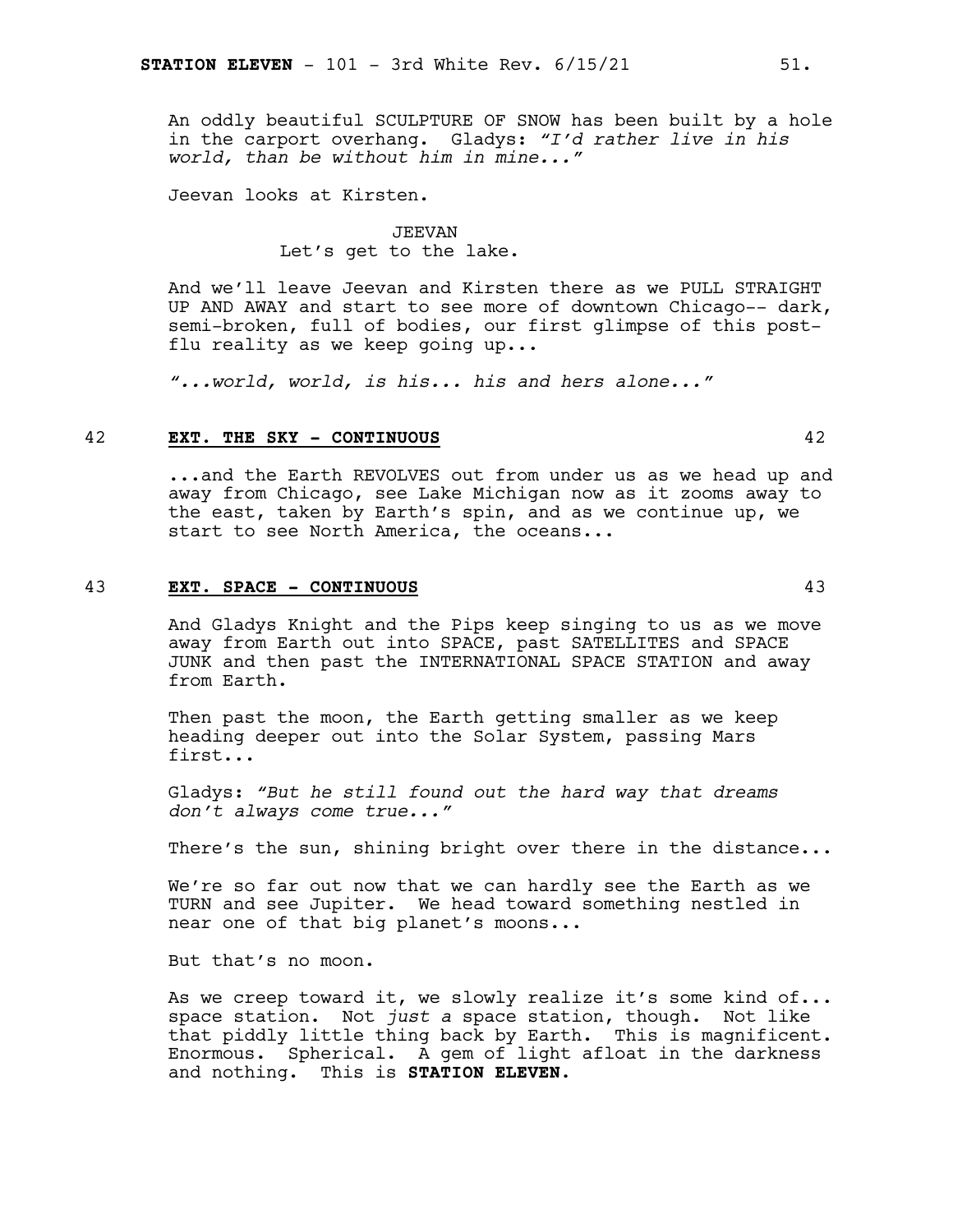We head toward him.

Closer, closer, Gladys still singing as we get close enough to see. It's a man. A solitary man. Watching all.

We float closer and see that he's wearing a LARGE HELMET, the glass on its exterior a golden hue, his face indiscernible,

But we saw him enough times in that book to know who we're seeing. This guy's... that guy.

It's **DR. ELEVEN**. The glass of his helmet is **CRACKED**. His coffee is IN HAND.

#### 44 **INT. STATION ELEVEN - OBSERVATION ROOM - CONTINUOUS** 44

Dr. Eleven stands at the control station, looking out the window toward Earth, toward the sun. He looks down at an ORRERY, a brass schematic of the solar system, clockwork and geared. The music stops.

The ORRERY springs to life, then, and the Earth moves around the sun a total of TWENTY TIMES. And we see all twenty, in eerie silence, zipping fast.

He sips his coffee and looks out. The spinning globe of the Earth slows and stops as we PULL UP AND AWAY FROM HIM SLOWLY, looking down, watching him watch, *TICK-TOCKING*...

> CORDELIA (ALEXANDRA)(PRE-LAP) *...Though he had bit me, should have stood that night...*

Of this ephermal voice in the space station, we CUT TO:

- 45 OMITTED 45
- 46 OMITTED 46

#### 47 **EXT. ST. DEBORAH'S-BY-THE-WATER - JUNE, Y17 - NIGHT** 47

A STAGE. A different version of a stage than where our story began, this one made out of THREE LARGE WAGONS linked together (or... Winnebagos?).